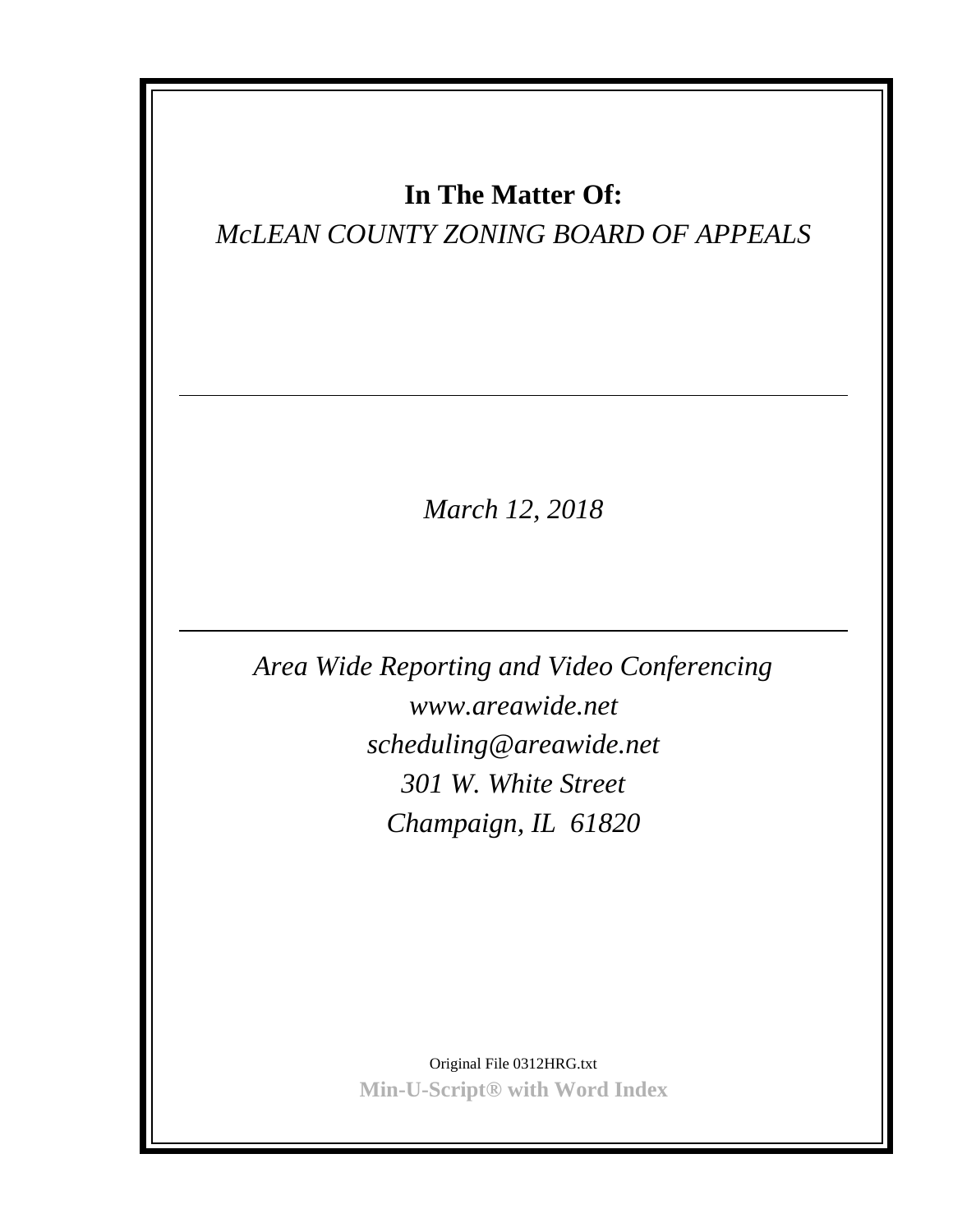|    | Page 1166                                                                                                 |    | Page 1168                                                                                                    |
|----|-----------------------------------------------------------------------------------------------------------|----|--------------------------------------------------------------------------------------------------------------|
| 1  | MCLEAN COUNTY ZONING BOARD OF APPEALS                                                                     |    |                                                                                                              |
| 2  | <b>MEETING</b>                                                                                            | 1  | MR. DICK: They go by the AIMA standards                                                                      |
| 3  |                                                                                                           | 2  | because they're stricter and they've agreed that                                                             |
| 4  | Wednesday, March 12, 2018<br>$7:00$ p.m.                                                                  | 3  | they will meet them and they've signed the AIMA                                                              |
| 5  | at                                                                                                        | 4  | agreement.                                                                                                   |
| 6  | McLean County Government Center                                                                           | 5  | MR. DEAN: Okay, thank you. So our                                                                            |
| 7  | 115 East Washington Street<br>Bloomington, Illinois                                                       | 6  | standards really don't come into play, it's the AIMA                                                         |
| 8  | Case Number SU-18-02                                                                                      | 7  | agreement that counts.                                                                                       |
| 9  |                                                                                                           | 8  | <b>MR. DICK:</b> Particularly if that's the way                                                              |
| 10 | BOARD MEMBERS PRESENT:                                                                                    | 9  | you want to stipulate it.                                                                                    |
| 11 | Brian Bangert                                                                                             | 10 | MR. DEAN: Yes, I think if it's more                                                                          |
| 12 | Chris Carlton - 1st Alternate<br>Rick Dean                                                                |    | 11 stringent that would be the better choice, thank                                                          |
| 13 | James Finnigan - Chairman                                                                                 |    | 12 you.                                                                                                      |
|    | Mary Beth Taylor - 2nd Alternate<br>Julia Turner                                                          | 13 | MR. BANGERT: Phil, in the staff report,                                                                      |
| 14 |                                                                                                           |    | 14 the one section here, three residences are located                                                        |
| 15 |                                                                                                           | 15 | within the distance of three times the turbine                                                               |
| 16 | ALSO PRESENT:                                                                                             | 16 | height for which the applicant is working with the                                                           |
| 17 | Philip Dick, Director of Building and Zoning<br>Samantha Walley, Assistant State's Attorney               |    | 17 homeowners on setback agreements. Is that moving                                                          |
| 18 |                                                                                                           | 18 | forward or is that anything we need to discuss here                                                          |
| 19 |                                                                                                           | 19 | tonight or is that in place?                                                                                 |
| 20 |                                                                                                           | 20 | <b>MR. DICK:</b> For your information, there are                                                             |
| 21 | June Haeme: CSR #084-003038                                                                               | 21 | three wind turbines that are at 1500 feet rather                                                             |
| 22 | Area Wide Reporting and Video Conferencing<br>301 West White Street                                       | 22 | than 1.1 times -- or rather than three times the                                                             |
| 23 | Champaign, IL 61820<br>800.747.6789                                                                       |    | 23 height from a residence, but they have homeowner's                                                        |
| 24 |                                                                                                           |    | 24 agreements with regard to those three.                                                                    |
|    |                                                                                                           |    |                                                                                                              |
|    |                                                                                                           |    |                                                                                                              |
|    | Page 1167                                                                                                 |    | Page 1169                                                                                                    |
| 1  | (Commencing at 7:00 p.m.)                                                                                 | 1  | <b>MR. BANGERT:</b> Okay, so those are in place,                                                             |
| 2  | <b>CHAIRMAN FINNIGAN:</b> We're going to call                                                             |    | 2 we don't need to discuss that any further.                                                                 |
|    | 3 the McLean County Zoning Board to order. Will the                                                       | 3  | <b>MR. DICK:</b> That's my understanding.                                                                    |
|    | 4 secretary call the role?                                                                                | 4  | MR. BANGERT: Okay, thank you.                                                                                |
| 5  | (Roll call taken with Board Members Brian                                                                 | 5  | MR. DEAN: I have a question on that.                                                                         |
| 6  | Bangert, Rick Dean, Julia Turner, Jim Finnigan,                                                           | 6  | Would those be participating landowners then?                                                                |
|    | 7 Chris Carlton and Mary Beth Taylor present.)                                                            | 7  | MR. DICK: They wouldn't necessarily have                                                                     |
| 8  | <b>CHAIRMAN FINNIGAN:</b> We have six members,                                                            |    | 8 turbines on their property. Usually to consider                                                            |
|    | <b>9</b> that constitutes a quorum, so we can conduct                                                     |    | <b>9</b> them to be participating landowners, they would have                                                |
|    | 10 business. And tonight this is a continuation of                                                        |    | 10 to have a turbine on their property.                                                                      |
|    | 11 Case SU-18-02 and we're at the deliberation point.                                                     | 11 | MR. DEAN: So they could have not -- they                                                                     |
|    | 12 The hearing has been closed, so there's no more                                                        |    | 12 could be nonparticipating homes that have come up                                                         |
|    | 13 public hearing about it, no more public input, so                                                      |    | 13 with an agreement with the --                                                                             |
|    | 14 we're at the deliberation point and we can start, I                                                    | 14 | MR. DICK: Yes.                                                                                               |
|    | 15 think, with that.                                                                                      | 15 | MR. DEAN: Okay, thank you.                                                                                   |
| 16 | So if somebody wants to bring up a point.                                                                 | 16 | MS. TAYLOR: I have some concerns about                                                                       |
|    |                                                                                                           |    |                                                                                                              |
|    | 17 I thought maybe we'd start talking about a                                                             |    | 17 just overall the distance from perennial streams,                                                         |
|    | 18 particular point before we get to any kind of                                                          | 19 | 18 waterways, and it seems like not just with this                                                           |
| 20 | 19 standards, like noise or however you want to start.                                                    | 20 | project but with others, there's a tendency to go a                                                          |
|    | MR. DEAN: I had a question for staff.                                                                     | 21 | little further in than the recommendation. And I                                                             |
|    | 21 Help me understand the, how the decommissioning                                                        |    | know that the, what is it, the IDNR is a                                                                     |
|    | 22 works. I think there was some confusion on the last                                                    |    | 22 recommendation not a requirement, but I just want to                                                      |
|    | 23 wind farm. Tell me about the decommissioning. Does<br>24 it go by AIMA or does it go by our standards? |    | 23 state that I'm particularly concerned about the<br>24 turbine 167 that I think is 110 feet from the Rooks |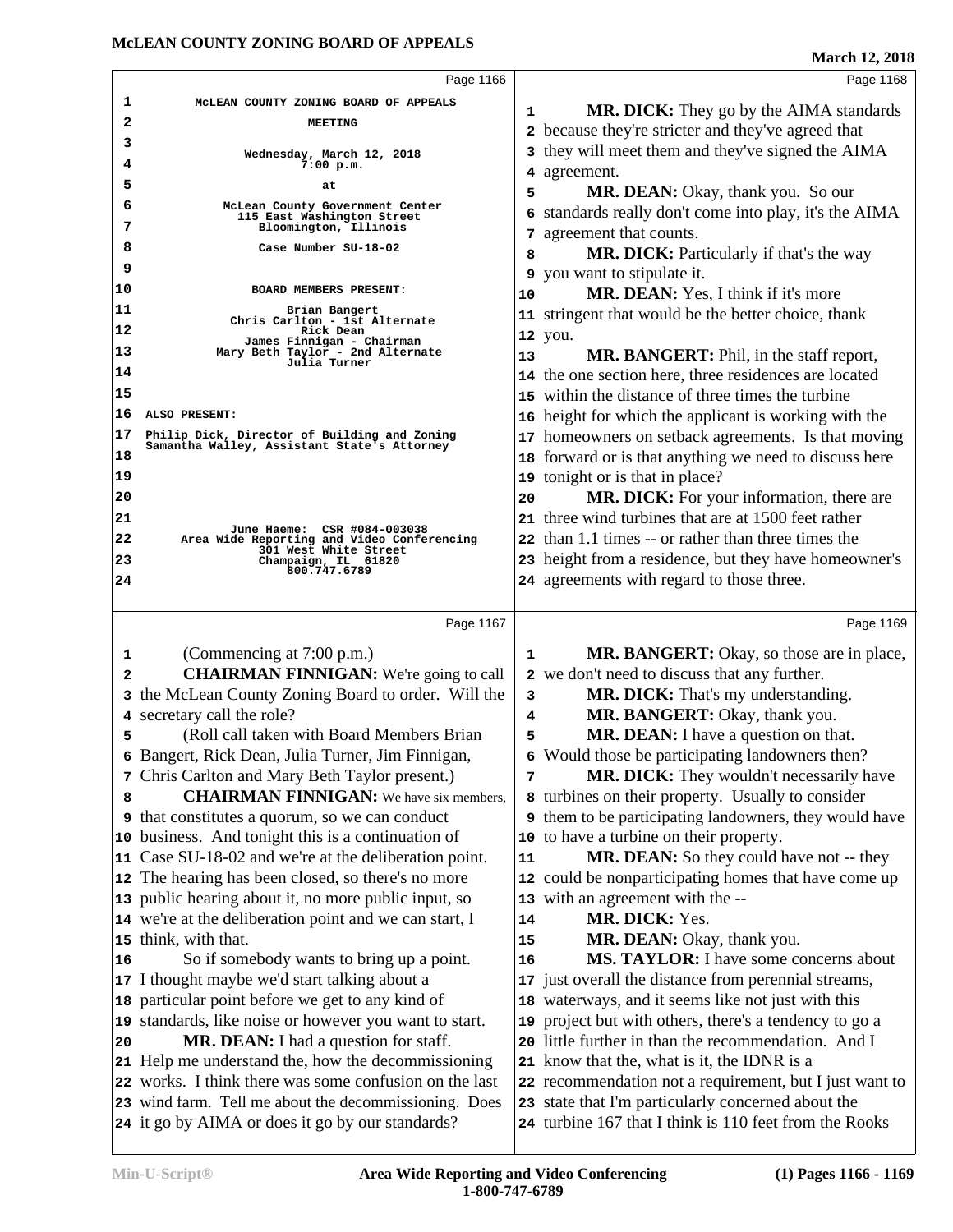|                                                                                                                                                                                                                                                                                                                                                                                                                                                                                                                                                                                                                                                                                                                                                                                                                                                                                                                                                                                                                                                                                                             | <b>March 12, 2018</b>                                                                                                                                                                                                                                                                                                                                                                                                                                                                                                                                                                                                                                                                                                                                                                                                                                                                                                                                                                                                                                          |
|-------------------------------------------------------------------------------------------------------------------------------------------------------------------------------------------------------------------------------------------------------------------------------------------------------------------------------------------------------------------------------------------------------------------------------------------------------------------------------------------------------------------------------------------------------------------------------------------------------------------------------------------------------------------------------------------------------------------------------------------------------------------------------------------------------------------------------------------------------------------------------------------------------------------------------------------------------------------------------------------------------------------------------------------------------------------------------------------------------------|----------------------------------------------------------------------------------------------------------------------------------------------------------------------------------------------------------------------------------------------------------------------------------------------------------------------------------------------------------------------------------------------------------------------------------------------------------------------------------------------------------------------------------------------------------------------------------------------------------------------------------------------------------------------------------------------------------------------------------------------------------------------------------------------------------------------------------------------------------------------------------------------------------------------------------------------------------------------------------------------------------------------------------------------------------------|
| Page 1170                                                                                                                                                                                                                                                                                                                                                                                                                                                                                                                                                                                                                                                                                                                                                                                                                                                                                                                                                                                                                                                                                                   | Page 1172                                                                                                                                                                                                                                                                                                                                                                                                                                                                                                                                                                                                                                                                                                                                                                                                                                                                                                                                                                                                                                                      |
| 1 Creek. It seems like that's awfully close.<br><b>CHAIRMAN FINNIGAN:</b> I agree with you on<br>$\mathbf{2}$<br>that point, but it was kind of brought out, too,<br>3<br>that the reason they did that was to keep it further<br>4<br>away, as far as they could away from a residence.<br>5<br>MS. TAYLOR: Yes, again I --<br>6<br><b>CHAIRMAN FINNIGAN:</b> And there's some<br>7<br>discussion about who has jurisdiction on that, and<br>8<br><b>9</b> is that something we could get -- is it something we<br>10 need to worry about who has jurisdiction over it,<br>11 the water district or us?<br>MS. TAYLOR: The drainage district, right.<br>12<br>MS. WALLEY: So your question was about<br>13<br>14 controlling the drainage district; is that --<br><b>CHAIRMAN FINNIGAN:</b> No, I'm not going to<br>15<br>16 control the drainage district I don't think, but my<br>17 question would be is, you know, what we say, will it<br>18 be something that's upheld or what they say?<br>MS. WALLEY: Well, what I can tell you is,<br>19<br>20 and I think you guys have all been provided a copy | 1 IDNR knowing that they are recommendations rather<br>2 than regulations, but, you know, it's just an<br>3 overall concern of trying to -- trying to stay away<br>4 from streams as much as possible. And I know those<br>5 things are difficult.<br>MS. TURNER: I do think it's -- it's a<br>6<br>7 positive that they are doing a study. There's two<br>8 concerns with being close to the stream, what it's<br><b>9</b> doing to the wildlife in there and also the drainage<br>10 and how it affects the stream in being that close.<br>MS. TAYLOR: Right, yeah, absolutely the<br>11<br>12 study would be a big benefit.<br>MS. TURNER: So I feel like a few of the<br>13<br>14 major things we need to discuss, and, Jim, I would<br>15 be happy for you to pick the order of that --<br><b>CHAIRMAN FINNIGAN: Nope.</b><br>16<br><b>MS. TURNER:</b> -- is the IDNR<br>17<br>18 recommendations versus what they're asking to do. I<br>19 think we do need to talk about property valuations,<br>20 how we feel about what was presented to us, and the |
| 21 of what we look at with regard to the wind energy                                                                                                                                                                                                                                                                                                                                                                                                                                                                                                                                                                                                                                                                                                                                                                                                                                                                                                                                                                                                                                                        | 21 noise factor and what that means overall for the                                                                                                                                                                                                                                                                                                                                                                                                                                                                                                                                                                                                                                                                                                                                                                                                                                                                                                                                                                                                            |
| 22 towers and the standards that have been adopted.<br>23 Under it is $OO(2)(a)$ , I believe it's the first page<br>24 that you received, you heard there was a lot of talk                                                                                                                                                                                                                                                                                                                                                                                                                                                                                                                                                                                                                                                                                                                                                                                                                                                                                                                                 | 22 project and what types of things we need to be<br>23 putting in there on that.<br>MR. DEAN: Pick one, is that what you're<br>${\bf 24}$                                                                                                                                                                                                                                                                                                                                                                                                                                                                                                                                                                                                                                                                                                                                                                                                                                                                                                                     |
| Page 1171                                                                                                                                                                                                                                                                                                                                                                                                                                                                                                                                                                                                                                                                                                                                                                                                                                                                                                                                                                                                                                                                                                   | Page 1173                                                                                                                                                                                                                                                                                                                                                                                                                                                                                                                                                                                                                                                                                                                                                                                                                                                                                                                                                                                                                                                      |
| 1 about the drainage districts having easements with<br>2 regard to the drainage ditches, the levies, those<br>$\alpha$ sorts of things. The OO(2)(a) says: No building or<br>4 tower that is part of a WECS shall encroach onto any<br>5 recorded easement prohibiting the use of said<br>6 easement unless the grantees of the easement have<br>7 given their approval. To that extent, there's a<br>8 little interplay with what decision you may come to<br><b>9</b> and any easements a drainage district would have on<br>10 a ditch, so those would have to be honored. If they<br>11 are, in fact, recorded and in place, those would<br>12 have to be honored irrespective of whatever decision<br>13 is made today. Does that make sense?<br>MR. DEAN: Yes. If the drainage has an<br>14<br>15 easement, if we say they can have one there --<br><b>MS. WALLEY:</b> That the easement would<br>16<br>17 control, yes.<br>MR. DEAN: Okay, thank you.<br>18<br><b>CHAIRMAN FINNIGAN:</b> Does that help you,<br>19<br>Mary Beth?<br>20<br>MS. TAYLOR: Yes, yeah, I -- my overall<br>21              | 1 saying?<br>MS. TAYLOR: Would you list those again?<br>$\overline{\mathbf{2}}$<br>MS. TURNER: The IDNR recommendations<br>3<br>4 versus what they're saying, the property valuations<br>5 and that study and how we interpret those, and then<br>6 also the noise.<br>MS. TAYLOR: Noise, okay.<br>7<br>MR. DEAN: Let's just start with the<br>8<br><b>9</b> noise. We've heard all the three sigma, all that,<br>10 which kind of confused me a little bit, but in the<br>11 end, I think that the applicant has been<br>12 conservative in their estimates using the .5 as the<br>13 base for the surface. And to be frank about it,<br>14 I've been around the wind farms more this last -- I<br>15 visited a couple of them, and I don't really find<br>16 them to be oppressive. I know that's not -- that we<br>17 didn't hear that in the testimony, so we'll talk<br>18 about what's in the testimony.<br>The applicant has, I think, shown us that<br>19<br>20 they've kept the noise level down there and<br>21 they've --                           |
| 22 concern is the tendency to try to I think -- I hope<br>23 that in the future applicants will try as closely as<br>24 possible to adhere to the recommendations of the                                                                                                                                                                                                                                                                                                                                                                                                                                                                                                                                                                                                                                                                                                                                                                                                                                                                                                                                    | <b>CHAIRMAN FINNIGAN:</b> Pull the mic a little<br>22<br>23 closer.<br><b>MR. DEAN:</b> -- and they've used<br>24                                                                                                                                                                                                                                                                                                                                                                                                                                                                                                                                                                                                                                                                                                                                                                                                                                                                                                                                              |
|                                                                                                                                                                                                                                                                                                                                                                                                                                                                                                                                                                                                                                                                                                                                                                                                                                                                                                                                                                                                                                                                                                             |                                                                                                                                                                                                                                                                                                                                                                                                                                                                                                                                                                                                                                                                                                                                                                                                                                                                                                                                                                                                                                                                |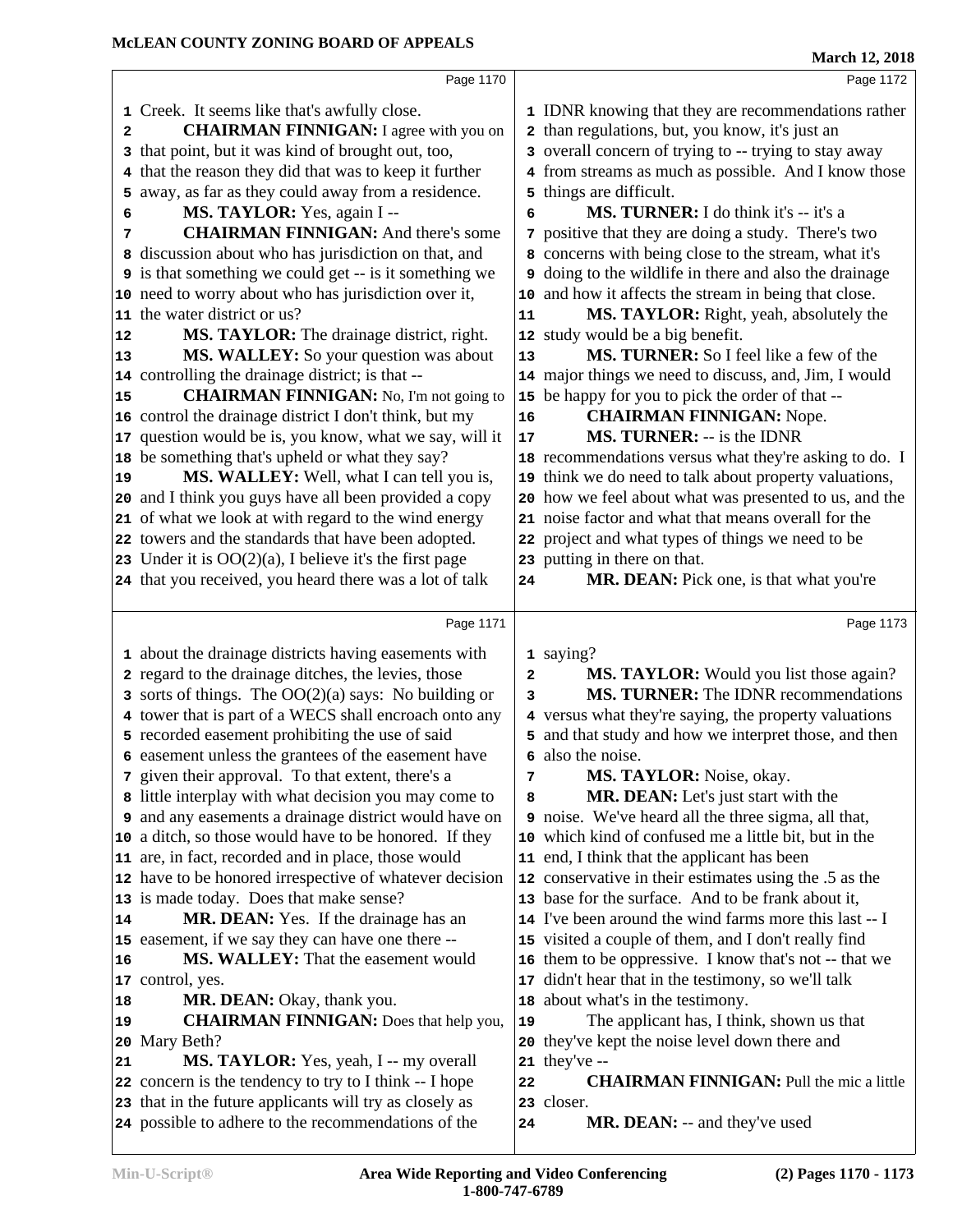|    | Page 1174                                                       |    | Page 1176                                                                                                   |
|----|-----------------------------------------------------------------|----|-------------------------------------------------------------------------------------------------------------|
|    | 1 conservative estimates.                                       |    | 1 stipulate that they come back and measure sound from                                                      |
| 2  | <b>CHAIRMAN FINNIGAN:</b> That's a lot better.                  |    | 2 25 percent of the turbines or 30 percent?                                                                 |
| з  | MR. DEAN: Okay.                                                 | 3  | MS. TURNER: I think they should measure                                                                     |
| 4  | MS. TURNER: I would agree with you. I                           |    | 4 from the five highest that they've indicated, the                                                         |
|    | 5 think, I think it's -- I think it would only be               |    | 5 five highest noise level residents that they've                                                           |
|    | 6 fair, if we're going to ask them to do studies for            |    | 6 indicated in their information to us. What do you                                                         |
|    | 7 fish and mussels, that maybe we put it out there              |    | 7 think about that?                                                                                         |
|    | 8 that they come back after they have everything up             | 8  | MR. DEAN: So that would be 10 percent                                                                       |
|    | <b>9</b> and actually measure the sound from a few locations,   | 9  | approximately.                                                                                              |
|    | 10 you know, the closest locations to homes, and report         | 10 | MS. TURNER: Roughly, yeah.                                                                                  |
|    | 11 back to us. That way we know. We've done nothing             | 11 | <b>CHAIRMAN FINNIGAN:</b> One thing we'd have to                                                            |
|    | 12 to at this point verify the information that they've         |    | 12 get is cooperation from the people with the property                                                     |
|    | 13 given us, and I think that that's what our public is         |    | 13 also. I mean, so if they won't let them -- you                                                           |
|    | 14 telling us, that we've got estimations but we don't          |    | 14 know, we've heard, we heard testimony from Mr.                                                           |
|    | 15 have any actual readings, so what about that as a            |    | 15 Hartke that he wouldn't let them come back and do a                                                      |
|    | 16 stipulation?                                                 |    | 16 study at his house, which that kind of lessened                                                          |
| 17 | MR. DEAN: I think that would be                                 |    | 17 credibility with me, but, you know, the people are                                                       |
|    | 18 appropriate.                                                 |    | 18 going to have to cooperate to have this done, so,                                                        |
| 19 | <b>CHAIRMAN FINNIGAN:</b> Well, there was some                  |    | 19 you know, it's going to be on both sides.                                                                |
|    | 20 pretty --                                                    | 20 | MR. DEAN: Appears to me that would just                                                                     |
| 21 | MS. TAYLOR: I agree.                                            |    | 21 let the wind farm off the hook if they refused to                                                        |
| 22 | <b>CHAIRMAN FINNIGAN: -- bold statements</b>                    |    | 22 participate, right, they couldn't measure?                                                               |
|    | 23 about, you know, the levels, taking the turbine at           | 23 | <b>CHAIRMAN FINNIGAN:</b> That's what we think,                                                             |
|    | 24 full power load 24 hours a day aimed at the houses,          |    | 24 but I'm not sure -- I mean, but I don't know that we                                                     |
|    |                                                                 |    |                                                                                                             |
|    | Page 1175                                                       |    | Page 1177                                                                                                   |
|    | 1 and I think they need to back that up. I'm in full            |    | 1 can require them to. I mean I think it would be to                                                        |
|    | 2 support of that, coming back and doing a study and            |    | 2 their benefit to know what the noise is.                                                                  |
|    | 3 just seeing if they're right. And if they're that             | 3  | MS. TURNER: Yeah, but in no way can we                                                                      |
|    | 4 adamant that they are right, they shouldn't be                |    | 4 require a homeowner to let them on there. I mean                                                          |
|    | 5 afraid of doing it. And if they're not, they're               |    | 5 that would be, of course, if the homeowner agrees to                                                      |
|    | 6 going to have to remedy the problem.                          |    | 6 have that done. And if not, then I'm not sure what                                                        |
| 7  | MS. TURNER: I think this is especially                          |    |                                                                                                             |
|    |                                                                 |    | 7 else we can do.                                                                                           |
|    | 8 important because we are reaching our max height on           | 8  | <b>CHAIRMAN FINNIGAN:</b> Well, that was my                                                                 |
|    | <b>9</b> these, and we've heard this while -- just here         |    | <b>9</b> point. I just said we can't force the people to do                                                 |
|    | 10 before, we don't know, these are bigger ones and             |    | 10 it, but I think it would be to their benefit to do                                                       |
|    | 11 they haven't really used them, we haven't seen a lot         |    | 11 it. I don't know, you can't get in somebody else's                                                       |
|    | 12 of them live, so I think it's only appropriate to do         |    | 12 mind to know what they're thinking.                                                                      |
|    | 13 that. And then there's an assumed risk on their              | 13 | MS. TAYLOR: But can we force the                                                                            |
|    | 14 part. If they're putting minimum limits on some of           |    | 14 applicant to do something?                                                                               |
|    | 15 these, maybe they'll think twice if they know they           | 15 | <b>MS. TURNER: Yes.</b>                                                                                     |
|    | 16 have to come back and measure to make sure that              | 16 | <b>CHAIRMAN FINNIGAN: Yes.</b>                                                                              |
|    | 17 they're going to meet, if they're second-guessing or         | 17 | MS. TAYLOR: Okay.                                                                                           |
|    | 18 if they are playing the numbers game, which I don't          | 18 | <b>CHAIRMAN FINNIGAN:</b> While we're talking                                                               |
|    | 19 think they are, but this would just be a chance for          | 19 | about noise, do we want to talk about any particular                                                        |
|    | 20 them to show that.                                           | 20 | turbines?                                                                                                   |
| 21 | MS. TAYLOR: And would be some very                              | 21 | MR. DEAN: We could. In testimony from                                                                       |
|    | 22 interesting information for the whole issue of wind          |    | 22 the opposition, there's a few turbines that we've                                                        |
| 24 | 23 turbines and -- yes.<br>MR. DEAN: Would you be suggesting we | 23 | kind of -- I've looked at and thought if they could<br>24 be moved it would be beneficial. One thought I've |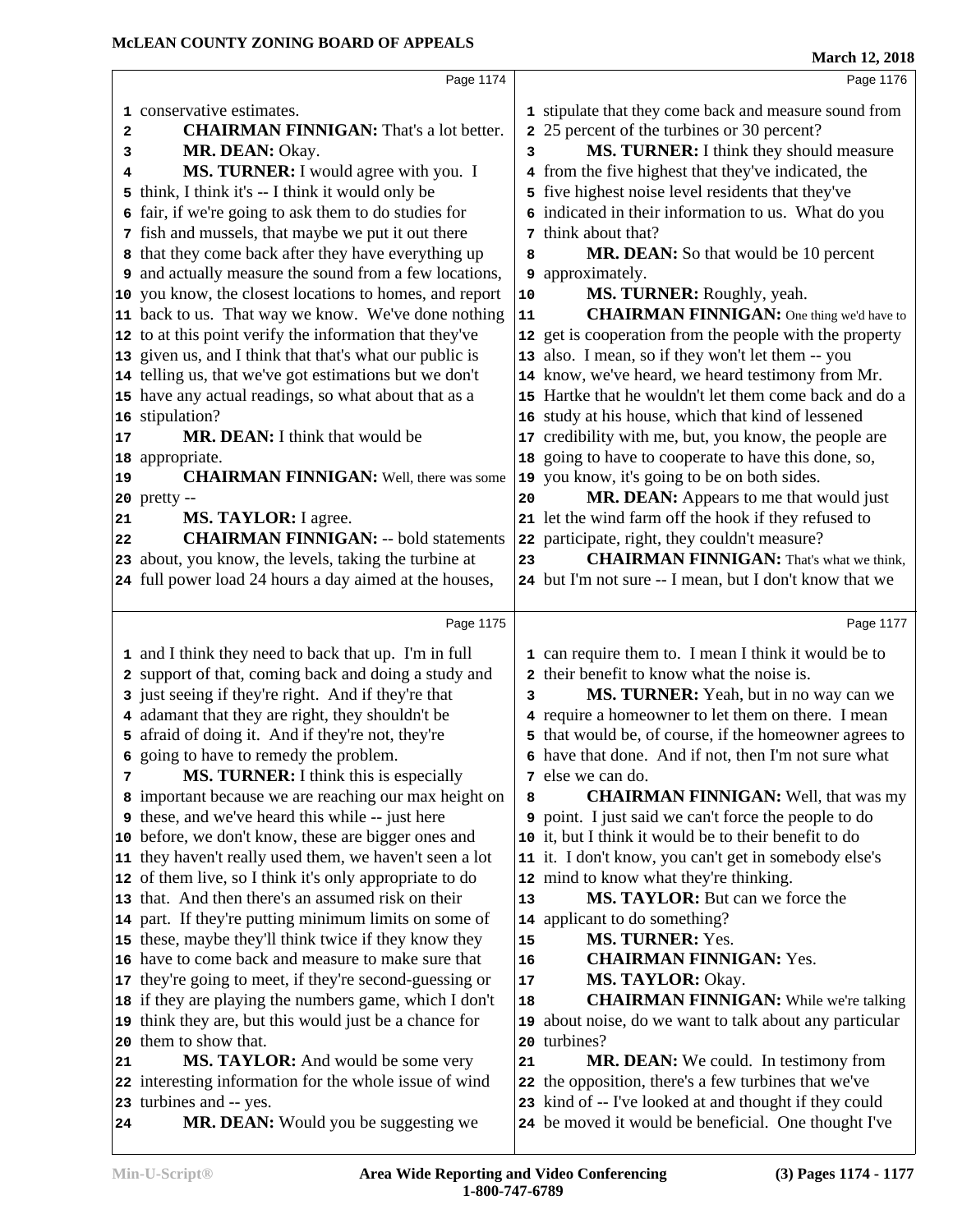|    | Page 1178                                                                                                     |    | Page 1180                                                                                                  |  |
|----|---------------------------------------------------------------------------------------------------------------|----|------------------------------------------------------------------------------------------------------------|--|
|    | 1 had is perhaps moving these back to 2,000 feet, and                                                         |    | 1 that, they kind of seem to come back. That's my                                                          |  |
|    | 2 that would be turbine 83, 85, 95 and 97. The first                                                          |    | 2 feeling.                                                                                                 |  |
|    | 3 three were close to Mr. Taylor's home and the last                                                          | 3  | The other thing we don't really talk about                                                                 |  |
|    | 4 one was fairly close to Mr. Jolly.                                                                          |    | 4 is that farmland values with towers go up, and it's                                                      |  |
| 5  | MS. TAYLOR: How many feet did you say?                                                                        |    | 5 not really our point, but they're talking about                                                          |  |
| 6  | MR. DEAN: 2,000 is what I think. We can                                                                       |    | 6 theirs going down, but definitely if you put a tower                                                     |  |
| 7  | take it from 1500 to 2,000. And these are all set                                                             |    | 7 on your property, it makes your farm worth more. It                                                      |  |
|    | 8 at 1500, correct, as the closest?                                                                           |    | 8 will generate more revenue, your farm's going to be                                                      |  |
| 9  | <b>CHAIRMAN FINNIGAN: 1600 I think.</b>                                                                       |    | 9 worth more to sell. Now, you don't -- you can't not                                                      |  |
| 10 | <b>MR. DEAN:</b> Is it 1600?                                                                                  |    | 10 say that that's not right. That's a true fact.                                                          |  |
| 11 | <b>MR. DICK: 1650.</b>                                                                                        | 11 | MR. BANGERT: Yeah, I agree on both sides                                                                   |  |
| 12 | MR. DEAN: Okay.                                                                                               |    | 12 of the testimony, that it wasn't terribly convincing                                                    |  |
| 13 | MR. BANGERT: And that would also address                                                                      |    | 13 to me either. I also think that some of these                                                           |  |
|    | 14 shadow flicker on at least the Travis property.                                                            |    | 14 properties, and if I understand this, the good                                                          |  |
| 15 | <b>CHAIRMAN FINNIGAN:</b> I'd be in favor of                                                                  |    | 15 neighbor agreement should help defer it even                                                            |  |
|    | 16 doing that. I think he's, he definitely is impacted                                                        |    | 16 further.                                                                                                |  |
|    | 17 with -- he's the one that seemed like he got the                                                           | 17 | MR. DEAN: Yeah, I would concur with Brian                                                                  |  |
|    | 18 most of the towers, you know, around his property                                                          | 18 | there, too, that it appears to me that this company                                                        |  |
|    | 19 and it seems like that would be reasonable.                                                                | 19 | has been more proactive in the neighbor agreements.                                                        |  |
| 20 | MR. DICK: Mr. Dean, could you tell me                                                                         | 20 | <b>CHAIRMAN FINNIGAN:</b> Well, there's one                                                                |  |
|    | 21 those numbers again please?                                                                                |    | 21 point that we probably -- if you want to go ahead.                                                      |  |
| 22 | MR. DEAN: 83, 85, 95 and 97. And that's                                                                       | 22 | MS. TURNER: No, go ahead.                                                                                  |  |
|    | 23 just a thought that 2,000 feet would help with the                                                         | 23 | <b>CHAIRMAN FINNIGAN:</b> The 3.6 turbines, if                                                             |  |
|    | 24 noise.                                                                                                     |    | 24 you figure out how many turbines you're going to                                                        |  |
|    |                                                                                                               |    |                                                                                                            |  |
|    |                                                                                                               |    |                                                                                                            |  |
|    | Page 1179                                                                                                     |    | Page 1181                                                                                                  |  |
| 1  | <b>CHAIRMAN FINNIGAN:</b> Is there anything else                                                              |    | 1 have compared to what's out at Horizon or at Twin                                                        |  |
|    | 2 on noise we need to talk about?                                                                             |    | 2 Groves, I think those are 1.5 but I don't know, it's                                                     |  |
| 3  | MR. DEAN: We can move on.                                                                                     |    | 3 been so long since we've done those, but, you know,                                                      |  |
| 4  | <b>CHAIRMAN FINNIGAN:</b> Let's go to property                                                                |    | 4 you're talking about three to one. So if you were                                                        |  |
| 5  | values then.                                                                                                  |    | 5 going to take that same, you'd have 139 towers if                                                        |  |
| 6  | MR. DEAN: My thoughts on property values                                                                      |    | 6 they were the same size as Twin Groves. To me,                                                           |  |
|    | 7 is both sides provided evidence and it was all                                                              |    | 7 that's more intrusive than 30 -- than 58 of these.                                                       |  |
|    | 8 pretty confusing. I have an understanding of the                                                            | 8  | MR. BANGERT: Yeah, I agree with that.                                                                      |  |
|    | 9 short-term and the three year window that they've                                                           | 9  | MS. TURNER: I think also, you know, on                                                                     |  |
|    | 10 asked for, there's probably -- there's a potential                                                         | 10 | property values, and this is something that's in                                                           |  |
|    | 11 for some lower property values, but I think                                                                |    | 11 front of us a lot as people ask for exceptions, and                                                     |  |
|    | 12 long-term there has been evidence provided that                                                            |    | 12 I mean the whole reason we're here is for the appeal                                                    |  |
|    | 13 there's very little significant long-term impact on                                                        |    | 13 on doing things outside, so we listen to -- just in                                                     |  |
|    | 14 property values.                                                                                           |    | 14 general, it's something that we deal with a lot, and                                                    |  |
| 15 | MS. TAYLOR: I agree that I did not find                                                                       |    | 15 I feel that it's very hard to point to one thing or                                                     |  |
|    | 16 any of the presentations very convincing on property                                                       |    | 16 another when it comes to property values.                                                               |  |
|    | 17 values.                                                                                                    | 17 | I think that what the opponents would say                                                                  |  |
| 18 | <b>CHAIRMAN FINNIGAN:</b> I definitely agree                                                                  |    | 18 is, you know, it's up to the applicant to prove that                                                    |  |
|    | 19 with the group, it was inconclusive at best, but I                                                         |    | 19 it won't lower property values, so that's the                                                           |  |
|    | 20 don't think they made a case that they were going                                                          |    | 20 question I've tried to keep in mind is, you know,                                                       |  |
|    | 21 either way, I mean not to my thought. And I think                                                          |    | 21 have they proven that it won't lower property                                                           |  |
|    | 22 what Rick said is kind of my feeling, that there is                                                        |    | 22 values, and I think it's a wash probably. I think                                                       |  |
|    | 23 a short-term effect with not knowing what's going to<br>24 happen and maybe during construction, but after |    | 23 that overall it won't lower property values from<br>24 what I'm seeing there and I didn't hear anything |  |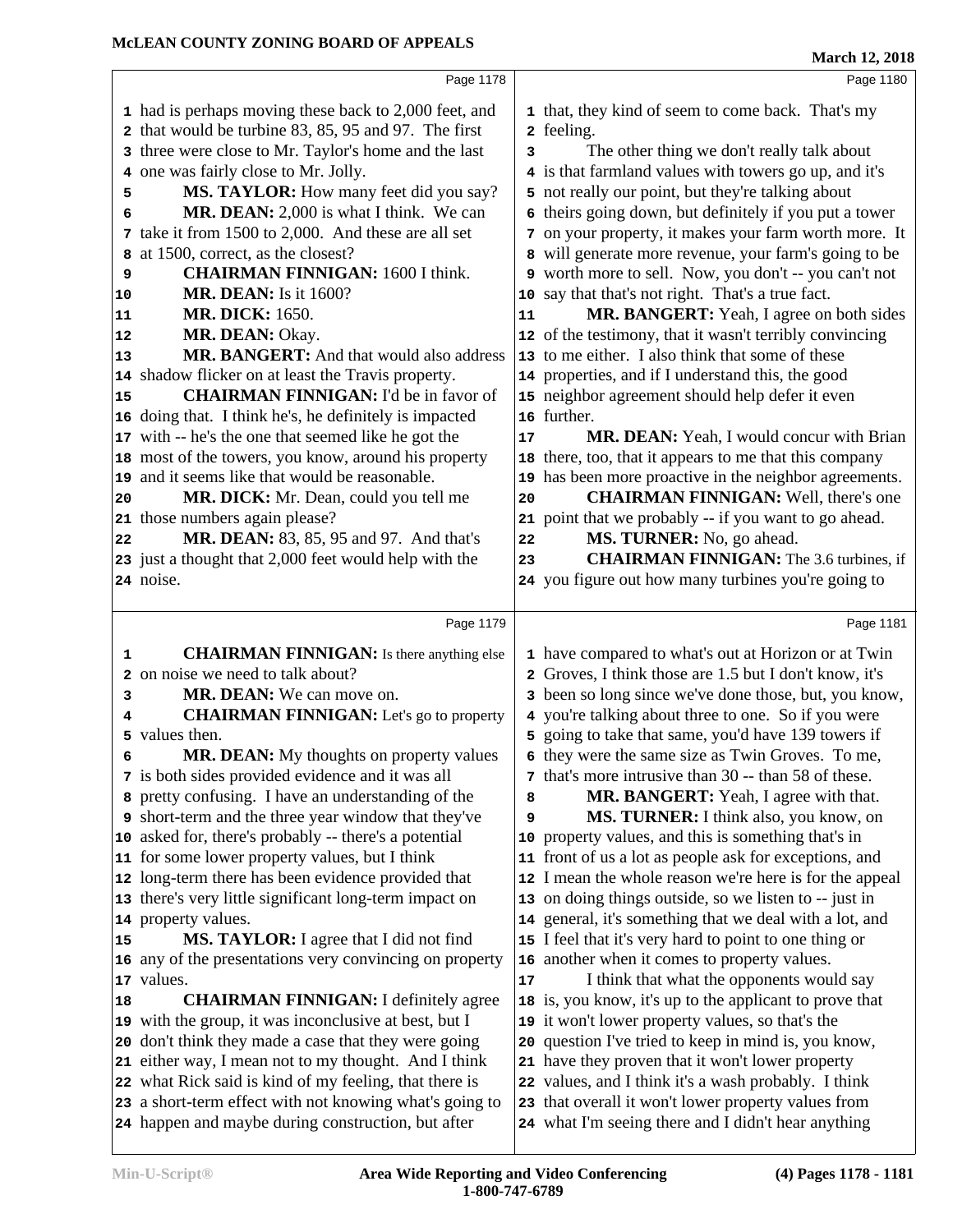|          | Page 1182                                                                                                  |    | Page 1184                                                     |  |
|----------|------------------------------------------------------------------------------------------------------------|----|---------------------------------------------------------------|--|
|          | 1 that convinced me otherwise to that. I felt like                                                         |    | 1 that they are going to be looking at it, they're not        |  |
|          | 2 they did an adequate job of showing that, not a                                                          |    | 2 just running it without looking, and that they're           |  |
|          | 3 great job, but I didn't hear anything conclusive on                                                      |    | 3 willing to take -- make changes if they do find a           |  |
|          | 4 the other side that would make me think otherwise.                                                       |    | 4 high mortality rate or a higher mortality rate than         |  |
| 5        | MR. DEAN: I would agree and restate that                                                                   |    | 5 what's over in the Twin Groves facility, that               |  |
|          | 6 long-term I think there could be some positives to                                                       |    | 6 they'll take adaptive management procedures. And I          |  |
|          | 7 having a business in the area.                                                                           |    | 7 think Mr. Capparella even said that is a logical way        |  |
| 8        | Okay, let's talk about IDNR. Mr. Dick, do                                                                  |    | 8 of doing things. And he felt, and I do too, I feel          |  |
|          | 9 you have the IDNR recommendations that we have?                                                          |    | <b>9</b> like we should know rather than -- why not know if   |  |
| 10       | Could you help us go over those one by one?                                                                |    | 10 we're going to have an issue rather than just assume       |  |
| 11       | MR. DICK: Do you still have a copy of                                                                      |    | 11 we're going to.                                            |  |
|          | 12 those or do you need me to come up with a copy?                                                         | 12 | <b>MS. TAYLOR:</b> My understanding is they've                |  |
| 13       | MR. DEAN: No, what's the exhibit number?                                                                   |    | 13 agreed to three years of studies, right?                   |  |
|          | 14 I'm looking at Neutral 1 is what I was looking at                                                       | 14 | MS. TURNER: Right.                                            |  |
|          | 15 from Angelo Capparella is what I reviewed earlier.                                                      | 15 | MR. BANGERT: I'm in agreement with the                        |  |
| 16       | MS. TURNER: This [indicating] is Neutral                                                                   | 16 | adaptive measures on recommendation number two.               |  |
| 171.     |                                                                                                            | 17 | <b>CHAIRMAN FINNIGAN: I am also.</b>                          |  |
| 18       | MR. DICK: Probably the three documents                                                                     | 18 | MS. CARLTON: I am also too.                                   |  |
|          | 19 you're thinking of is IDNR's February 5 dated                                                           | 19 | MS. TAYLOR: Agreed.                                           |  |
|          | 20 exhibit and then there's Angelo's Comments on                                                           | 20 | MR. DEAN: Okay, let's look at number six                      |  |
|          | 21 Wildlife Portion of Case SU-18-12[sic] and then                                                         | 21 | then. Department recommends the county consider no            |  |
|          | 22 there's the EDPR response to IDNR.                                                                      |    | 22 wind turbines within a half mile, but they're              |  |
| 23       | MR. DEAN: What's the exhibit number on                                                                     |    | 23 proposing that they have them closer than that. And        |  |
|          | 24 IDNR or on EDP?                                                                                         |    | 24 they're willing to study the mussels and the aquatic       |  |
|          |                                                                                                            |    |                                                               |  |
|          |                                                                                                            |    |                                                               |  |
|          | Page 1183                                                                                                  |    | Page 1185                                                     |  |
| 1        | MR. DICK: EDP's?                                                                                           |    |                                                               |  |
| 2        | MR. DEAN: EDP's.                                                                                           |    | 1 features of the stream. Was that for three years as         |  |
| 3        |                                                                                                            |    | 2 well? I believe it was, correct, Phil? Was that             |  |
|          | MS. TURNER: It's App 17 and it was the --                                                                  | 4  | 3 for three years?<br>MR. DICK: Yes.                          |  |
| 5        | 4 it looked like this [indicating].<br>MR. DEAN: Okay, thank you.                                          | 5  | <b>MR. DEAN:</b> And we've talked about this                  |  |
| 6        | MS. TURNER: I think if we went through                                                                     |    |                                                               |  |
|          |                                                                                                            |    | 6 would be good information to have for the whole<br>7 state. |  |
|          | 7 what the applicant said, they would do -- I think<br>8 they spelled it out which ones they were going to | 8  | <b>CHAIRMAN FINNIGAN:</b> I think it helped a                 |  |
|          | 9 meet and which ones they requested modifying, and                                                        |    | <b>9</b> lot when Mr. Shank came up here and we had asked the |  |
|          | 10 then talk about whether we agree with those                                                             |    | 10 question before, you know, was this a -- was this          |  |
|          | 11 modifications or not. Is that a good way to go                                                          |    | 11 recommendation made up for this particular project,        |  |
|          | 12 about it or not?                                                                                        |    | 12 and he said, no, it was a blanket, a blanket               |  |
|          | <b>MR. DEAN:</b> I believe so. This was created                                                            |    | 13 recommendation, and he was willing to do something         |  |
|          | 14 after the Capparella piece.                                                                             |    | 14 different than that. So I think it's reasonable            |  |
| 13<br>15 | MS. TURNER: Yes.                                                                                           |    | 15 that we can do them closer than. At what point, I          |  |
| 16       | <b>MR. DEAN:</b> So this should be more                                                                    |    | 16 don't know, but closer than his first                      |  |
|          | 17 inclusive.                                                                                              |    | 17 recommendation.                                            |  |
|          | <b>MS. TURNER:</b> So essentially what they're                                                             | 18 | MS. TURNER: And I think that is a great                       |  |
|          | 19 wanting to do is modify recommendation number two                                                       | 19 | area, you know, to get a chance to study one. You             |  |
| 18       | 20 and number six.                                                                                         | 20 | don't have a lot of homes right there around the              |  |
| 21       | <b>MR. DEAN:</b> So one, three, four and five                                                              |    | 21 Henline Creek where those that are mentioned, the          |  |
|          | 22 would stand.                                                                                            |    | 22 76, 94, 60, 61 and 162, other than the owner is in         |  |
| 23       | MS. TURNER: Correct. I feel their                                                                          |    | 23 there. I think the one that -- and they don't              |  |
|          | 24 experienced with number two, and, you know, given                                                       |    | 24 mention it in here, but the one that's come up more        |  |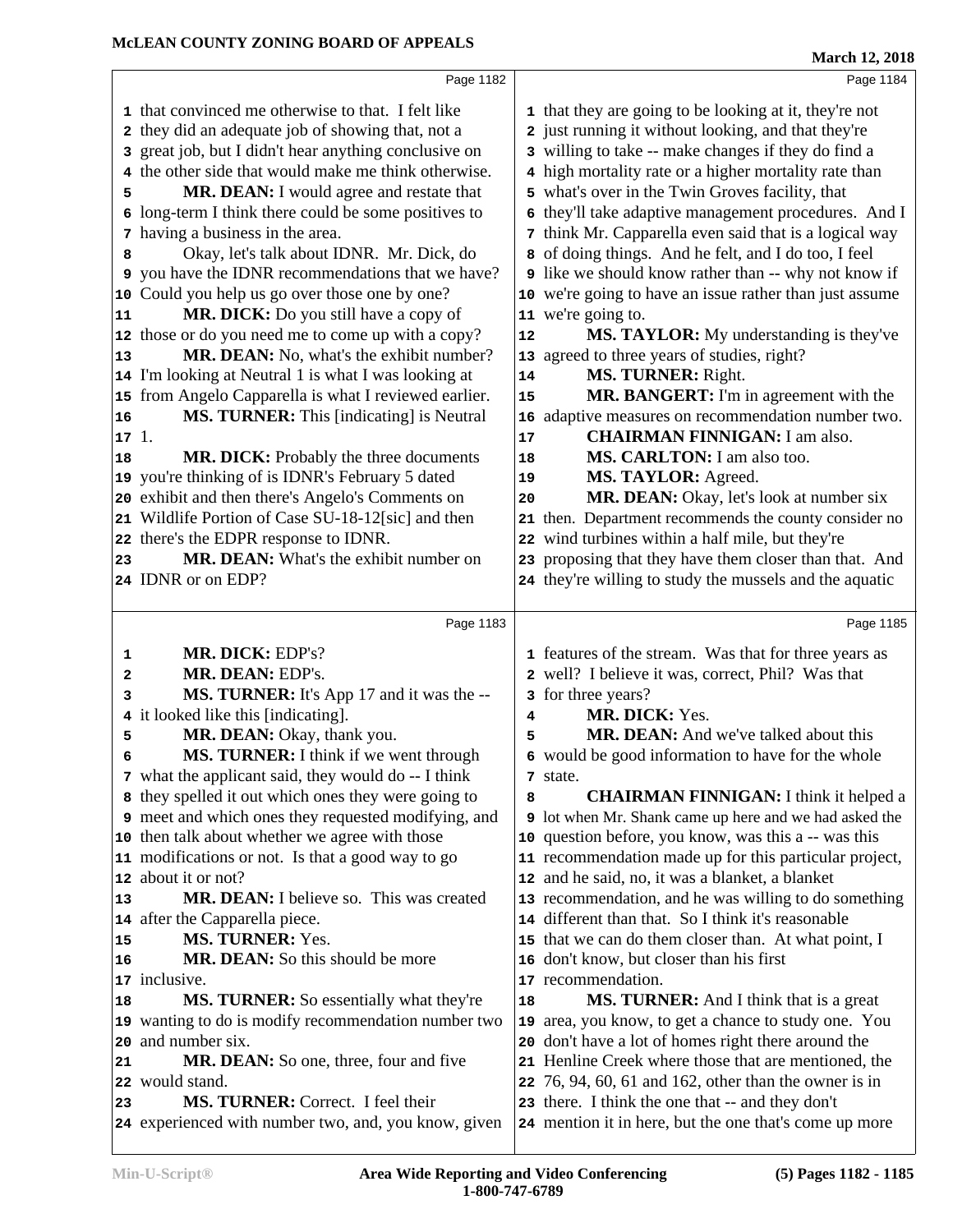|    |                                                               |    | 11101 CH 12, 2010                                             |
|----|---------------------------------------------------------------|----|---------------------------------------------------------------|
|    | Page 1186                                                     |    | Page 1188                                                     |
|    | 1 often is up by Rooks Creek, the 101 and 167, and            | 1  | MS. TAYLOR: Yes.                                              |
|    | 2 that's not addressed in either one of these, so --          | 2  | MR. DEAN: While we're talking about that                      |
|    | 3 and the one that seems to be a sticking point with          |    | 3 one, let's talk about 101 as well. 167 is closer to         |
|    | 4 people is the 167 at 110 feet away from the creek,          |    | 4 the Rooks Creek than 101, correct? 101 is almost            |
|    | 5 and, you know, do we want to address that at all or         |    | 5 500 feet.                                                   |
|    | 6 are we happy with the study?                                | 6  | <b>CHAIRMAN FINNIGAN: 380.</b>                                |
| 7  | MR. DEAN: Well, the study doesn't address                     | 7  | MR. DEAN: Okay, yeah, thank you.                              |
| 8  | 167 at all. My thought on 167 is if you, it's                 | 8  | <b>CHAIRMAN FINNIGAN:</b> The other issue I've                |
|    | <b>9</b> further -- they've got it there because it's to keep | 9  | got on mind is health issues. Is there some health            |
|    | 10 it further away from residences. And if they move          |    | 10 issues we haven't looked at? You know, there was           |
|    | 11 it back to 500 feet, they wouldn't be -- you know,         |    | 11 some talk about Dr. Punch. Maybe we ought to               |
|    | 12 they might still be 1500 feet from the residences,         |    | 12 discuss it.                                                |
|    | 13 but they won't be as far away as possible.                 | 13 | MR. DEAN: That's a pretty tough one. I                        |
| 14 | MS. TURNER: And I think, you know, they                       |    | 14 don't really in my heart don't believe there's             |
|    | 15 feel that it's not that they ignored that. I think         |    | 15 health issues, I certainly hope there aren't any           |
|    | 16 they feel that they addressed that in number four,         |    | 16 health issues, and I think the evidence that has           |
|    | 17 in recommendation number four, by saying they would        |    | 17 been provided to us, the science is not there to           |
|    | 18 study up, you know, survey 100 meters up and               |    | 18 justify, you know, rejecting these things because of       |
|    | 19 downstream of Rooks Creek. So I just wanted to             |    | 19 potential health issues.                                   |
|    | 20 clarify it's not that they omitted that, it's              | 20 | <b>CHAIRMAN FINNIGAN:</b> We've got it in                     |
|    | $21$ just --                                                  |    | 21 evidence I guess that, you know, we have two working       |
| 22 | MS. TAYLOR: Right, and I feel like                            |    | 22 wind towers, wind farms in McLean County that never        |
|    | 23 they're working to try to -- that one just makes me        |    | 23 had one. And I can't tell you exactly what year            |
|    | 24 uncomfortable generally, but I can -- I understand         |    | 24 that first one was approved, but we have some pretty       |
|    |                                                               |    |                                                               |
|    | Page 1187                                                     |    | Page 1189                                                     |
|    | 1 the part about being further away from a house too,         |    | 1 -- we have some pretty good data, and so you would          |
|    | $2$ SO --                                                     |    | 2 think that somebody would have brought an issue up.         |
| 3  | <b>CHAIRMAN FINNIGAN:</b> Well, it would be nice              |    | 3 And this is a McLean County study. I mean I guess           |
|    | 4 to know if they need all these turbines, and I guess        |    | 4 that's kind of important to me. I mean it's                 |
|    | 5 it's not for us to give them what they want, but,           |    | 5 something that happened here, it's our data.                |
|    | 6 you know, if this is one that we didn't need, I             | б. | <b>MS. TURNER:</b> I felt like -- you know, I                 |
|    | 7 would say that it wouldn't be in our favor to take          |    | 7 just felt like Dr. Punch was pulling in a lot of            |
|    | 8 -- you know, this would be the one we take away, but        |    | 8 information that wasn't overly credible as he was           |
|    | I think it's more important to me for the people and          |    | <b>9</b> putting that out there, and I just didn't -- I think |
|    | 10 the houses than the stream. Those streams are not          |    | 10 that's what they were, you know, putting forth to          |
|    | 11 pristine. I mean they're very nice, well-maintained        |    | 11 say that there is. Again, what they would say is,          |
|    | 12 streams that have been dredged, and if a turbine           |    | 12 well, they have to prove that there's not. Well,           |
|    | 13 falls over for some reason, I don't know what -- why       |    | 13 it's very hard to prove that there's not if there's        |
|    | 14 one would ever do that, but it's going to fall             |    | 14 not. So I land on the side of I don't feel that            |
|    | 15 across the stream not into it. My wife told me             |    | 15 we've seen any clear evidence of health issues.            |
|    | 16 that. So, you know, it's -- it's not ideal, but I          | 16 | MR. DEAN: And again, we could ask staff                       |
|    | 17 think it's okay.                                           |    | 17 if we've had complaints from the Twin Groves area.         |
| 18 | MS. TAYLOR: I agree, yeah.                                    |    | 18 They're the same people that are --                        |
| 19 | MS. TURNER: And quite frankly, you know,                      | 19 | <b>CHAIRMAN FINNIGAN:</b> We were given a FOIA                |
|    | 20 if the drainage district does have easements on            |    | 20 statement the other night that came from staff and         |
| 21 | that, then they won't be able to put it there, so it          |    | 21 it showed no complaints, right?                            |
|    | 22 sounds like -- unless they come to some better             | 22 | MR. DICK: (Nods head).                                        |
|    | 23 agreements than what it sounds like the drainage           | 23 | MR. DEAN: That's correct, yeah, thank                         |
|    | 24 district has put forth here.                               |    | 24 you.                                                       |
|    |                                                               |    |                                                               |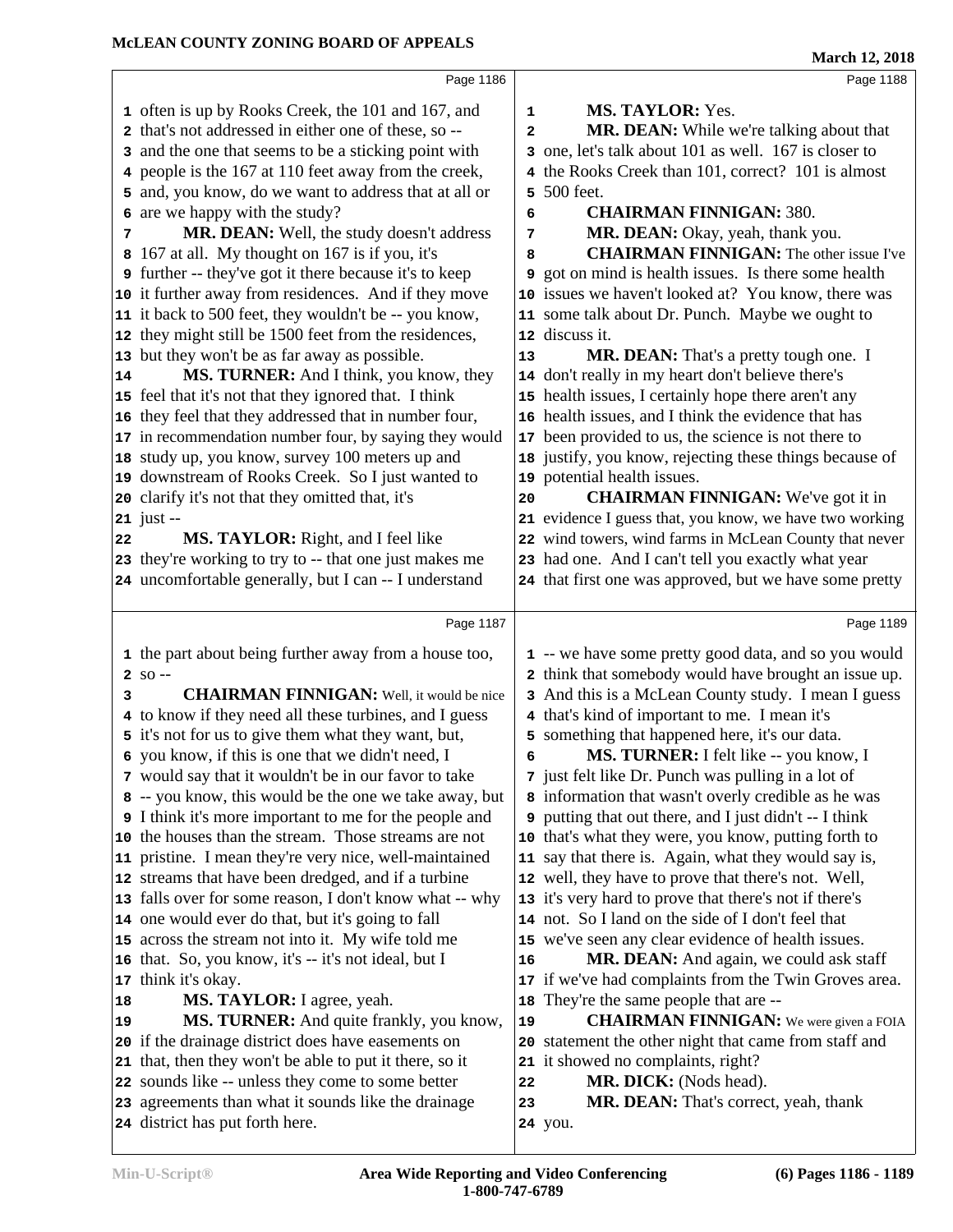|    | Page 1190                                                                                                        |    | Page 1192                                                              |  |
|----|------------------------------------------------------------------------------------------------------------------|----|------------------------------------------------------------------------|--|
| 1  | <b>CHAIRMAN FINNIGAN:</b> I guess there was a                                                                    | 1  | MS. CARLTON: I don't really feel that we                               |  |
|    | 2 question asked if we should use -- put the nuisance                                                            |    | 2 need to add it in.                                                   |  |
|    | 3 disclaimer in there, talk about the nuisance                                                                   | 3  | <b>CHAIRMAN FINNIGAN:</b> I'm getting down to                          |  |
|    | 4 disclaimer. What's your feelings on the nuisance                                                               |    | 4 the end of my list. I don't know if you guys have                    |  |
|    | 5 disclaimer? I mean I have one, but if you would                                                                |    | 5 any other stuff or not on your list?                                 |  |
| 6  | start it out, I'd appreciate it.                                                                                 | 6  | MR. BANGERT: On the obstruction                                        |  |
| 7  | <b>MR. DEAN:</b> The nuisance disclaimer is                                                                      |    | 7 evaluation, do we need to talk about anything there                  |  |
|    | 8 there and it's there to protect the farming                                                                    |    | 8 with the microwave system? As part of the                            |  |
|    | 9 community. That's what it's for, the landowners and                                                            |    | 9 application, the applicant has said that they'll add                 |  |
|    | 10 the people that operate the farms. As sensitive as                                                            |    | 10 repeaters and, you know, use as their bases                         |  |
|    | 11 it was the last time, I don't know that we                                                                    |    | 11 repeaters, and they said that they'll address every                 |  |
|    | 12 necessarily have to put it in there this time                                                                 |    | 12 single aspect of this, but do we feel comfortable                   |  |
|    | 13 because I don't think it's hugely important. It's                                                             |    | 13 that that is the case or do we need to add anything                 |  |
|    | 14 kind of a good piece of information to remind people                                                          |    | 14 else there?                                                         |  |
|    | 15 that when you live in the country you're going to                                                             | 15 | MR. DEAN: Are you talking about a                                      |  |
|    | 16 have hogs, cattle, dust, you know, all those things                                                           |    | 16 stipulation? I think it's lined out in their                        |  |
|    | 17 that the nuisance disclaimer lists, so I don't know                                                           | 17 | application what they will do and they've got to                       |  |
|    | 18 if we think we need to put it in there this time.                                                             |    | 18 make good on it.                                                    |  |
| 19 | MS. TURNER: I think really, you know,                                                                            | 19 | MS. TURNER: I think it's fine to put a                                 |  |
|    | 20 what we're talking about is, and I don't feel a need                                                          |    | 20 reminder in there even though it is lined out. I                    |  |
|    | 21 to put it in there, does it apply to this? I don't                                                            |    | 21 mean we heard about it. I think it's very important                 |  |
|    | 22 know. It doesn't matter to me because really what                                                             |    | 22 that they make sure they're talking to the right                    |  |
|    | 23 we're talking about and where it comes up is the                                                              |    | 23 people before they put these things up and make sure                |  |
|    | 24 annoyance factor and we heard a lot on annoyance                                                              |    | 24 that it's all taken care of. Again, it's one of                     |  |
|    |                                                                                                                  |    |                                                                        |  |
|    |                                                                                                                  |    |                                                                        |  |
|    | Page 1191                                                                                                        |    | Page 1193                                                              |  |
|    | 1 factor. And I just -- I don't think anywhere we're                                                             |    | 1 those things that's in their best interest to do                     |  |
| 2  | guaranteed to live without annoyances. I'm                                                                       |    | 2 because it's a lot harder to fix once it's up than                   |  |
|    | 3 certainly not guaranteed to live without annoyances                                                            |    | 3 it is before you're putting them up. But I think a                   |  |
|    | 4 where I am. If I could choose what my neighbors did                                                            |    | 4 reminder to -- because this is a lifeline for a                      |  |
|    | 5 at all times, I would make a lot different choices                                                             |    | 5 school district and people out in that area and                      |  |
|    | 6 than what have been there. So are our neighbors                                                                |    | 6 maybe isn't something that they're as used to                        |  |
|    | 7 going to annoy us? Are things near us going to                                                                 |    | 7 working with, it's particular to this area, so I                     |  |
|    | 8 annoy us? Absolutely. But I do not think that we                                                               |    | 8 think a very friendly strong reminder for them to do                 |  |
|    | <b>9</b> have that necessarily to take into a factor here any                                                    |    | <b>9</b> it would be appropriate.                                      |  |
|    | 10 more than anywhere else.                                                                                      | 10 | MR. DEAN: So would that be in the form of                              |  |
| 11 | <b>CHAIRMAN FINNIGAN:</b> The only thing I                                                                       |    | 11 a stipulation? Could be.                                            |  |
|    | 12 would -- point I would bring out is that they kind                                                            | 12 | <b>MS. TURNER: Sure.</b>                                               |  |
|    | 13 of act like windmills are kind of a new thing.                                                                | 13 | MR. BANGERT: There's a paragraph here                                  |  |
|    | 14 They're not really a new thing. They've been there                                                            |    | 14 that states a professional engineer shall certify as                |  |
|    | 15 forever. They've been a part of farm life since the                                                           |    | 15 part of the building permit application that the                    |  |
|    | 16 start of time. They are different, but farming is                                                             |    | 16 foundation and entire design of the WECS is within                  |  |
|    | 17 different too. They've evolved with farming and                                                               |    | 17 the accepted professional standards. After                          |  |
|    | 18 they're still a part of farming, and I guess I would                                                          |    | 18 construction is completed, a professional engineer                  |  |
|    | 19 say that that's the reason I think that it kind of                                                            |    | 19 will certify that they're built according to                        |  |
|    | 20 applies, but I don't have to put it in there or not.                                                          | 20 | approved plans. Are we talking about a civil                           |  |
|    | 21 It's up to you guys.                                                                                          |    | 21 engineer here or is this a question for staff? Is                   |  |
| 22 | MR. BANGERT: Yeah, I don't know that we                                                                          |    | 22 this a civil engineer or do we need to add                          |  |
|    | 23 need to include it. It exists, the document exists.<br>24 I don't know that we need to add it into this case. | 24 | 23 additional information there?<br>MR. DICK: It's a civil engineer, a |  |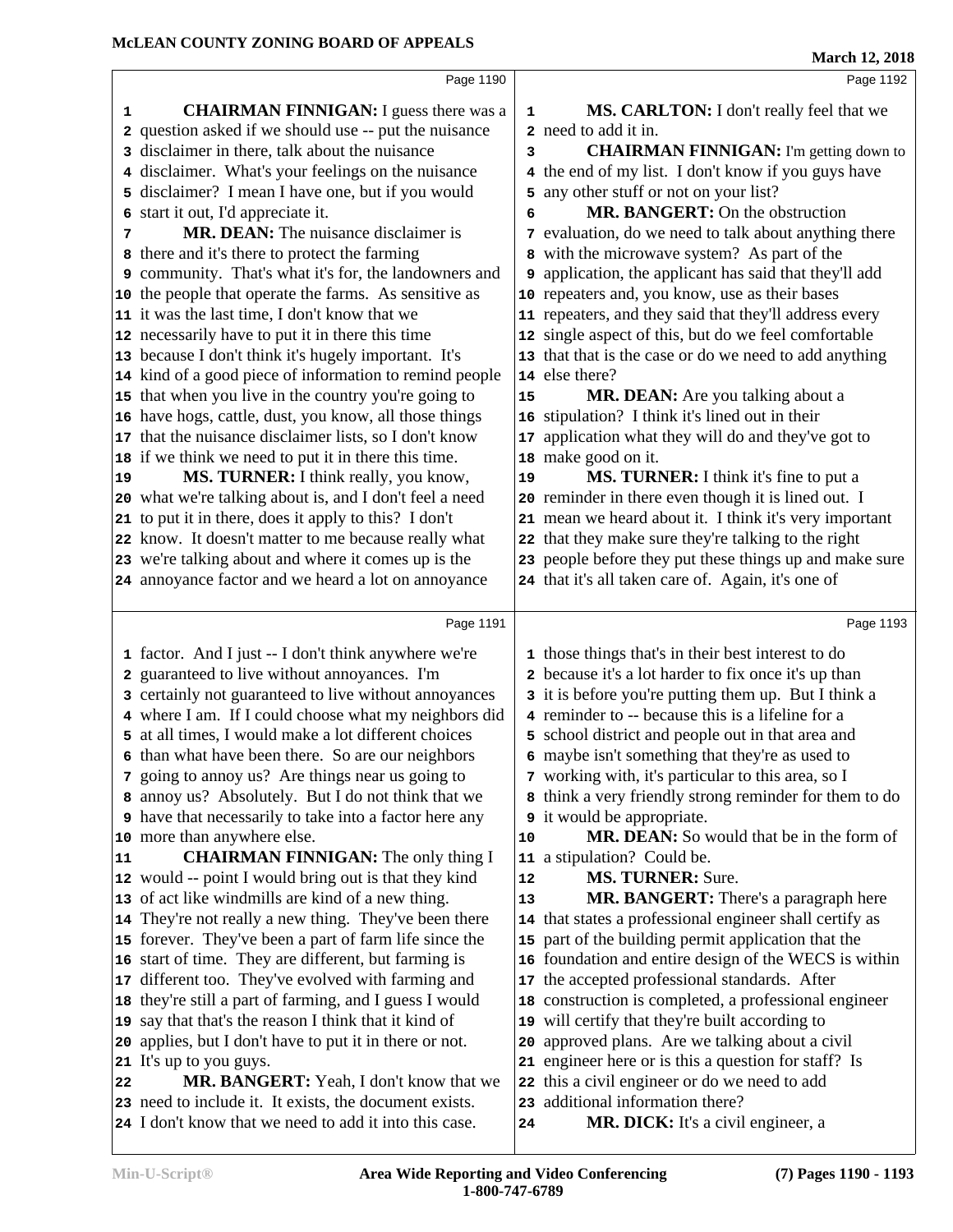| Page 1194                                                                                                 |                                                                                                                                                                                                                                                                                                                                                                                                                                                                                                                                                                                                                                                                                                                                                      | Page 1196                                                         |
|-----------------------------------------------------------------------------------------------------------|------------------------------------------------------------------------------------------------------------------------------------------------------------------------------------------------------------------------------------------------------------------------------------------------------------------------------------------------------------------------------------------------------------------------------------------------------------------------------------------------------------------------------------------------------------------------------------------------------------------------------------------------------------------------------------------------------------------------------------------------------|-------------------------------------------------------------------|
|                                                                                                           |                                                                                                                                                                                                                                                                                                                                                                                                                                                                                                                                                                                                                                                                                                                                                      | 1 mean they've made an estimate now, but they'll make             |
|                                                                                                           |                                                                                                                                                                                                                                                                                                                                                                                                                                                                                                                                                                                                                                                                                                                                                      | 2 another determination of value at that point?                   |
|                                                                                                           | 3                                                                                                                                                                                                                                                                                                                                                                                                                                                                                                                                                                                                                                                                                                                                                    | MR. DICK: That's what it looks like to                            |
|                                                                                                           |                                                                                                                                                                                                                                                                                                                                                                                                                                                                                                                                                                                                                                                                                                                                                      | 4 me.                                                             |
|                                                                                                           | 5                                                                                                                                                                                                                                                                                                                                                                                                                                                                                                                                                                                                                                                                                                                                                    | <b>CHAIRMAN FINNIGAN:</b> Well, then is that the                  |
|                                                                                                           |                                                                                                                                                                                                                                                                                                                                                                                                                                                                                                                                                                                                                                                                                                                                                      | 6 last one that's going to be done or will it be done             |
|                                                                                                           |                                                                                                                                                                                                                                                                                                                                                                                                                                                                                                                                                                                                                                                                                                                                                      | 7 every ten years afterwards?                                     |
|                                                                                                           | 8                                                                                                                                                                                                                                                                                                                                                                                                                                                                                                                                                                                                                                                                                                                                                    | MS. TURNER: That's to determine the                               |
|                                                                                                           |                                                                                                                                                                                                                                                                                                                                                                                                                                                                                                                                                                                                                                                                                                                                                      | 9 escrow, correct?                                                |
| <b>CHAIRMAN FINNIGAN:</b> Done by GPS or I mean                                                           | 10                                                                                                                                                                                                                                                                                                                                                                                                                                                                                                                                                                                                                                                                                                                                                   | MR. DICK: An update of the escrow, yes.                           |
|                                                                                                           |                                                                                                                                                                                                                                                                                                                                                                                                                                                                                                                                                                                                                                                                                                                                                      | 11 They have to put some -- some amount in before then            |
| MR. DICK: Yes.                                                                                            |                                                                                                                                                                                                                                                                                                                                                                                                                                                                                                                                                                                                                                                                                                                                                      | 12 though after year one. It says on or before the                |
| <b>CHAIRMAN FINNIGAN:</b> And that's going to be                                                          |                                                                                                                                                                                                                                                                                                                                                                                                                                                                                                                                                                                                                                                                                                                                                      | 13 first anniversary of the commercial operation date,            |
|                                                                                                           |                                                                                                                                                                                                                                                                                                                                                                                                                                                                                                                                                                                                                                                                                                                                                      | 14 the commercial wind energy facility owner shall                |
|                                                                                                           |                                                                                                                                                                                                                                                                                                                                                                                                                                                                                                                                                                                                                                                                                                                                                      | 15 provide the county with financial assurance to cover           |
| MR. DICK: Yes. The meteorological towers                                                                  |                                                                                                                                                                                                                                                                                                                                                                                                                                                                                                                                                                                                                                                                                                                                                      | 16 10 percent of the estimated costs of deconstruction            |
| that they've put up, we've let them know as well.                                                         |                                                                                                                                                                                                                                                                                                                                                                                                                                                                                                                                                                                                                                                                                                                                                      | 17 of the commercial wind energy facility as determined           |
| <b>CHAIRMAN FINNIGAN: I missed what you</b>                                                               |                                                                                                                                                                                                                                                                                                                                                                                                                                                                                                                                                                                                                                                                                                                                                      | 18 in the deconstruction plan provided during the                 |
|                                                                                                           |                                                                                                                                                                                                                                                                                                                                                                                                                                                                                                                                                                                                                                                                                                                                                      | 19 county permit process. On or before the sixth                  |
| MR. DEAN: Let's look through our notes                                                                    |                                                                                                                                                                                                                                                                                                                                                                                                                                                                                                                                                                                                                                                                                                                                                      | 20 anniversary of the commercial operation date, the              |
|                                                                                                           |                                                                                                                                                                                                                                                                                                                                                                                                                                                                                                                                                                                                                                                                                                                                                      | 21 commercial wind energy facility owner shall provide            |
| MS. TAYLOR: So did we decide we would                                                                     |                                                                                                                                                                                                                                                                                                                                                                                                                                                                                                                                                                                                                                                                                                                                                      | 22 the county with financial assurance to cover 50                |
|                                                                                                           |                                                                                                                                                                                                                                                                                                                                                                                                                                                                                                                                                                                                                                                                                                                                                      | 23 percent of the estimated costs of deconstruction of            |
|                                                                                                           |                                                                                                                                                                                                                                                                                                                                                                                                                                                                                                                                                                                                                                                                                                                                                      | 24 the commercial wind energy facility. Then on or                |
|                                                                                                           |                                                                                                                                                                                                                                                                                                                                                                                                                                                                                                                                                                                                                                                                                                                                                      |                                                                   |
| Page 1195                                                                                                 |                                                                                                                                                                                                                                                                                                                                                                                                                                                                                                                                                                                                                                                                                                                                                      | Page 1197                                                         |
|                                                                                                           |                                                                                                                                                                                                                                                                                                                                                                                                                                                                                                                                                                                                                                                                                                                                                      |                                                                   |
| <b>CHAIRMAN FINNIGAN: Yes.</b><br>1                                                                       |                                                                                                                                                                                                                                                                                                                                                                                                                                                                                                                                                                                                                                                                                                                                                      | 1 before the eleventh anniversary of the commercial               |
| MS. TAYLOR: Okay.<br>2                                                                                    |                                                                                                                                                                                                                                                                                                                                                                                                                                                                                                                                                                                                                                                                                                                                                      | 2 operation date, the commercial wind energy facility             |
| MS. TURNER: Do we need to stipulate at<br>3                                                               |                                                                                                                                                                                                                                                                                                                                                                                                                                                                                                                                                                                                                                                                                                                                                      | 3 owner shall provide the county with financial                   |
| 4 this point, we're calling it the AIMA, I've heard                                                       |                                                                                                                                                                                                                                                                                                                                                                                                                                                                                                                                                                                                                                                                                                                                                      | 4 assurance to cover 100 percent of the estimated                 |
| 5 AIMA, whatever, that for the decommissioning amount                                                     |                                                                                                                                                                                                                                                                                                                                                                                                                                                                                                                                                                                                                                                                                                                                                      | 5 costs of deconstruction of the commercial wind                  |
| 6 that we do want to have another estimate at ten                                                         |                                                                                                                                                                                                                                                                                                                                                                                                                                                                                                                                                                                                                                                                                                                                                      | 6 energy facility as determined in the deconstruction             |
| 7 years or is that something that you guys decide,                                                        |                                                                                                                                                                                                                                                                                                                                                                                                                                                                                                                                                                                                                                                                                                                                                      | 7 plan provided during the tenth year of the                      |
| 8 Phil, at the time?<br>9                                                                                 | 9                                                                                                                                                                                                                                                                                                                                                                                                                                                                                                                                                                                                                                                                                                                                                    | 8 commercial operation date.                                      |
| MR. DICK: Let's look at that AIMA                                                                         |                                                                                                                                                                                                                                                                                                                                                                                                                                                                                                                                                                                                                                                                                                                                                      | <b>CHAIRMAN FINNIGAN:</b> And this is by bond                     |
| 10 agreement just to see how that stipulation reads. I                                                    | 11                                                                                                                                                                                                                                                                                                                                                                                                                                                                                                                                                                                                                                                                                                                                                   | 10 and it's something that the county holds?<br>MR. DICK: Yes.    |
| 11 think it stipulates that they have to do it after                                                      |                                                                                                                                                                                                                                                                                                                                                                                                                                                                                                                                                                                                                                                                                                                                                      |                                                                   |
| 12 ten years.                                                                                             | 12                                                                                                                                                                                                                                                                                                                                                                                                                                                                                                                                                                                                                                                                                                                                                   | <b>CHAIRMAN FINNIGAN:</b> So the county has no<br>13 liability.   |
| <b>MS. TURNER:</b> It says that we can request<br>14 it. I think.                                         | 14                                                                                                                                                                                                                                                                                                                                                                                                                                                                                                                                                                                                                                                                                                                                                   |                                                                   |
| MR. DICK: If you have it in front of you,                                                                 |                                                                                                                                                                                                                                                                                                                                                                                                                                                                                                                                                                                                                                                                                                                                                      | <b>MR. DICK:</b> It would more likely be a                        |
|                                                                                                           |                                                                                                                                                                                                                                                                                                                                                                                                                                                                                                                                                                                                                                                                                                                                                      | 15 letter of credit. The county prefers that versus a<br>16 bond. |
| 16 on page 13 it says during the county permit process,                                                   | 17                                                                                                                                                                                                                                                                                                                                                                                                                                                                                                                                                                                                                                                                                                                                                   | <b>CHAIRMAN FINNIGAN:</b> But the county would                    |
| 17 the commercial wind energy facility owner shall file                                                   |                                                                                                                                                                                                                                                                                                                                                                                                                                                                                                                                                                                                                                                                                                                                                      | 18 have no financial responsibility in this at all.               |
| 18 with the county a deconstruction plan. A second                                                        | 19                                                                                                                                                                                                                                                                                                                                                                                                                                                                                                                                                                                                                                                                                                                                                   |                                                                   |
| 19 deconstruction plan shall be filed with the county<br>20 on or before the end of the tenth year of the |                                                                                                                                                                                                                                                                                                                                                                                                                                                                                                                                                                                                                                                                                                                                                      | MR. DICK: Except to keep track of it,<br>20 yes.                  |
| 21 commercial operation date.                                                                             | 21                                                                                                                                                                                                                                                                                                                                                                                                                                                                                                                                                                                                                                                                                                                                                   | <b>CHAIRMAN FINNIGAN:</b> So let's just say that                  |
| MS. TURNER: Okay, so it says shall,<br>22                                                                 |                                                                                                                                                                                                                                                                                                                                                                                                                                                                                                                                                                                                                                                                                                                                                      | 22 it comes up short 20 years from now. Who's                     |
| 23 that's good.                                                                                           |                                                                                                                                                                                                                                                                                                                                                                                                                                                                                                                                                                                                                                                                                                                                                      | 23 ultimately responsible, the homeowner -- I mean the            |
| 6<br>10<br>16<br>18<br>20                                                                                 | 1 certified engineer.<br>MR. BANGERT: Okay, thank you.<br>2<br><b>CHAIRMAN FINNIGAN:</b> And they also will be<br>3<br>4 the ones to certify where these towers go? I mean<br>5 is it a different surveyor or is it the same guy?<br>MR. DICK: A surveyor will be different,<br>7 but we will check all the surveyor locations as<br>8 well, but a surveyor will have to certify it's<br>9 located and meets all the setback requirements.<br>11 you've got a GPS where all those are going to go?<br>12<br>13<br>14 sent out to all these crop dusters so they know it<br>15 too?<br>17<br>19 said, Rick, sorry.<br>21 and be sure we don't have further questions.<br>22<br>23 stipulate that 83, 85, 95 and 97 be moved from 1650<br>24 to 2,000? |                                                                   |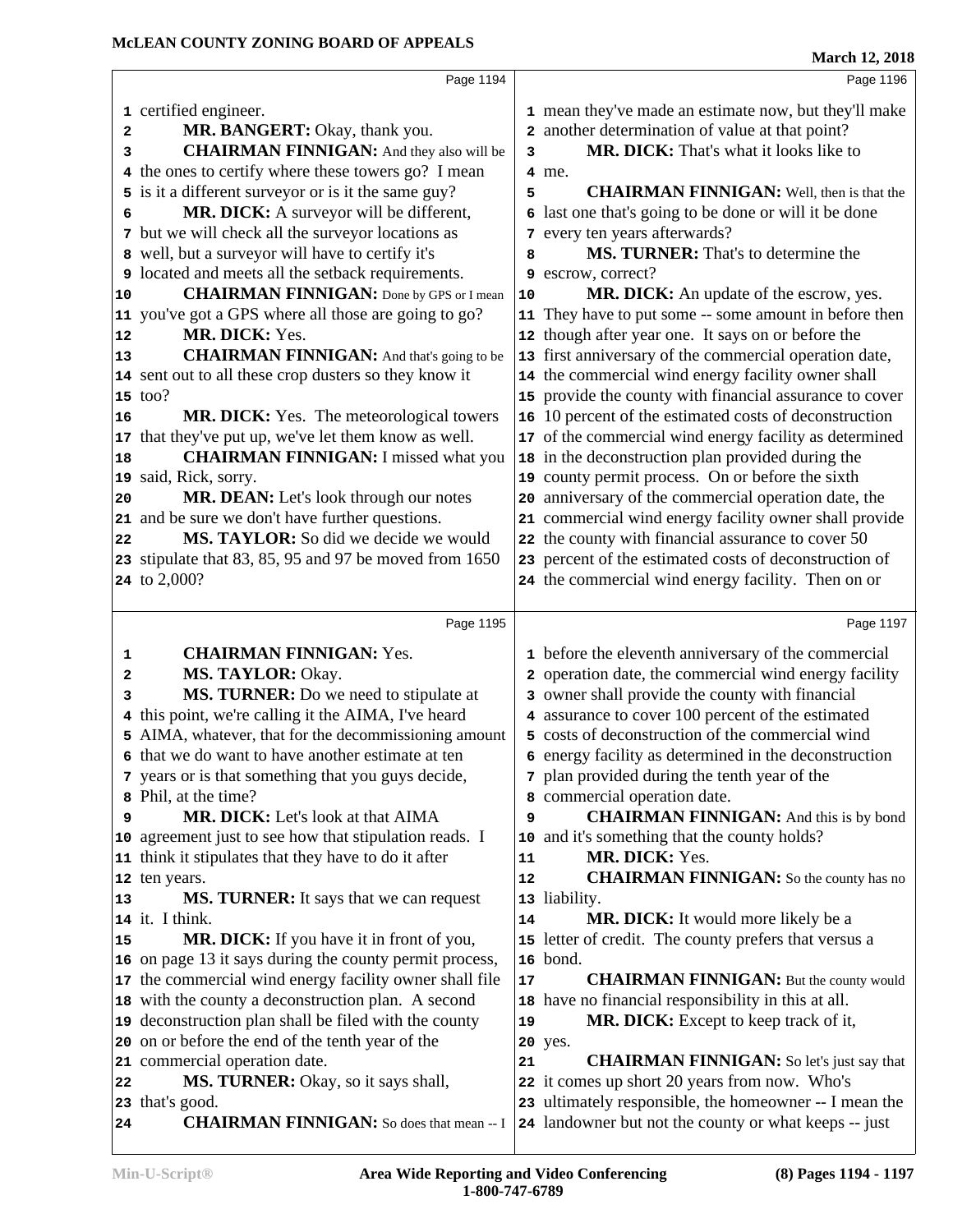|                      | Page 1198                                              |                | Page 1200                                                                                         |
|----------------------|--------------------------------------------------------|----------------|---------------------------------------------------------------------------------------------------|
|                      | 1 say it's wrong.                                      |                |                                                                                                   |
|                      |                                                        | 1              | MS. TURNER: And every five years after<br>2 that.                                                 |
| 2                    | MR. DICK: They are obliged to tear it                  |                |                                                                                                   |
|                      | 3 down. If the county has to tear it down, we're in    | 3              | <b>CHAIRMAN FINNIGAN: I think the way it</b>                                                      |
|                      | 4 trouble, we would be short, but they are still       |                | 4 reads is the eleventh year or something, isn't it,                                              |
|                      | 5 responsible to tear it down.                         |                | $5$ SO $-$                                                                                        |
| 6                    | <b>CHAIRMAN FINNIGAN:</b> I guess to me it's on        | 6              | MR. DICK: I think by the eleventh year is                                                         |
|                      | 7 private property. Why wouldn't the owner of the      |                | 7 when they have to put a hundred percent in the                                                  |
|                      | 8 property be ultimately responsible? He's the one     |                | 8 credit.                                                                                         |
|                      | <b>9</b> that gets the money.                          | 9              | <b>CHAIRMAN FINNIGAN:</b> Okay, if we went five                                                   |
| 10                   | MR. DICK: It's in their agreement that                 |                | 10 years after that or ten years after that or                                                    |
|                      | 11 they, the tower company, to have it removed, but it |                | 11 whatever, after that point I think would be the                                                |
|                      | 12 would ultimately fall back on the landowner too.    |                | 12 place to put it.                                                                               |
| 13                   | <b>CHAIRMAN FINNIGAN: Okay, that's my</b>              | 13             | MS. TURNER: I think we just need to                                                               |
|                      | 14 thought, that it's -- ultimately shouldn't be the   |                | 14 stipulate that in item E of the AIMA that the county                                           |
|                      | 15 county's responsibility. You're the straw man,      |                | 15 will or the county shall.                                                                      |
|                      | 16 you're making sure it's there, but I guess the more | 16             | MR. DEAN: Or the county may.                                                                      |
|                      | 17 we can do to protect the county, I'm all for it. So | $17$           | MS. TURNER: We're going to stipulate that                                                         |
|                      | 18 if this needs to be done every ten years after that |                | 18 we will.                                                                                       |
|                      | 19 for an update, it might be a good thing to do that  | 19             | MR. DEAN: Sounds good to me.                                                                      |
|                      | 20 so that you never wind up short.                    | 20             | MR. DICK: Okay.                                                                                   |
| 21                   | MR. BANGERT: I think it says in here it's              | 21             | MR. DEAN: I didn't see anything else from                                                         |
|                      | 22 reevaluated every five years.                       |                | 22 my notes that I had questions on.                                                              |
| 23                   | <b>CHAIRMAN FINNIGAN: Okay, that's even</b>            | 23             | <b>CHAIRMAN FINNIGAN:</b> Anybody else have                                                       |
|                      | 24 better.                                             |                | 24 thoughts they want to talk about? I mean we can sit                                            |
|                      |                                                        |                |                                                                                                   |
|                      |                                                        |                |                                                                                                   |
|                      | Page 1199                                              |                | Page 1201                                                                                         |
| 1                    | MR. BANGERT: But on Section E, it says                 |                | 1 here as long as you want and talk about it.                                                     |
|                      | 2 the county may but is not required to reevaluate the | $\overline{a}$ | MR. DEAN: This wind company didn't talk                                                           |
|                      | 3 estimated costs of deconstruction of any commercial  |                | 3 about low trailing noise blades, did they?                                                      |
|                      | 4 wind energy facility after the tenth anniversary and | 4              | <b>CHAIRMAN FINNIGAN: I think they called</b>                                                     |
|                      | 5 every five years after. So if it's not required to   |                | 5 them something else.                                                                            |
|                      | 6 but it's in the best interest to, then how do you -- | 6              | MR. DEAN: Okay, that's right, yep, there                                                          |
| 7                    | <b>MR. DEAN:</b> Make a stipulation.                   |                | 7 was a different name for them, that's right.                                                    |
| 8                    | MR. BANGERT: -- how do you make that so?               |                | 8 Serrated, yep. Do you recall how they were going to                                             |
| 9                    | <b>CHAIRMAN FINNIGAN:</b> Well, I don't want to        |                | 9 implement those? Close to homes?                                                                |
|                      | 10 get the county in trouble. I mean I think that we   | 10             | MR. DICK: They will utilize them to meet                                                          |
|                      | 11 ought to make it as stringent as we can.            |                | 11 their noise standards.                                                                         |
|                      | MR. DEAN: Yeah, I think Brian's found                  | 12             | <b>MR. DEAN:</b> So that would be close to the                                                    |
|                      | 13 something there that we need to incorporate into a  |                | 13 nonparticipating residences.                                                                   |
|                      | 14 stipulation.                                        | 14             | MR. DICK: Yes.                                                                                    |
|                      | MR. BANGERT: And I would just say we                   | 15             | MR. DEAN: Brian just pointed out 27 of                                                            |
|                      | 16 remove --                                           | 16             | the 58 will have --                                                                               |
|                      | <b>MR. DICK:</b> This is E after the part that I       | 17             | MR. BANGERT: 57 actually. Yeah, it's not                                                          |
|                      | 18 read, so the county may but is not required to, and |                | 18 58, it's 57, correct, to start with?                                                           |
|                      | 19 we could add a stipulation to have it reevaluated   | 19             | <b>MR. DEAN: 27.</b>                                                                              |
|                      | 20 every five years.                                   | 20             | MR. DICK: In their application they said                                                          |
|                      | <b>CHAIRMAN FINNIGAN:</b> After the tenth year         |                | 21 up to 58, so I'm not certain that there's going to                                             |
| 12<br>15<br>17<br>21 | 22 or after the eleventh year.                         |                | 22 be 57 or 58.                                                                                   |
| 23                   | <b>MR. DICK:</b> It's evaluated at the tenth           | 23             | MR. BANGERT: Yeah, I don't have anything<br>24 else in my notes that I haven't covered yet unless |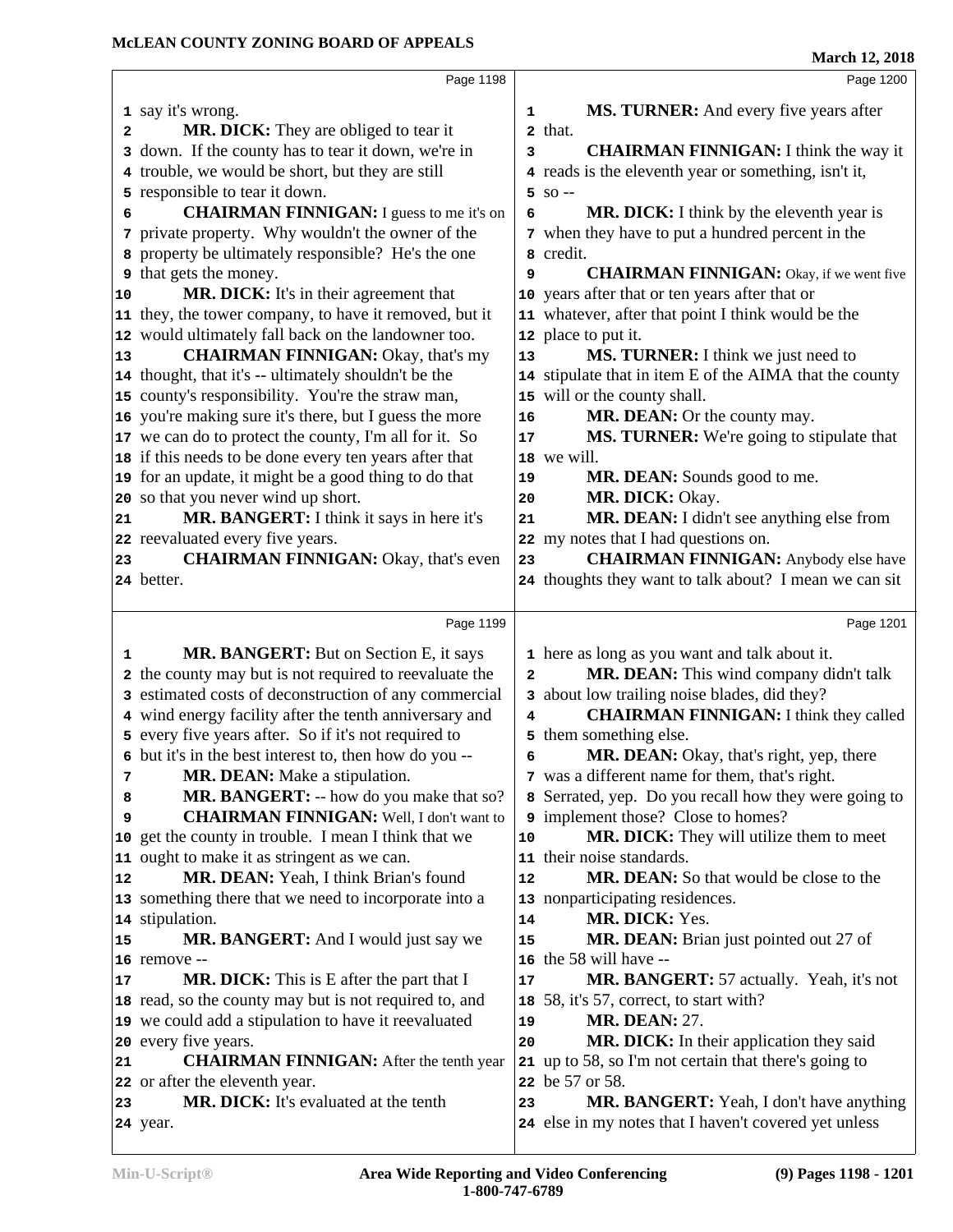|    |                                                         |    | <b>March 12, 2018</b>                                   |
|----|---------------------------------------------------------|----|---------------------------------------------------------|
|    | Page 1202                                               |    | Page 1204                                               |
|    | 1 somebody brings something up again.                   | 1  | So number three, proposed special use will              |
| 2  | <b>CHAIRMAN FINNIGAN:</b> Anything, ladies,             |    | 2 not impede the orderly development of the             |
| 3  | Chris or Mary Beth?                                     |    | 3 surrounding property for uses permitted in the        |
| 4  | <b>MS. TAYLOR:</b> I think I've addressed the           |    | 4 district.                                             |
| 5  | things I was concerned with.                            | 5  | MS. TURNER: I think we have it built in                 |
| 6  | <b>CHAIRMAN FINNIGAN: Julia?</b>                        |    | 6 and I think that that's met and they have to, you     |
| 7  | MS. TURNER: My list has been addressed                  |    | 7 know, make sure that they're taking care of all the   |
| 8  | also.                                                   |    | 8 drainage issues and things like that and erosion      |
| 9  | <b>CHAIRMAN FINNIGAN:</b> I don't want to rush          |    | 9 issues and as well as the wildlife studies and        |
|    | 10 you, but if we're -- we can start going through      |    | 10 mitigations.                                         |
|    | 11 standards, I'm just going to -- unless you got       | 11 | MR. DEAN: I look at this one very similar               |
|    | 12 something else, but I'm going to start reading them  |    | 12 to Twin Groves, it's a pretty rural area, it's       |
|    | 13 by one and then just talk about -- like for standard |    | 13 pretty rural up there.                               |
|    | 14 number one, proposed special use will not be         | 14 | <b>CHAIRMAN FINNIGAN:</b> I agree with you. I           |
|    | 15 detrimental or endanger the health, safety, morals,  |    | 15 mean it's more than ones we've had in the past, more |
|    | 16 comfort or welfare of the public.                    |    | 16 rural. It's because it's far away from Bloomington,  |
| 17 | MR. DEAN: Based on what I perceive to be                |    | 17 they're not -- people are not moving to, they're not |
|    | 18 credible evidence, standard number one is met.       |    | 18 driving back as much for jobs in Bloomington I don't |
| 19 | <b>CHAIRMAN FINNIGAN:</b> Okay. Standard number         |    | 19 think. There's not as many houses there.             |
|    | 20 two, the proposed special use will not be injurious  | 20 | Okay, number four, adequate utilities,                  |
|    | 21 to the use and enjoyment of other property in the    |    | 21 access roads, drainage and/or necessary facilities   |
|    | 22 immediate vicinity for purposes already permitted or |    | 22 have been or will be provided. And it says the       |
|    | 23 substantially diminish property values in the        |    | 23 standard is met. Is that our feeling?                |
|    | 24 immediate area. This says the standard can be met,   | 24 | MS. TAYLOR: Yes, I think so, I think it's               |
|    |                                                         |    |                                                         |
|    | Page 1203                                               |    | Page 1205                                               |
|    | 1 so our job is was it met?                             |    | 1 been made pretty -- the stipulations and the          |
| 2  | MS. TURNER: You know, I think it was                    |    | 2 regulations are kind of clear on that.                |
|    | 3 definitely pointed out to us that this is a very      | 3  | MR. DEAN: And the applicant will -- we're               |
|    | 4 subjective -- it can be seen as a subjective          |    | 4 forcing them to work with the county as well as the   |
|    | 5 standard when you say it, but when I consider this,   |    | 5 townships to have agreements in place before they     |
|    | 6 I focus on the word injurious to the use and          |    | 6 can proceed.                                          |
|    | 7 enjoyment, in other words, that it absolutely         | 7  | <b>CHAIRMAN FINNIGAN: Okay.</b>                         |
|    | 8 inhibits it or, you know, keeps it from being         | 8  | MR. BANGERT: Yeah, they agreed to that,                 |
|    | 9 possible at all. And I don't think that it truly      |    | 9 and, you know, boring underneath Rooks Creek and --   |
|    | 10 keeps it possible from people enjoying the use, the  |    | 10 you know, they addressed all those things.           |
|    | 11 use and enjoyment.                                   | 11 | MS. TURNER: I think this though, you                    |
| 12 | MR. DEAN: I agree.                                      |    | 12 know, and the one thing that we are reminding and    |
| 13 | MS. CARLTON: I agree too.                               |    | 13 stipulating is that they work with the cable and     |
| 14 | MS. TAYLOR: I agree. Is this -- we've                   |    | 14 internet that is a microwave situation there.        |
|    | 15 addressed some stipulations, though, that are        | 15 | <b>CHAIRMAN FINNIGAN:</b> Okay. Number five,            |
|    | 16 related to that I think, haven't we? That we --      |    | 16 adequate measures have been or will be taken to      |
|    | 17 yes, yes.                                            |    | 17 provide ingress or egress so designed as to minimize |
| 18 | <b>CHAIRMAN FINNIGAN:</b> Yeah, I guess at this         |    | 18 traffic congestion in public streets. It says the    |
|    | 19 point we would be saying that the stipulation would  |    | 19 standard is met in the report, but --                |
|    | 20 be put in there that addresses these issues, and if  | 20 | MR. DEAN: I believe that standard is met.               |
|    | 21 we get to the point at the bottom, we'll have -- I   | 21 | <b>CHAIRMAN FINNIGAN:</b> Any other discussion          |
|    | 22 don't know if we can read them all back or not, but  |    | 22 on that one?                                         |
|    | 23 we'll try to so we're kind of in agreement with      | 23 | MR. BANGERT: I agree, it's met.                         |
|    | <b>24</b> that.                                         | 24 | <b>CHAIRMAN FINNIGAN:</b> The establishment,            |
|    |                                                         |    |                                                         |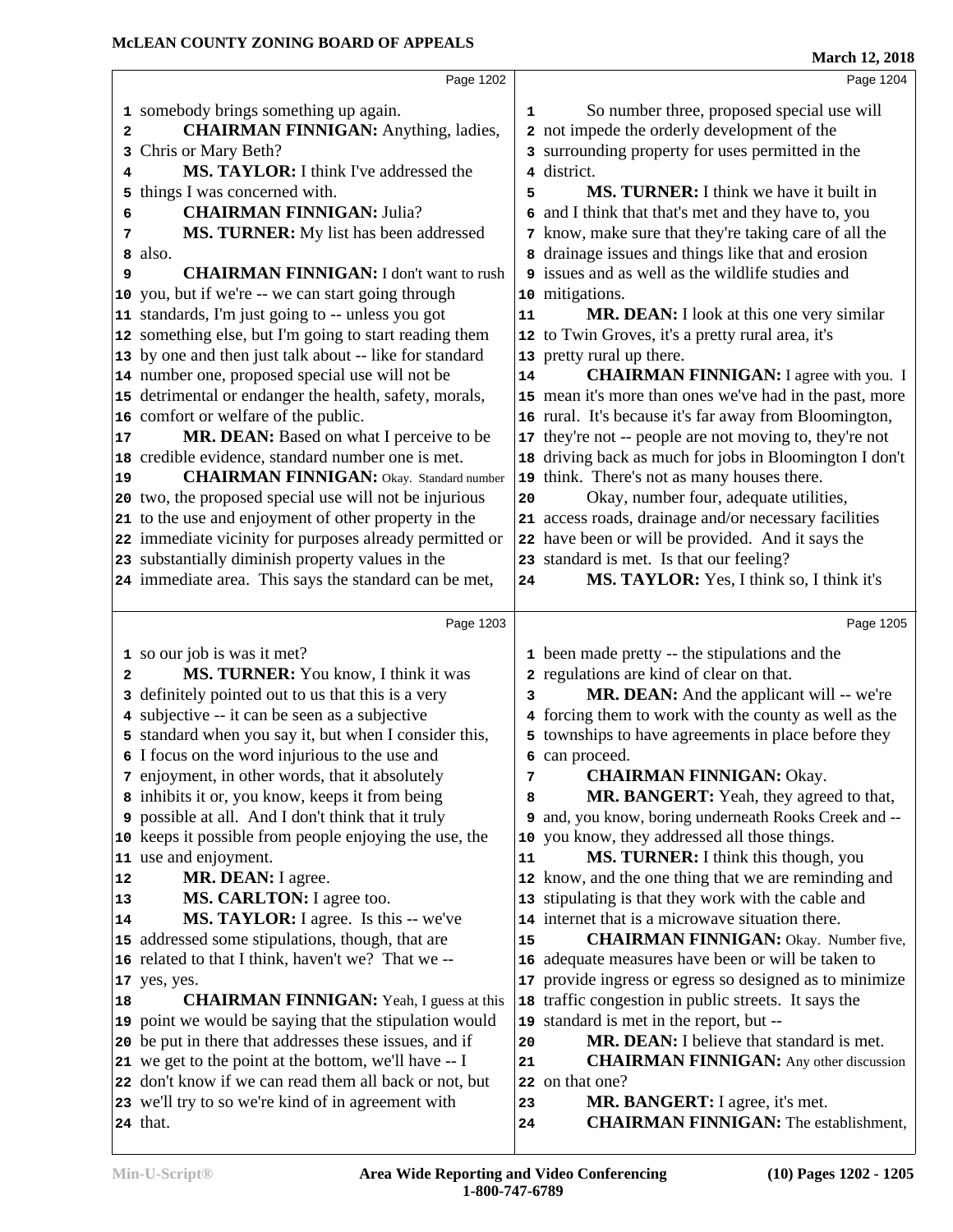|    | Page 1206                                               |                | Page 1208                                               |  |
|----|---------------------------------------------------------|----------------|---------------------------------------------------------|--|
|    | 1 maintenance and operation of the special use will be  |                | 1 hasn't been completed yet.                            |  |
|    | 2 in conformance with the intent of the district in     | $\overline{a}$ | MS. TURNER: And then I think number four                |  |
|    | 3 which the special use is proposed to be located. It   |                | 3 is where we could add adequate financial assurance    |  |
|    | 4 also says this standard has been met, but that's for  |                | 4 acceptable to the county shall be submitted with the  |  |
|    | 5 us to decide I guess.                                 |                | 5 county according to the application and the           |  |
| 6  | MS. TAYLOR: Well, I think one thing on                  |                | 6 decommissioning plan submitted with the Agricultural  |  |
|    | 7 this one is that the record of the company that's     |                | 7 Mitigation Agreement with the Illinois Department of  |  |
| 8  | doing it and the quality of the information that        |                | 8 Agriculture. And is this where we need to put in      |  |
| 9  | they provided provides some assurance on that.          |                | <b>9</b> and the county will require updates to the     |  |
| 10 | MR. DEAN: Yeah, and once again, it's a                  |                | 10 decommissioning plan costs every five years after    |  |
|    | 11 very rural area and I agree they've been proactive.  |                | 11 the tenth year?                                      |  |
| 12 | <b>CHAIRMAN FINNIGAN:</b> Number seven, the             | 12             | <b>MR. DICK:</b> Consistent with E of the use           |  |
|    | 13 proposed special use, in all other respects,         |                | 13 agreement, the county will stipulate that it will be |  |
|    | 14 conforms to the applicable regulations of the        |                | 14 reevaluate every five years.                         |  |
|    | 15 agriculture district.                                | 15             | MS. TURNER: Great, okay. And then number                |  |
| 16 | MS. TURNER: I think that's met.                         | 16             | six, we state that they will do studies.                |  |
| 17 | MR. DEAN: I agree.                                      | 17             | <b>MR. DICK:</b> We'll have to make this                |  |
| 18 | <b>CHAIRMAN FINNIGAN:</b> Before we make any            |                | 18 consistent with what they proposed in their response |  |
|    | 19 motion, we need to have -- make sure we've got all   |                | 19 to IDNR, correct.                                    |  |
|    | 20 the stipulations that we've talked about tonight     | 20             | MS. TURNER: Okay, correct, right. That                  |  |
| 21 | addressed. Is Samantha taking care of that for us?      |                | 21 they'll do the study and mitigation on the bats,     |  |
| 22 | MS. WALLEY: I am not.                                   |                | 22 their number two, and then the study of the          |  |
| 23 | MR. DICK: Did you want to review the                    |                | 23 waterways.                                           |  |
|    | 24 stipulations that were originally submitted and      | 24             | MR. DICK: And working with IDNR to                      |  |
|    |                                                         |                |                                                         |  |
|    | Page 1207                                               |                | Page 1209                                               |  |
|    | 1 maybe supplement them?                                |                | 1 complete those studies and the U.S. Fish and          |  |
| 2  | <b>CHAIRMAN FINNIGAN:</b> Actually I think that         |                | 2 Wildlife and Dr. Capparella.                          |  |
|    | 3 one might be better. If we could look through those   | 3              | MS. TURNER: Yes.                                        |  |
|    | 4 and see if we could add in what we're wanting to put  | 4              | MR. DICK: Number seven, it shouldn't be                 |  |
|    | 5 into them, then it doesn't look like we're adding to  |                | 5 4.6 megawatts, it should be 3.6. That was an error    |  |
|    | 6 the bottom.                                           |                | 6 on my part.                                           |  |
| 7  | MR. DEAN: Can you point me to that                      | 7              | MS. TURNER: Typo, yes. And then number                  |  |
|    | 8 exhibit?                                              |                | 8 nine says that they shall rectify any television and  |  |
| 9  | MR. DICK: It's called Board Exhibit No.                 |                | 9 internet, and then I would like to add in there they  |  |
| 10 | 2. It's on the screen here too.                         |                | 10 will work with current providers in the area before  |  |
| 11 | MS. TURNER: So the written road use                     |                | 11 installation to avoid problems.                      |  |
|    | 12 agreement has to be obtained it says with the county | 12             | MR. DICK: And we'll want to directly                    |  |
|    | 13 and then the second one is with the township and     |                | 13 reference microwave paths, microwave beam paths. It  |  |
|    | 14 road commissioners.                                  |                | 14 was listed earlier under one of the standards, and   |  |
| 15 | MR. DICK: And the county one has been                   |                | 15 I'll put in lay the basis for that study of          |  |
|    | 16 approved.                                            |                | 16 microbeam paths so they don't interfere with any     |  |
| 17 | MS. TURNER: Okay, so we can take that one               |                | 17 communications, and if they do, then they'll have to |  |
|    | 18 out.                                                 |                | 18 rectify it.                                          |  |
|    |                                                         |                | MS. TURNER: Okay. And then I think that                 |  |
| 19 | MR. DICK: Or leave it in.                               | 19             |                                                         |  |
| 20 | <b>MS. TURNER: Okay.</b>                                | 20             | we need to put something in there -- well, we           |  |
| 21 | MR. DICK: It's complied with, it's not --               | 21             | definitely need to state that they'll move towers       |  |
| 22 | MS. TURNER: All right.                                  | 22             | T83, 85, and 95.                                        |  |
| 23 | MR. DICK: And the second one would have                 | 23             | MR. DICK: And 97.                                       |  |
|    | 24 to be done before construction begins and that       | 24             | MS. TURNER: Right, and 97. Do we need to                |  |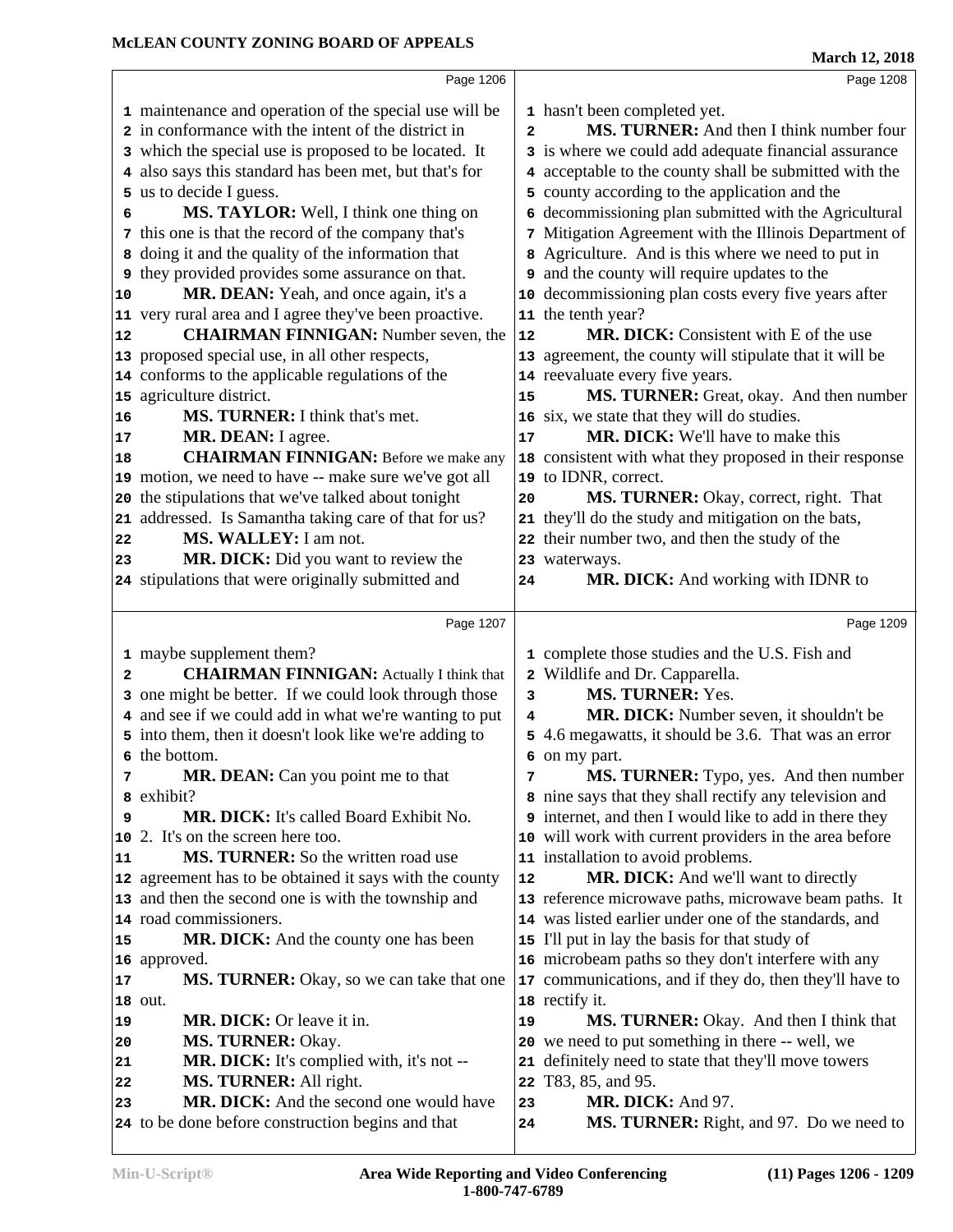|        | Page 1210                                              |                         | Page 1212                                               |
|--------|--------------------------------------------------------|-------------------------|---------------------------------------------------------|
|        | 1 state specifically or just say from any residence,   | 1                       | MS. TURNER: Right.                                      |
|        | 2 nonparticipating residence?                          | $\mathbf{z}$            | MR. DICK: Did you say 40 and above?                     |
| 3      | <b>CHAIRMAN FINNIGAN:</b> I'd hate to move it in       | 3                       | MR. DEAN: Yes, that's what she said, yes.               |
|        | 4 one direction and hurt somebody else.                | $\overline{\mathbf{4}}$ | <b>CHAIRMAN FINNIGAN:</b> So what kind of teeth         |
| 5      | MR. DEAN: Yes. I was thinking the                      |                         | 5 are we going to put on that? Are we going to say if   |
|        | 6 nearest residence. Would the nearest residence       |                         | 6 it comes in higher than that they have to remedy the  |
|        | 7 cover that?                                          |                         | 7 situation, are we going to put that in there or       |
| 8      | MS. TURNER: No.                                        |                         | 8 something, because just having a study doesn't mean   |
| 9      | MR. DICK: If you want to move those                    |                         | <b>9</b> they're going to do anything.                  |
|        | 10 turbines, you could put it under item three, too,   | 10                      | MS. TURNER: And they have -- yeah, well,                |
|        | 11 stipulation number three, where it says development |                         | 11 it's verifying that they're under the 41, so if      |
|        | 12 shall follow the plans and documents submitted with |                         | 12 they're not under 41, they have to mitigate.         |
|        | 13 the application.                                    | 13                      | <b>CHAIRMAN FINNIGAN:</b> I think we need to say        |
| 14     | MS. TURNER: Yeah, that would be a good                 |                         | 14 that.                                                |
|        | 15 place to put it.                                    | 15                      | MS. TURNER: Okay.                                       |
| 16     | MR. DICK: So you want that to state 2,000              | 16                      | MR. DEAN: I agree.                                      |
|        | 17 feet from nonparticipating dwellings?               | 17                      | <b>CHAIRMAN FINNIGAN:</b> I think it's implied,         |
| 18     | MS. TURNER: Right, from dwellings without              | 18                      | but -- is there anything else that we need in that?     |
|        | 19 an agreement or whatever, however you want to put   | 19                      | MR. DEAN: Have we said anywhere in this                 |
| 20 it. |                                                        |                         | 20 one that we want to make a public, contact point for |
| 21     | <b>MS. WALLEY:</b> Did you want just those five        | 21                      | the public to address any concerns that they have?      |
|        | 22 turbines or you talked about --                     | 22                      | MR. DICK: It's not in here now.                         |
| 23     | MS. TURNER: It was four.                               | 23                      | MR. DEAN: Okay, let's put a stipulation                 |
| 24     | MS. WALLEY: I'm sorry, just those four                 |                         | 24 that the applicant provide the county with a place   |
|        |                                                        |                         |                                                         |
|        | Page 1211                                              |                         | Page 1213                                               |
|        | 1 turbines specifically?                               |                         | 1 for grievance or other potential problems or other    |
| 2      | MS. TURNER: Yes, correct. And again,                   |                         | 2 problems that might exist with operations.            |
|        | 3 those are addressing specific issues brought to us.  | 3                       | MR. BANGERT: Is that considered part of                 |
| 4      | MR. BANGERT: Can you read those numbers                |                         | 4 the emergency action plan?                            |
|        | 5 back again of those turbines?                        | 5                       | MR. DEAN: I wasn't exactly sure where to                |
| 6      | MS. TURNER: 83, 85, 95 and 97.                         |                         | 6 put that, Phil. Would that go in number eleven or     |
| 7      | <b>CHAIRMAN FINNIGAN:</b> Somewhere we've got to       |                         | $7 \text{ not?}$                                        |
|        | 8 get in there we're going to have them come back and  | 8                       | <b>MR. DICK:</b> You had a very similar                 |
|        | <b>9</b> do the follow-up study on noise too.          |                         | 9 stipulation on the previous wind farm. We'll just     |
| 10     | MR. DICK: After the beginning of                       |                         | 10 make sure we have such a contact person. I think     |
|        | 11 commercial operation. Within a year?                | 11                      | that's what you're asking for, isn't it?                |
| 12     | MS. TURNER: Say within 18 months.                      | 12                      | MR. DEAN: Yes.                                          |
| 13     | MR. DICK: Of the five closest                          | 13                      | <b>CHAIRMAN FINNIGAN:</b> Do we need to have the        |
|        | 14 nonparticipating dwellings?                         |                         | 14 stipulations read into the record or --              |
| 15     | MS. TURNER: The five highest listed noise              | 15                      | MS. WALLEY: One more time.                              |
|        | 16 factors that they gave us on the 1000 megahertz I   | 16                      | MR. DICK: Can I ask you a question about                |
|        | 17 think is what we were looking at.                   |                         | 17 that the -- the access roads and the drainage ways?  |
| 18     | MS. TAYLOR: What did you say, a year and               |                         | 18 We didn't put a stipulation in there I don't think   |
|        | $\vert$ 19 a half?                                     |                         | 19 that we had in the previous one, whereas I did       |
|        |                                                        |                         | 20 recommend it in the standards of doing -- fixing the |
|        | MS. TURNER: Uh-huh. Would it be easier                 |                         |                                                         |
|        | 21 to say any of them that were indicated over 40      |                         | 21 waterways first, and then on the upstream side       |
|        | 22 megahertz, 40 decibels at 1000 megahertz? It would  |                         | 22 putting in -- yeah, I don't think, is that a         |
| 20     | 23 probably be more than five but not too many more.   |                         | 23 stipulation in here? I don't think it's in here.     |
| 24     | <b>MR. DEAN:</b> That seems to be a trigger.           | 24                      | MS. TURNER: It's not listed in the                      |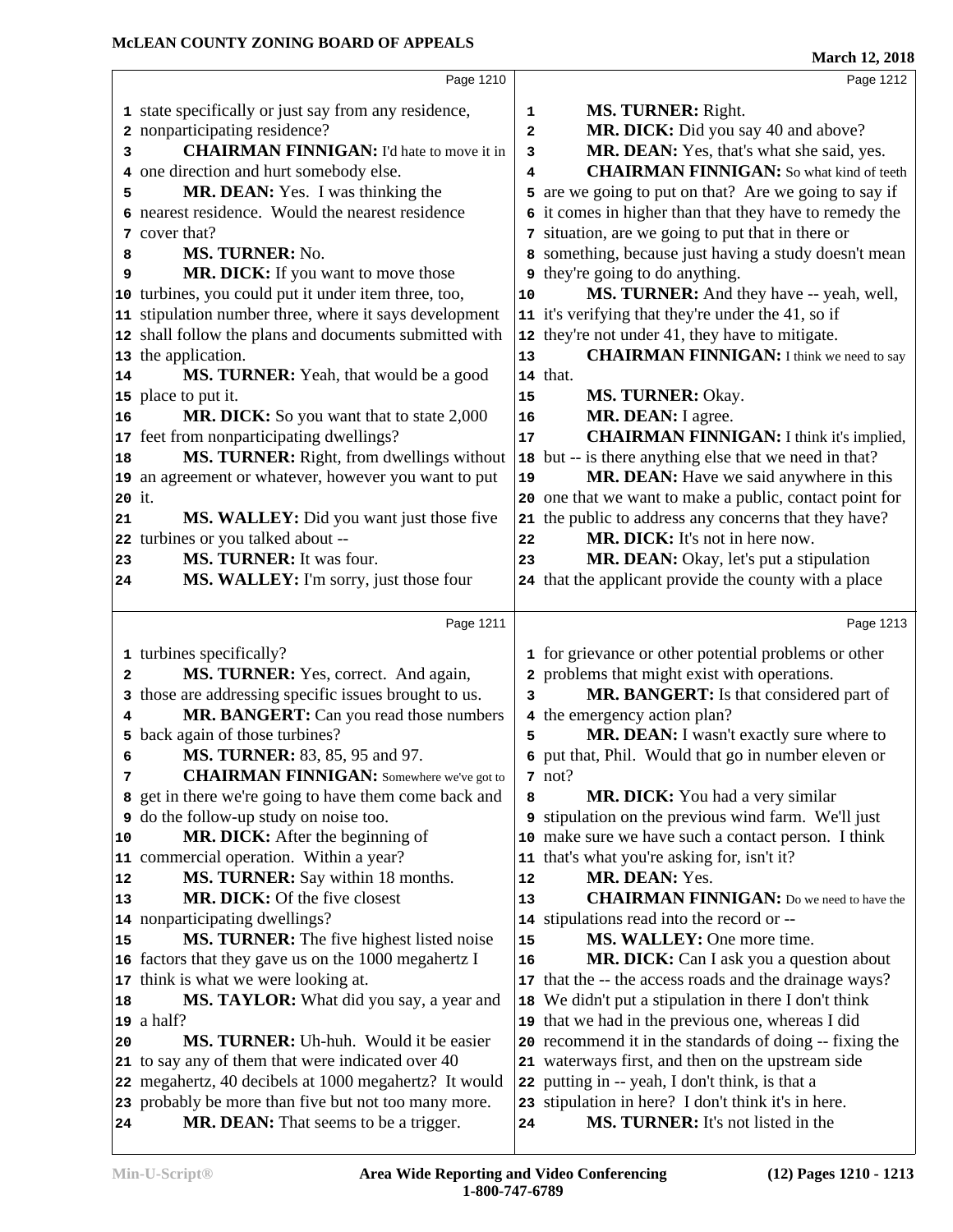|          |                                                                                            |                | <b>MARCH 12, 2010</b>                                           |
|----------|--------------------------------------------------------------------------------------------|----------------|-----------------------------------------------------------------|
|          | Page 1214                                                                                  |                | Page 1216                                                       |
|          | 1 stipulations, but it's listed in the assessment.                                         |                | 1 for a motion if somebody wants to make one.                   |
| 2        | MR. DICK: It was added to a stipulation                                                    | $\overline{a}$ | MR. DEAN: I recommend approval of Case                          |
|          | 3 in the previous wind farm.                                                               |                | 3 Number 18-02, SU-18-02.                                       |
| 4        | MS. TURNER: Yes, we can go ahead and add                                                   | 4              | <b>CHAIRMAN FINNIGAN:</b> With stipulations.                    |
|          | 5 it. And we should probably put that with the -- on                                       | 5              | MR. DEAN: With stipulations.                                    |
|          | 6 its own?                                                                                 | 6              | MS. TAYLOR: I'll second that.                                   |
|          | MR. DICK: Okay.                                                                            |                | <b>CHAIRMAN FINNIGAN:</b> Okay, we have a motion                |
| 7        |                                                                                            | 7              |                                                                 |
| 8        | MR. BANGERT: Wouldn't that be an addendum<br>9 to the AIMA?                                |                | 8 by Dean, second by Taylor. Can we have a roll call<br>9 vote? |
|          |                                                                                            |                |                                                                 |
| 10       | MR. DEAN: Wouldn't the AIMA cover erosion                                                  | 10             | MR. DICK: Bangert?                                              |
|          | 11 control?                                                                                | 11             | MR. BANGERT: Yes.                                               |
| 12       | <b>MR. DICK:</b> I don't think we would want to                                            | 12             | MR. DICK: Dean?                                                 |
|          | 13 do it that way. I think you would want to stipulate                                     | 13             | MR. DEAN: Yes.                                                  |
|          | 14 very similar to how it's stated in here.                                                | 14             | MR. DICK: Turner?                                               |
| 15       | MR. DEAN: Okay.                                                                            | 15             | <b>MS. TURNER: Yes.</b>                                         |
| 16       | <b>CHAIRMAN FINNIGAN:</b> We'll have to make a                                             | 16             | MR. DICK: Finnigan?                                             |
|          | 17 motion.                                                                                 | 17             | <b>CHAIRMAN FINNIGAN: Yes.</b>                                  |
| 18       | MR. DICK: Did you want me to go over the                                                   | 18             | MR. DICK: Carlton?                                              |
|          | 19 stipulations a little bit now or --                                                     | 19             | <b>MS. CARLTON: Yes.</b>                                        |
| 20       | <b>CHAIRMAN FINNIGAN:</b> Yeah, maybe we better                                            | ${\bf 20}$     | MR. DICK: Taylor?                                               |
|          | 21 do it that way.                                                                         | 21             | MS. TAYLOR: Yes.                                                |
| 22       | MR. DICK: Add to number three evaluating                                                   | 22             | <b>CHAIRMAN FINNIGAN:</b> Six yeses, so the                     |
|          | 23 every five years -- no, it was added to four under                                      |                | 23 motion passes. And Phil will fill you in from here.          |
|          | 24 the AIMA, to evaluate it every four years, five                                         |                | 24 He's more -- he's our man.                                   |
|          |                                                                                            |                |                                                                 |
|          |                                                                                            |                |                                                                 |
|          | Page 1215                                                                                  |                | Page 1217                                                       |
|          |                                                                                            |                |                                                                 |
|          | 1 years. And then six, on six we would reference                                           | 1              | MR. DICK: This will go to the county                            |
|          | 2 there consistency with the IDNR recommendations and                                      |                | 2 board for a decision on March 20th at their meeting           |
|          | 3 what they're proposing to do and tie them to their                                       |                | 3 at 9:00 a.m.                                                  |
|          | 4 studies that they're supposed to complete with IDNR,                                     | 4              | (Adjourned at 8:26 p.m.)                                        |
|          | 5 U.S. Fish and Wildlife and Angelo Capparella. And                                        | 5              |                                                                 |
|          | 6 number nine we would add microbeam path analysis so                                      | 6              |                                                                 |
|          | 7 that no microbeam paths are affected, and if they                                        | 7              |                                                                 |
|          | 8 are, they would have to be mitigated. They have to                                       | 8              |                                                                 |
|          | 9 move 83, 85, 95, 97 as part of $-$ that was going to                                     | 9              |                                                                 |
|          | 10 be part of number three, to 2,000 feet from the                                         | 10             |                                                                 |
|          | 11 dwelling of any nonparticipating property owner.                                        | 11             |                                                                 |
| 12       | That's what I have.                                                                        | 12             |                                                                 |
| 13       | <b>CHAIRMAN FINNIGAN:</b> Capping number seven                                             | 13             |                                                                 |
|          | 14 to 3.6.                                                                                 | 14             |                                                                 |
| 15       | <b>MR. DICK:</b> Yes, I have that. Yes, that's                                             | 15             |                                                                 |
|          | 16 correct.                                                                                | 16             |                                                                 |
| 17       |                                                                                            | 17             |                                                                 |
|          | MS. TURNER: And then also they come back                                                   |                |                                                                 |
| 18       | within 18 months and do a noise study of all those                                         | 18             |                                                                 |
|          | 19 measured at 40 or above.                                                                | 19             |                                                                 |
|          | MR. DICK: Yes, follow-up in 18 months                                                      | 20             |                                                                 |
| 20<br>21 | after start-up of the commercial operation, and then                                       | 21             |                                                                 |
|          | 22 those that are above 40, 40 and above at the 1000                                       | 22             |                                                                 |
| 24       | 23 megahertz, they will have to mitigate.<br><b>CHAIRMAN FINNIGAN:</b> I think we're ready | 23<br>24       |                                                                 |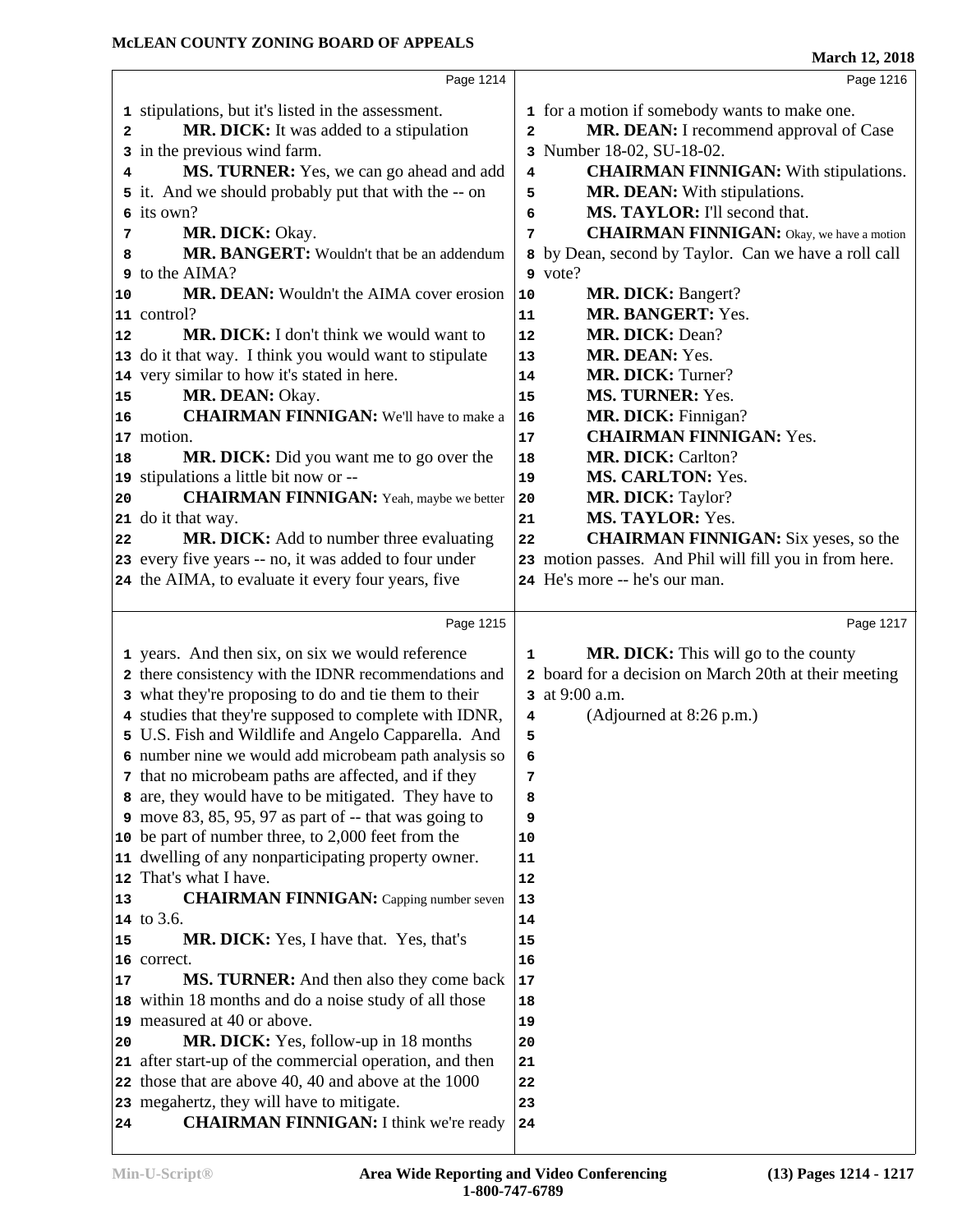```
Page 1218
 1 STATE OF ILLINOIS ) )SS
 2 COUNTY OF FORD ) 
 3
 I, June Haeme, a Notary Public in and for
4 the County of Ford, State of Illinois, do hereby certify that the following hearing was taken at the
5 McLean County Government Center, 115 East Washington Street, Bloomington, Illinois, on March 12, 2018.
6 That the said hearing was taken down in stenograph notes and afterwards reduced to
7 typewriting under my instruction and that the transcript is a true record of the testimony given
8 at the hearing. I do further certify that I am a
9 disinterested person in this cause of action; that I am not a relative, or otherwise interested in the
10 event of this action, and am not in the employ of the attorneys for either party.
11 IN WITNESS WHEREOF, I have hereunto set my<br>
hand and affixed my notarial seal this 26th day of<br>
<b>12<br>
12
13

14

15
 JUNE HAEME, CSR
16 NOTARY PUBLIC 
17
18 "OFFICIAL SEAL"
18 "OFFICIAL SEAL" June Haeme 19 Notary Public, State of Illinois My Commission Expires:
20 September 28, 2020 
21

22

23

24
```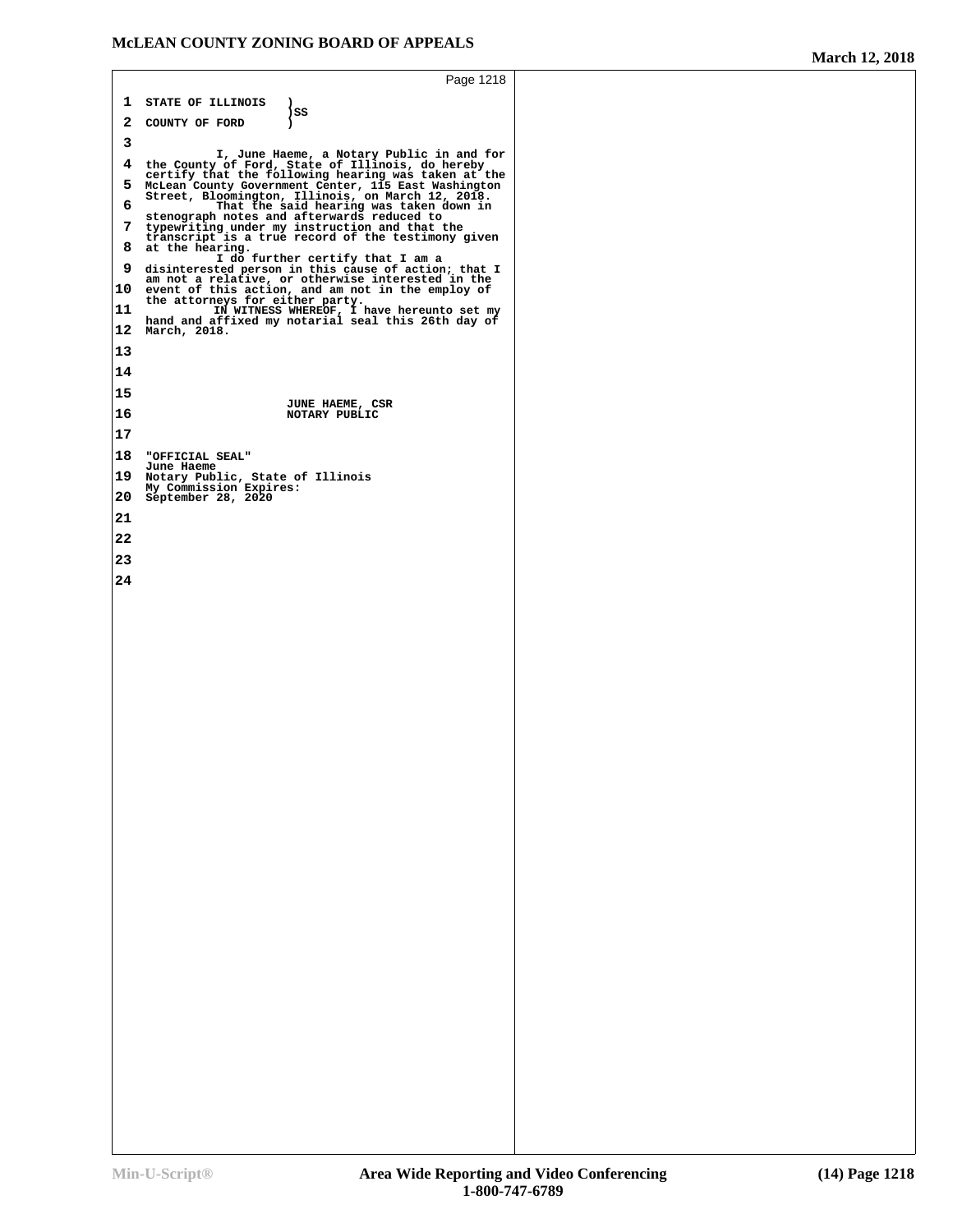|                                       | adequate (4)         | 1204:21               | assume $(1)$                | 1168:11;1174:2;        |
|---------------------------------------|----------------------|-----------------------|-----------------------------|------------------------|
|                                       | 1182:2;1204:20;      | Angelo (2)            | 1184:10                     | 1187:22;1198:24;       |
|                                       | 1205:16;1208:3       | 1182:15;1215:5        | assumed $(1)$               | 1207:3;1214:20         |
| [indicating] $(2)$                    | adhere $(1)$         | Angelo's $(1)$        | 1175:13                     | big(1)                 |
| 1182:16;1183:4                        | 1171:24              | 1182:20               | assurance $(5)$             | 1172:12                |
|                                       | Adjourned (1)        | anniversary (4)       | 1196:15,22;1197:4;          | bigger $(1)$           |
|                                       | 1217:4               | 1196:13,20;1197:1;    | 1206:9;1208:3               | 1175:10                |
| $\mathbf A$                           | adopted $(1)$        | 1199:4                | avoid(1)                    | bit(2)                 |
|                                       | 1170:22              | annoy $(2)$           | 1209:11                     | 1173:10;1214:19        |
| able $(1)$                            | affected (1)         | 1191:7,8              | away (9)                    | blades $(1)$           |
| 1187:21                               | 1215:7               |                       | 1170:5,5;1172:3;            |                        |
| above $(4)$                           |                      | annoyance $(2)$       |                             | 1201:3                 |
| 1212:2;1215:19,22,                    | affects $(1)$        | 1190:24,24            | 1186:4, 10, 13; 1187: 1, 8; | blanket (2)            |
| 22                                    | 1172:10              | annoyances (2)        | 1204:16                     | 1185:12,12             |
| absolutely $(3)$                      | $\text{affraid}$ (1) | 1191:2,3              | awfully $(1)$               | <b>Bloomington</b> (2) |
| 1172:11;1191:8;                       | 1175:5               | App $(1)$             | 1170:1                      | 1204:16,18             |
| 1203:7                                | afterwards (1)       | 1183:3                |                             | Board $(4)$            |
| acceptable(1)                         | 1196:7               | appeal $(1)$          | $\bf{B}$                    | 1167:3,5;1207:9;       |
| 1208:4                                | again(10)            | 1181:12               |                             | 1217:2                 |
| accepted(1)                           | 1170:6;1173:2;       | Appears (2)           | back $(16)$                 | bold(1)                |
| 1193:17                               | 1178:21;1189:11,16;  | 1176:20;1180:18       | 1174:8,11;1175:1,2,         | 1174:22                |
| access(2)                             | 1192:24;1202:1;      | applicable $(1)$      | 16;1176:1,15;1178:1;        | bond $(2)$             |
|                                       | 1206:10;1211:2,5     | 1206:14               | 1180:1;1186:11;             | 1197:9,16              |
| 1204:21;1213:17                       | agree $(18)$         | applicant (9)         | 1198:12;1203:22;            | boring $(1)$           |
| according(2)                          | 1170:2;1174:4,21;    | 1168:16;1173:11,19;   | 1204:18;1211:5,8;           | 1205:9                 |
| 1193:19;1208:5                        | 1179:15,18;1180:11;  | 1177:14;1181:18;      | 1215:17                     | both $(3)$             |
| across(1)                             | 1181:8;1182:5;       | 1183:7;1192:9;1205:3; |                             | 1176:19;1179:7;        |
| 1187:15                               |                      |                       | <b>Bangert</b> (25)         |                        |
| act(1)                                | 1183:10;1187:18;     | 1212:24               | 1167:6;1168:13;             | 1180:11                |
| 1191:13                               | 1203:12,13,14;       | applicants (1)        | 1169:1,4;1178:13;           | bottom $(2)$           |
| action(1)                             | 1204:14;1205:23;     | 1171:23               | 1180:11;1181:8;             | 1203:21;1207:6         |
| 1213:4                                | 1206:11,17;1212:16   | application (6)       | 1184:15;1191:22;            | Brian $(3)$            |
| actual(1)                             | agreed (4)           | 1192:9,17;1193:15;    | 1192:6;1193:13;             | 1167:5;1180:17;        |
| 1174:15                               | 1168:2;1184:13,19;   | 1201:20;1208:5;       | 1194:2;1198:21;             | 1201:15                |
| $\left( \text{actually } (3) \right)$ | 1205:8               | 1210:13               | 1199:1,8,15;1201:17,        | Brian's $(1)$          |
| 1174:9;1201:17;                       | agreement (12)       | applies $(1)$         | 23;1205:8,23;1211:4;        | 1199:12                |
| 1207:2                                | 1168:4,7;1169:13;    | 1191:20               | 1213:3;1214:8;              | bring $(2)$            |
| adamant(1)                            | 1180:15;1184:15;     | apply $(1)$           | 1216:10,11                  | 1167:16;1191:12        |
| 1175:4                                | 1195:10;1198:10;     | 1190:21               | base $(1)$                  | brings $(1)$           |
|                                       | 1203:23;1207:12;     | appreciate $(1)$      | 1173:13                     | 1202:1                 |
| adaptive $(2)$                        | 1208:7,13;1210:19    | 1190:6                | <b>Based</b> (1)            | brought $(3)$          |
| 1184:6,16                             | agreements $(5)$     | appropriate (3)       | 1202:17                     | 1170:3;1189:2;         |
| add(12)                               | 1168:17,24;1180:19;  | 1174:18;1175:12;      |                             | 1211:3                 |
| 1191:24;1192:2,9,                     |                      |                       | bases $(1)$                 | building $(2)$         |
| 13;1193:22;1199:19;                   | 1187:23;1205:5       | 1193:9                | 1192:10                     |                        |
| 1207:4;1208:3;1209:9;                 | agrees $(1)$         | approval $(2)$        | basis $(1)$                 | 1171:3;1193:15         |
| 1214:4,22;1215:6                      | 1177:5               | 1171:7;1216:2         | 1209:15                     | built $(2)$            |
| added $(2)$                           | Agricultural (1)     | approved $(3)$        | bats(1)                     | 1193:19;1204:5         |
| 1214:2,23                             | 1208:6               | 1188:24;1193:20;      | 1208:21                     | business $(2)$         |
| addendum(1)                           | agriculture (2)      | 1207:16               | beam $(1)$                  | 1167:10;1182:7         |
| 1214:8                                | 1206:15;1208:8       | approximately $(1)$   | 1209:13                     |                        |
| adding $(1)$                          | ahead $(3)$          | 1176:9                | beginning $(1)$             | $\mathbf C$            |
| 1207:5                                | 1180:21,22;1214:4    | aquatic $(1)$         | 1211:10                     |                        |
| additional (1)                        | AIMA(11)             | 1184:24               | begins $(1)$                | cable(1)               |
| 1193:23                               | 1167:24;1168:1,3,6;  | area(9)               | 1207:24                     | 1205:13                |
| address $(5)$                         | 1195:4,5,9;1200:14;  | 1182:7;1185:19;       | beneficial (1)              | call $(4)$             |
| 1178:13;1186:5,7;                     | 1214:9,10,24         | 1189:17;1193:5,7;     | 1177:24                     | 1167:2,4,5;1216:8      |
|                                       | aimed $(1)$          | 1202:24;1204:12;      | benefit $(3)$               | called $(2)$           |
| 1192:11;1212:21                       | 1174:24              | 1206:11;1209:10       | 1172:12;1177:2,10           | 1201:4;1207:9          |
| addressed (7)                         | almost $(1)$         | around (3)            | best $(3)$                  | calling $(1)$          |
| 1186:2,16;1202:4,7;                   | 1188:4               | 1173:14;1178:18;      | 1179:19;1193:1;             | 1195:4                 |
| 1203:15;1205:10;                      |                      |                       |                             |                        |
| 1206:21                               | amount $(2)$         | 1185:20               | 1199:6                      | came $(2)$             |
| addresses $(1)$                       | 1195:5;1196:11       | aspect $(1)$          | Beth $(3)$                  | 1185:9;1189:20         |
| 1203:20                               | analysis $(1)$       | 1192:12               | 1167:7;1171:20;             | can $(27)$             |
| addressing (1)                        | 1215:6               | assessment $(1)$      | 1202:3                      | 1167:9,14;1170:19;     |
| 1211:3                                | and/or $(1)$         | 1214:1                | better $(6)$                | 1171:15;1177:1,3,7,13; |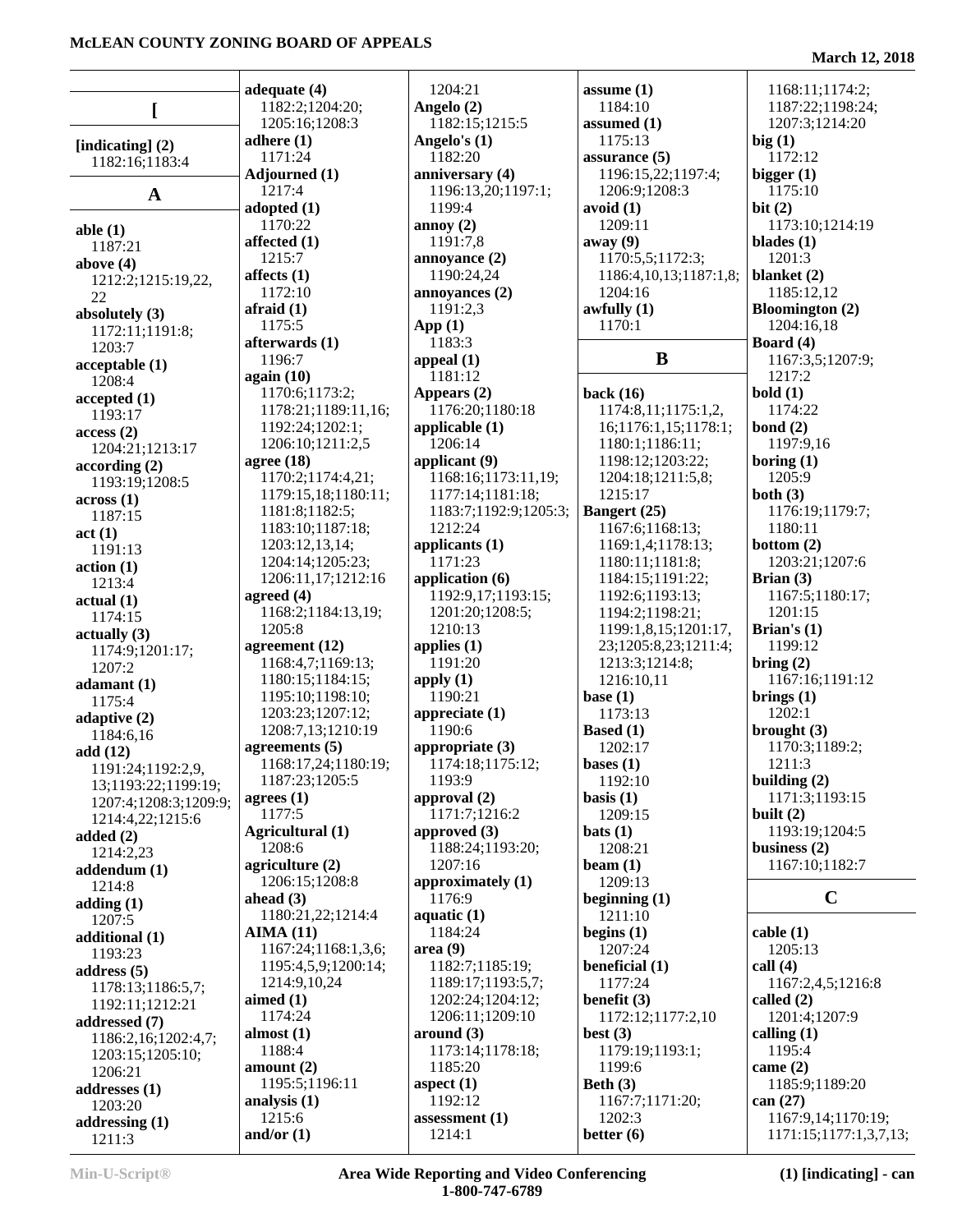| 1178:6;1179:3;         | 1194:7                       | 1171:22;1172:3     | 1190:15                      | 1183:2,5,13,16,21;        |
|------------------------|------------------------------|--------------------|------------------------------|---------------------------|
| 1185:15;1186:24;       | choice $(1)$                 | concerned (2)      | counts $(1)$                 | 1184:20;1185:5;           |
| 1195:13;1198:17;       | 1168:11                      | 1169:23;1202:5     | 1168:7                       | 1186:7;1188:2,7,13;       |
| 1199:11;1200:24;       | choices $(1)$                | concerns $(3)$     | County $(33)$                | 1189:16,23;1190:7;        |
| 1202:10,24;1203:4,22;  | 1191:5                       | 1169:16;1172:8;    | 1167:3;1184:21;              | 1192:15;1193:10;          |
| 1205:6;1207:7,17;      | choose $(1)$                 | 1212:21            | 1188:22;1189:3;              | 1194:20:1199:7,12;        |
| 1211:4;1213:16;        | 1191:4                       | conclusive (1)     | 1195:16,18,19;               | 1200:16,19,21;1201:2,     |
| 1214:4;1216:8          | Chris $(2)$                  | 1182:3             | 1196:15,19,22;1197:3,        | 6, 12, 15, 19; 1202: 17;  |
| Capparella (5)         | 1167:7;1202:3                | concur $(1)$       | 10, 12, 15, 17, 24; 1198: 3, | 1203:12;1204:11;          |
| 1182:15;1183:14;       | civil(3)                     | 1180:17            | 17;1199:2,10,18;             | 1205:3,20;1206:10,17;     |
| 1184:7;1209:2;1215:5   | 1193:20,22,24                | conduct (1)        | 1200:14,15,16;1205:4;        | 1207:7;1210:5;            |
| Capping $(1)$          | clarify $(1)$                | 1167:9             | 1207:12,15;1208:4,5,9,       | 1211:24;1212:3,16,19,     |
| 1215:13                | 1186:20                      | conformance (1)    | 13;1212:24;1217:1            | 23;1213:5,12;1214:10,     |
| care $(3)$             | clear $(2)$                  | 1206:2             | county's $(1)$               | 15;1216:2,5,8,12,13       |
| 1192:24;1204:7;        | 1189:15;1205:2               | conforms (1)       | 1198:15                      | decibels $(1)$            |
| 1206:21                |                              | 1206:14            |                              | 1211:22                   |
|                        | close $(7)$                  |                    | couple(1)                    |                           |
| Carlton (6)            | 1170:1;1172:8,10;            | confused (1)       | 1173:15                      | decide(3)                 |
| 1167:7;1184:18;        | 1178:3,4;1201:9,12           | 1173:10            | course(1)                    | 1194:22;1195:7;           |
| 1192:1;1203:13;        | closed $(1)$                 | confusing $(1)$    | 1177:5                       | 1206:5                    |
| 1216:18,19             | 1167:12                      | 1179:8             | cover(5)                     | decision(3)               |
| Case $(6)$             | closely $(1)$                | confusion (1)      | 1196:15,22;1197:4;           | 1171:8,12;1217:2          |
| 1167:11;1179:20;       | 1171:23                      | 1167:22            | 1210:7;1214:10               | decommissioning (5)       |
| 1182:21;1191:24;       | closer $(5)$                 | congestion (1)     | covered $(1)$                | 1167:21,23;1195:5;        |
| 1192:13;1216:2         | 1173:23;1184:23;             | 1205:18            | 1201:24                      | 1208:6,10                 |
| cattle(1)              | 1185:15,16;1188:3            | conservative (2)   | created $(1)$                | deconstruction (8)        |
| 1190:16                | closest $(3)$                | 1173:12;1174:1     | 1183:13                      | 1195:18,19;1196:16,       |
| certain(1)             | 1174:10;1178:8;              | consider $(3)$     | credibility (1)              | 18,23;1197:5,6;1199:3     |
| 1201:21                | 1211:13                      | 1169:8;1184:21;    | 1176:17                      | defer(1)                  |
| certainly (2)          | comfort $(1)$                | 1203:5             | $\bf{c}$ redible $(2)$       | 1180:15                   |
| 1188:15;1191:3         | 1202:16                      | considered (1)     | 1189:8;1202:18               | definitely $(5)$          |
| certified (1)          | comfortable (1)              | 1213:3             | $\text{credit}(2)$           | 1178:16;1179:18;          |
| 1194:1                 | 1192:12                      | consistency (1)    | 1197:15;1200:8               | 1180:6;1203:3;            |
| certify $(4)$          | coming $(1)$                 | 1215:2             | Creek (7)                    | 1209:21                   |
| 1193:14,19;1194:4,8    | 1175:2                       | Consistent (2)     | 1170:1;1185:21;              | deliberation (2)          |
|                        |                              |                    |                              |                           |
| <b>CHAIRMAN (80)</b>   | Commencing (1)               | 1208:12,18         | 1186:1,4,19;1188:4;          | 1167:11,14                |
| 1167:2,8;1170:2,7,     | 1167:1                       | constitutes (1)    | 1205:9                       | Department (2)            |
| 15;1171:19;1172:16;    | Comments (1)                 | 1167:9             | $\text{crop}(1)$             | 1184:21;1208:7            |
| 1173:22;1174:2,19,22;  | 1182:20                      | construction (3)   | 1194:14                      | design(1)                 |
| 1176:11,23;1177:8,16,  | commercial (15)              | 1179:24;1193:18;   | current $(1)$                | 1193:16                   |
| 18;1178:9,15;1179:1,4, | 1195:17,21;1196:13,          | 1207:24            | 1209:10                      | designed $(1)$            |
| 18;1180:20,23;         | 14, 17, 20, 21, 24; 1197: 1, | contact(2)         |                              | 1205:17                   |
| 1184:17;1185:8;        | 2,5,8;1199:3;1211:11;        | 1212:20;1213:10    | D                            | determination (1)         |
| 1187:3;1188:6,8,20;    | 1215:21                      | continuation (1)   |                              | 1196:2                    |
| 1189:19;1190:1;        | commissioners (1)            | 1167:10            | data(2)                      | determine (1)             |
| 1191:11;1192:3;        | 1207:14                      | control(3)         | 1189:1,5                     | 1196:8                    |
| 1194:3,10,13,18;       | communications (1)           | 1170:16;1171:17;   | date(5)                      | determined (2)            |
| 1195:1,24;1196:5;      | 1209:17                      | 1214:11            | 1195:21;1196:13,20;          | 1196:17:1197:6            |
| 1197:9,12,17,21;       | community $(1)$              | controlling $(1)$  | 1197:2,8                     | detrimental (1)           |
| 1198:6,13,23;1199:9,   | 1190:9                       | 1170:14            | data(1)                      | 1202:15                   |
| 21;1200:3,9,23;        | company $(4)$                | convinced (1)      | 1182:19                      | development (2)           |
| 1201:4;1202:2,6,9,19;  | 1180:18;1198:11;             | 1182:1             | day $(1)$                    | 1204:2;1210:11            |
| 1203:18;1204:14;       | 1201:2;1206:7                | convincing $(2)$   | 1174:24                      | DICK(68)                  |
| 1205:7,15,21,24;       | compared $(1)$               | 1179:16;1180:12    | deal(1)                      | 1168:1,8,20;1169:3,       |
| 1206:12,18;1207:2;     | 1181:1                       | cooperate $(1)$    | 1181:14                      | 7, 14; 1178: 11, 20;      |
|                        |                              | 1176:18            |                              | 1182:8,11,18;1183:1;      |
| 1210:3;1211:7;1212:4,  | complaints $(2)$             |                    | <b>Dean</b> (79)             |                           |
| 13, 17; 1213: 13;      | 1189:17,21                   | cooperation $(1)$  | 1167:6,20;1168:5,            | 1185:4;1189:22;           |
| 1214:16,20;1215:13,    | complete $(2)$               | 1176:12            | 10;1169:5,11,15;             | 1193:24;1194:6,12,16;     |
| 24;1216:4,7,17,22      | 1209:1;1215:4                | copy(3)            | 1171:14,18;1172:24;          | 1195:9,15;1196:3,10;      |
| chance $(2)$           | completed $(2)$              | 1170:20;1182:11,12 | 1173:8,24;1174:3,17;         | 1197:11,14,19;1198:2,     |
| 1175:19;1185:19        | 1193:18;1208:1               | costs(5)           | 1175:24;1176:8,20;           | 10;1199:17,23;1200:6,     |
| changes $(1)$          | complied $(1)$               | 1196:16,23;1197:5; | 1177:21;1178:6,10,12,        | 20;1201:10,14,20;         |
| 1184:3                 | 1207:21                      | 1199:3;1208:10     | 20,22;1179:3,6;              | 1206:23;1207:9,15,19,     |
| check $(1)$            | concern $(2)$                | country $(1)$      | 1180:17;1182:5,13,23;        | 21, 23; 1208: 12, 17, 24; |
|                        |                              |                    |                              |                           |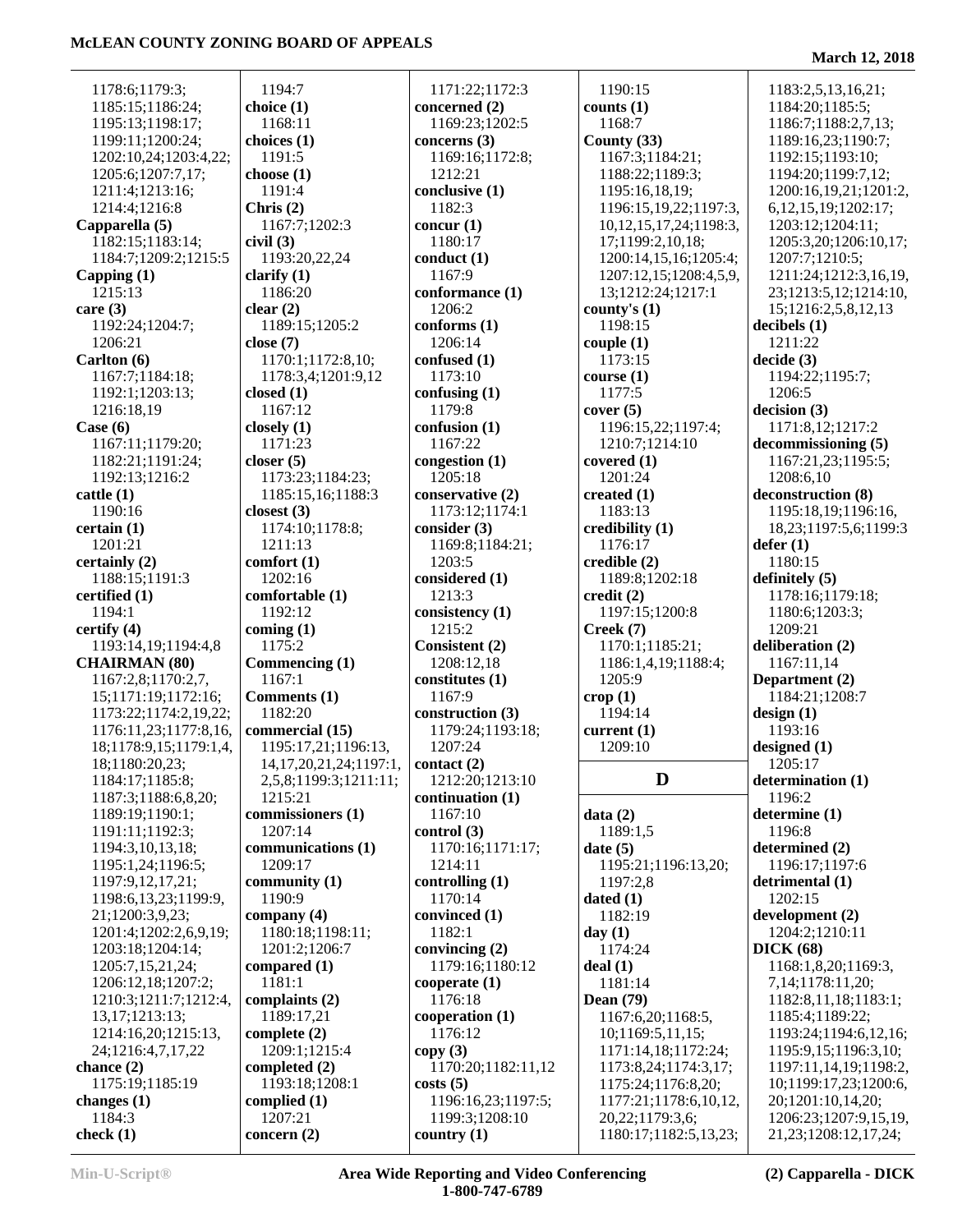| 1209:4,12,23;1210:9,                  | during $(4)$                           | 1194:1                             |                                     | felt $(4)$                             |
|---------------------------------------|----------------------------------------|------------------------------------|-------------------------------------|----------------------------------------|
| 16;1211:10,13;1212:2,                 | 1179:24;1195:16;                       | enjoying $(1)$                     | $\mathbf F$                         | 1182:1;1184:8;                         |
| 22;1213:8,16;1214:2,7,                | 1196:18;1197:7                         | 1203:10                            |                                     | 1189:6,7                               |
| 12, 18, 22; 1215: 15, 20;             | dust(1)                                | enjoyment (3)                      | facilities (1)                      | few $(3)$                              |
| 1216:10,12,14,16,18,                  | 1190:16                                | 1202:21;1203:7,11                  | 1204:21                             | 1172:13;1174:9;                        |
| 20;1217:1                             | dusters $(1)$                          | entire $(1)$                       | facility (9)                        | 1177:22                                |
| different (7)                         | 1194:14                                | 1193:16                            | 1184:5;1195:17;                     | figure $(1)$                           |
| 1185:14;1191:5,16,                    | dwelling $(1)$<br>1215:11              | erosion $(2)$<br>1204:8;1214:10    | 1196:14,17,21,24;                   | 1180:24                                |
| 17;1194:5,6;1201:7<br>difficult $(1)$ | dwellings $(3)$                        | error(1)                           | 1197:2,6;1199:4                     | file $(1)$<br>1195:17                  |
| 1172:5                                | 1210:17,18;1211:14                     | 1209:5                             | fact $(2)$                          | filed $(1)$                            |
| diminish $(1)$                        |                                        | $\text{escrow}(2)$                 | 1171:11;1180:10<br>factor $(4)$     | 1195:19                                |
| 1202:23                               | E                                      | 1196:9,10                          | 1172:21;1190:24;                    | fill(1)                                |
| direction (1)                         |                                        | especially $(1)$                   | 1191:1,9                            | 1216:23                                |
| 1210:4                                | earlier $(2)$                          | 1175:7                             | factors $(1)$                       | financial $(5)$                        |
| directly $(1)$                        | 1182:15;1209:14                        | essentially (1)                    | 1211:16                             | 1196:15,22;1197:3,                     |
| 1209:12                               | easement (5)                           | 1183:18                            | fair $(1)$                          | 18;1208:3                              |
| disclaimer $(5)$                      | 1171:5,6,6,15,16                       | establishment (1)<br>1205:24       | 1174:6                              | find $(3)$                             |
| 1190:3,4,5,7,17<br>discuss (4)        | easements $(3)$<br>1171:1,9;1187:20    | estimate $(2)$                     | fairly $(1)$                        | 1173:15;1179:15;<br>1184:3             |
| 1168:18;1169:2;                       | easier $(1)$                           | 1195:6;1196:1                      | 1178:4                              | fine $(1)$                             |
| 1172:14;1188:12                       | 1211:20                                | estimated (4)                      | fall $(2)$<br>1187:14;1198:12       | 1192:19                                |
| discussion $(2)$                      | EDP(1)                                 | 1196:16,23;1197:4;                 | falls $(1)$                         | FINNIGAN (82)                          |
| 1170:8;1205:21                        | 1182:24                                | 1199:3                             | 1187:13                             | 1167:2,6,8;1170:2,7,                   |
| distance (2)                          | EDPR $(1)$                             | estimates (2)                      | far $(3)$                           | 15;1171:19;1172:16;                    |
| 1168:15;1169:17                       | 1182:22                                | 1173:12;1174:1                     | 1170:5;1186:13;                     | 1173:22;1174:2,19,22;                  |
| district $(11)$                       | EDP's $(2)$                            | estimations (1)                    | 1204:16                             | 1176:11,23;1177:8,16,                  |
| 1170:11,12,14,16;                     | 1183:1,2                               | 1174:14                            | farm $(6)$                          | 18;1178:9,15;1179:1,4,                 |
| 1171:9;1187:20,24;                    | effect(1)                              | evaluate $(1)$                     | 1167:23;1176:21;                    | 18;1180:20,23;                         |
| 1193:5;1204:4;1206:2,<br>15           | 1179:23<br>egress $(1)$                | 1214:24<br>evaluated (1)           | 1180:7;1191:15;                     | 1184:17;1185:8;<br>1187:3;1188:6,8,20; |
| districts $(1)$                       | 1205:17                                | 1199:23                            | 1213:9;1214:3                       | 1189:19;1190:1;                        |
| 1171:1                                | either $(3)$                           | evaluating $(1)$                   | farming $(4)$<br>1190:8;1191:16,17, | 1191:11;1192:3;                        |
| $\text{ditch}(1)$                     | 1179:21;1180:13;                       | 1214:22                            | 18                                  | 1194:3,10,13,18;                       |
| 1171:10                               | 1186:2                                 | evaluation $(1)$                   | farmland (1)                        | 1195:1,24;1196:5;                      |
| ditches $(1)$                         | eleven $(1)$                           | 1192:7                             | 1180:4                              | 1197:9,12,17,21;                       |
| 1171:2                                | 1213:6                                 | even $(4)$                         | farms $(3)$                         | 1198:6,13,23;1199:9,                   |
| document (1)                          | eleventh $(4)$                         | 1180:15;1184:7;                    | 1173:14;1188:22;                    | 21;1200:3,9,23;                        |
| 1191:23                               | 1197:1;1199:22;                        | 1192:20;1198:23                    | 1190:10                             | 1201:4;1202:2,6,9,19;                  |
| documents (2)<br>1182:18;1210:12      | 1200:4,6                               | evidence (6)<br>1179:7,12;1188:16, | farm's $(1)$                        | 1203:18;1204:14;<br>1205:7,15,21,24;   |
| done $(9)$                            | else $(11)$<br>1177:7;1179:1;          | 21;1189:15;1202:18                 | 1180:8                              | 1206:12,18;1207:2;                     |
| 1174:11;1176:18;                      | 1191:10;1192:14;                       | evolved $(1)$                      | favor $(2)$                         | 1210:3;1211:7;1212:4,                  |
| 1177:6;1181:3;                        | 1200:21,23;1201:5,24;                  | 1191:17                            | 1178:15;1187:7<br>features $(1)$    | 13, 17; 1213: 13;                      |
| 1194:10;1196:6,6;                     | 1202:12;1210:4;                        | exactly $(2)$                      | 1185:1                              | 1214:16,20;1215:13,                    |
| 1198:18;1207:24                       | 1212:18                                | 1188:23;1213:5                     | February (1)                        | 24;1216:4,7,16,17,22                   |
| down(6)                               | else's $(1)$                           | Except $(1)$                       | 1182:19                             | first $(6)$                            |
| 1173:20;1180:6;                       | 1177:11                                | 1197:19                            | feel $(12)$                         | 1170:23;1178:2;                        |
| 1192:3;1198:3,3,5                     | emergency $(1)$                        | exceptions (1)                     | 1172:13,20;1181:15;                 | 1185:16;1188:24;                       |
| downstream (1)<br>1186:19             | 1213:4                                 | 1181:11<br>exhibit $(5)$           | 1183:23;1184:8;                     | 1196:13;1213:21<br>fish $(3)$          |
| Dr(3)                                 | encroach (1)<br>1171:4                 | 1182:13,20,23;                     | 1186:15,16,22;                      | 1174:7;1209:1;                         |
| 1188:11;1189:7;                       | end $(3)$                              | 1207:8,9                           | 1189:14;1190:20;                    | 1215:5                                 |
| 1209:2                                | 1173:11;1192:4;                        | exist $(1)$                        | 1192:1,12                           | five $(17)$                            |
| drainage (13)                         | 1195:20                                | 1213:2                             | feeling $(3)$<br>1179:22;1180:2;    | 1176:4,5;1183:21;                      |
| 1170:12,14,16;                        | endanger $(1)$                         | exists $(2)$                       | 1204:23                             | 1198:22;1199:5,20;                     |
| 1171:1,2,9,14;1172:9;                 | 1202:15                                | 1191:23,23                         | feelings $(1)$                      | 1200:1,9;1205:15;                      |
| 1187:20,23;1204:8,21;                 | energy $(9)$                           | experienced (1)                    | 1190:4                              | 1208:10,14;1210:21;                    |
| 1213:17                               | 1170:21;1195:17;                       | 1183:24                            | feet $(11)$                         | 1211:13,15,23;                         |
| dredged(1)                            | 1196:14,17,21,24;                      | extent(1)                          | 1168:21;1169:24;                    | 1214:23,24                             |
| 1187:12                               | 1197:2,6;1199:4                        | 1171:7                             | 1178:1,5,23;1186:4,11,              | fix(1)                                 |
| driving $(1)$<br>1204:18              | engineer $(6)$<br>1193:14,18,21,22,24; |                                    | 12;1188:5;1210:17;                  | 1193:2<br>fixing $(1)$                 |
|                                       |                                        |                                    | 1215:10                             |                                        |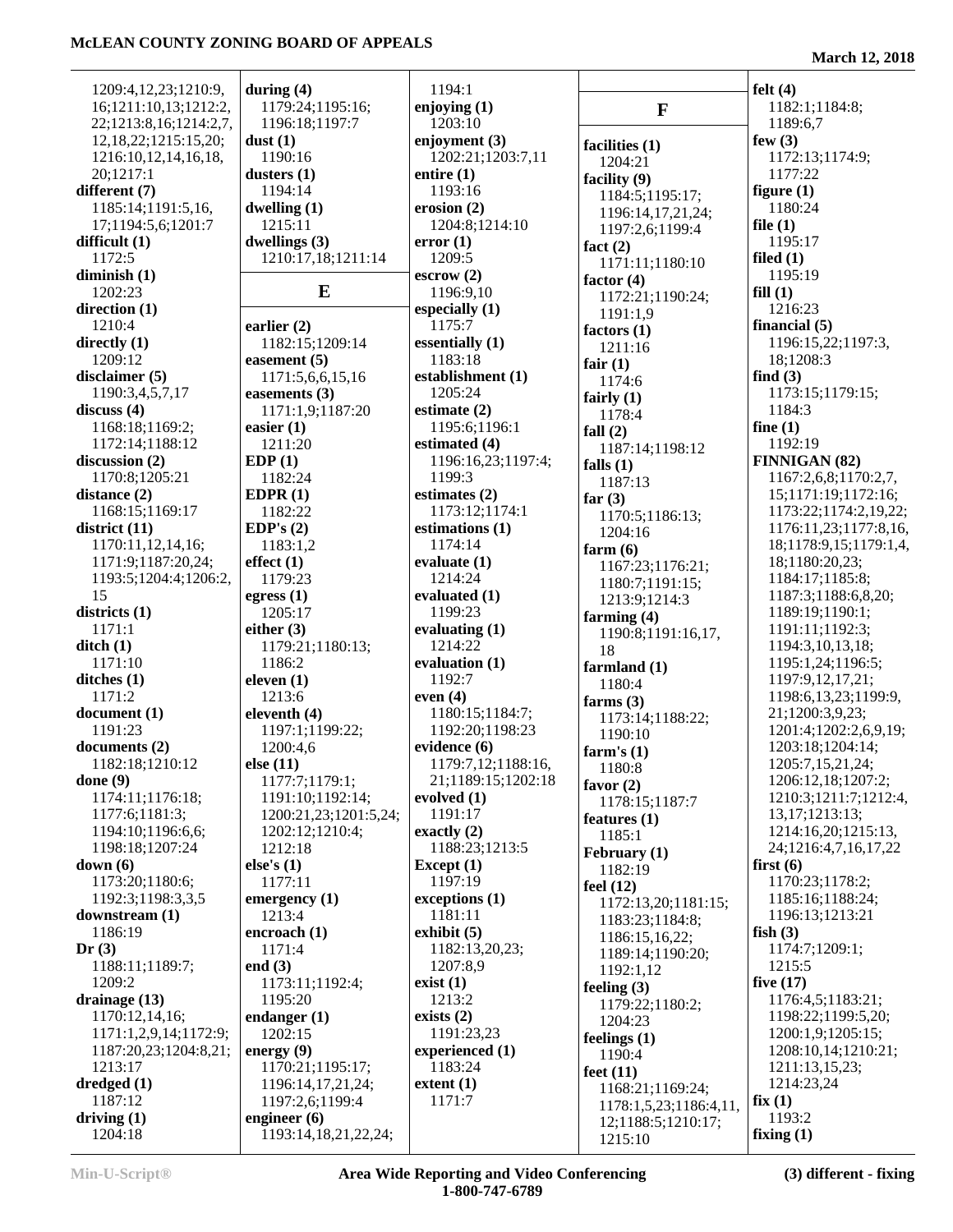| 1213:20               | 1171:7;1174:13;    | 1175:9;1176:14,14; | 1187:16                | interplay $(1)$                   |
|-----------------------|--------------------|--------------------|------------------------|-----------------------------------|
| flicker $(1)$         | 1183:24;1189:19    | 1190:24;1192:21;   | IDNR $(12)$            | 1171:8                            |
| 1178:14               | good(10)           | 1195:4             | 1169:21;1172:1,17;     | interpret (1)                     |
| focus $(1)$           | 1180:14;1183:11;   | hearing $(2)$      | 1173:3;1182:8,9,22,24; | 1173:5                            |
| 1203:6                |                    |                    |                        |                                   |
|                       | 1185:6;1189:1;     | 1167:12,13         | 1208:19,24;1215:2,4    | into $(7)$                        |
| FOIA(1)               | 1190:14;1192:18;   | heart $(1)$        | <b>IDNR's</b> $(1)$    | 1168:6;1187:15;                   |
| 1189:19               | 1195:23;1198:19;   | 1188:14            | 1182:19                | 1191:9,24;1199:13;                |
| follow $(1)$          | 1200:19;1210:14    | height $(3)$       | ignored $(1)$          | 1207:5;1213:14                    |
| 1210:12               | GPS(2)             | 1168:16,23;1175:8  | 1186:15                | intrusive (1)                     |
| follow-up $(2)$       | 1194:10,11         | Help (5)           | Illinois $(1)$         | 1181:7                            |
| 1211:9;1215:20        | grantees(1)        | 1167:21;1171:19;   | 1208:7                 | irrespective (1)                  |
| force $(2)$           | 1171:6             | 1178:23;1180:15;   | immediate (2)          | 1171:12                           |
| 1177:9,13             | $gr(3)$            | 1182:10            | 1202:22,24             | issue $(4)$                       |
| forcing $(1)$         | 1182:3;1185:18;    | helped $(1)$       | impact(1)              | 1175:22;1184:10;                  |
| 1205:4                | 1208:15            | 1185:8             | 1179:13                | 1188:8;1189:2                     |
| forever $(1)$         | grievance (1)      | Henline $(1)$      | impacted (1)           | issues $(10)$                     |
| 1191:15               | 1213:1             | 1185:21            | 1178:16                | 1188:9,10,15,16,19;               |
|                       |                    |                    |                        |                                   |
| form $(1)$            | group(1)           | high $(1)$         | impede $(1)$           | 1189:15;1203:20;                  |
| 1193:10               | 1179:19            | 1184:4             | 1204:2                 | 1204:8,9;1211:3                   |
| forth $(2)$           | Groves (5)         | higher $(2)$       | implement $(1)$        | item $(2)$                        |
| 1187:24;1189:10       | 1181:2,6;1184:5;   | 1184:4;1212:6      | 1201:9                 | 1200:14;1210:10                   |
| forward $(1)$         | 1189:17;1204:12    | highest $(3)$      | implied $(1)$          |                                   |
| 1168:18               | guaranteed (2)     | 1176:4,5;1211:15   | 1212:17                | ${\bf J}$                         |
| found $(1)$           | 1191:2,3           | hogs $(1)$         | important $(5)$        |                                   |
| 1199:12               | guess $(9)$        | 1190:16            | 1175:8;1187:9;         | $\text{Jim} (2)$                  |
| foundation $(1)$      | 1187:4;1188:21;    | holds $(1)$        | 1189:4;1190:13;        | 1167:6;1172:14                    |
| 1193:16               | 1189:3;1190:1;     | 1197:10            | 1192:21                | job $(3)$                         |
| four $(9)$            | 1191:18;1198:6,16; | home $(1)$         | include $(1)$          | 1182:2,3;1203:1                   |
|                       |                    | 1178:3             | 1191:23                |                                   |
| 1183:21;1186:16,17;   | 1203:18;1206:5     |                    |                        | jobs $(1)$                        |
| 1204:20;1208:2;       | guy(1)             | homeowner (3)      | inclusive (1)          | 1204:18                           |
| 1210:23,24;1214:23,24 | 1194:5             | 1177:4,5;1197:23   | 1183:17                | Jolly(1)                          |
| frank $(1)$           | $g$ uys $(4)$      | homeowners (1)     | inconclusive (1)       | 1178:4                            |
| 1173:13               | 1170:20;1191:21;   | 1168:17            | 1179:19                | Julia $(2)$                       |
| frankly $(1)$         | 1192:4;1195:7      | homeowner's (1)    | incorporate (1)        | 1167:6;1202:6                     |
| 1187:19               |                    | 1168:23            | 1199:13                | jurisdiction (2)                  |
| friendly $(1)$        | H                  | homes $(4)$        | indicated (3)          | 1170:8,10                         |
| 1193:8                |                    | 1169:12;1174:10;   | 1176:4,6;1211:21       | justify $(1)$                     |
| front $(2)$           | half $(2)$         | 1185:20;1201:9     | information (9)        | 1188:18                           |
| 1181:11;1195:15       | 1184:22;1211:19    | honored (2)        | 1168:20;1174:12;       |                                   |
| full $(2)$            | happen $(1)$       | 1171:10,12         | 1175:22;1176:6;        | $\bf K$                           |
| 1174:24;1175:1        | 1179:24            | hook $(1)$         | 1185:6;1189:8;         |                                   |
| further $(8)$         | happened $(1)$     | 1176:21            | 1190:14;1193:23;       |                                   |
|                       |                    |                    |                        | keep(4)                           |
| 1169:2,20;1170:4;     | 1189:5             | hope $(2)$         | 1206:8                 | 1170:4;1181:20;                   |
| 1180:16;1186:9,10;    | happy $(2)$        | 1171:22;1188:15    | ingress $(1)$          | 1186:9;1197:19                    |
| 1187:1;1194:21        | 1172:15;1186:6     | Horizon (1)        | 1205:17                | keeps $(3)$                       |
| future $(1)$          | hard $(2)$         | 1181:1             | inhibits $(1)$         | 1197:24;1203:8,10                 |
| 1171:23               | 1181:15;1189:13    | hours $(1)$        | 1203:8                 | kept(1)                           |
|                       | harder $(1)$       | 1174:24            | injurious $(2)$        | 1173:20                           |
| G                     | 1193:2             | house $(2)$        | 1202:20;1203:6         | $\boldsymbol{\mathrm{kind}}$ (15) |
|                       | Hartke $(1)$       | 1176:16;1187:1     | input $(1)$            | 1167:18;1170:3;                   |
| game(1)               | 1176:15            | houses $(3)$       | 1167:13                | 1173:10;1176:16;                  |
| 1175:18               | hate $(1)$         | 1174:24;1187:10;   | installation $(1)$     | 1177:23;1179:22;                  |
| gave(1)               | 1210:3             | 1204:19            | 1209:11                | 1180:1;1189:4;                    |
| 1211:16               | head $(1)$         | hugely $(1)$       | intent $(1)$           | 1190:14;1191:12,13,               |
| general(1)            | 1189:22            | 1190:13            | 1206:2                 | 19;1203:23;1205:2;                |
| 1181:14               | health $(7)$       | hundred $(1)$      | interest $(2)$         | 1212:4                            |
|                       |                    |                    |                        |                                   |
| generally (1)         |                    | 1200:7             | 1193:1;1199:6          | knowing $(2)$                     |
|                       | 1188:9,9,15,16,19; |                    |                        |                                   |
| 1186:24               | 1189:15;1202:15    | hurt $(1)$         | interesting $(1)$      | 1172:1;1179:23                    |
| generate $(1)$        | hear $(3)$         | 1210:4             | 1175:22                |                                   |
| 1180:8                | 1173:17;1181:24;   |                    | interfere $(1)$        | L                                 |
| gets(1)               | 1182:3             | $\mathbf I$        | 1209:16                |                                   |
| 1198:9                | heard $(8)$        |                    | internet $(2)$         |                                   |
| given $(4)$           | 1170:24;1173:9;    | ideal(1)           | 1205:14;1209:9         | ladies $(1)$<br>1202:2            |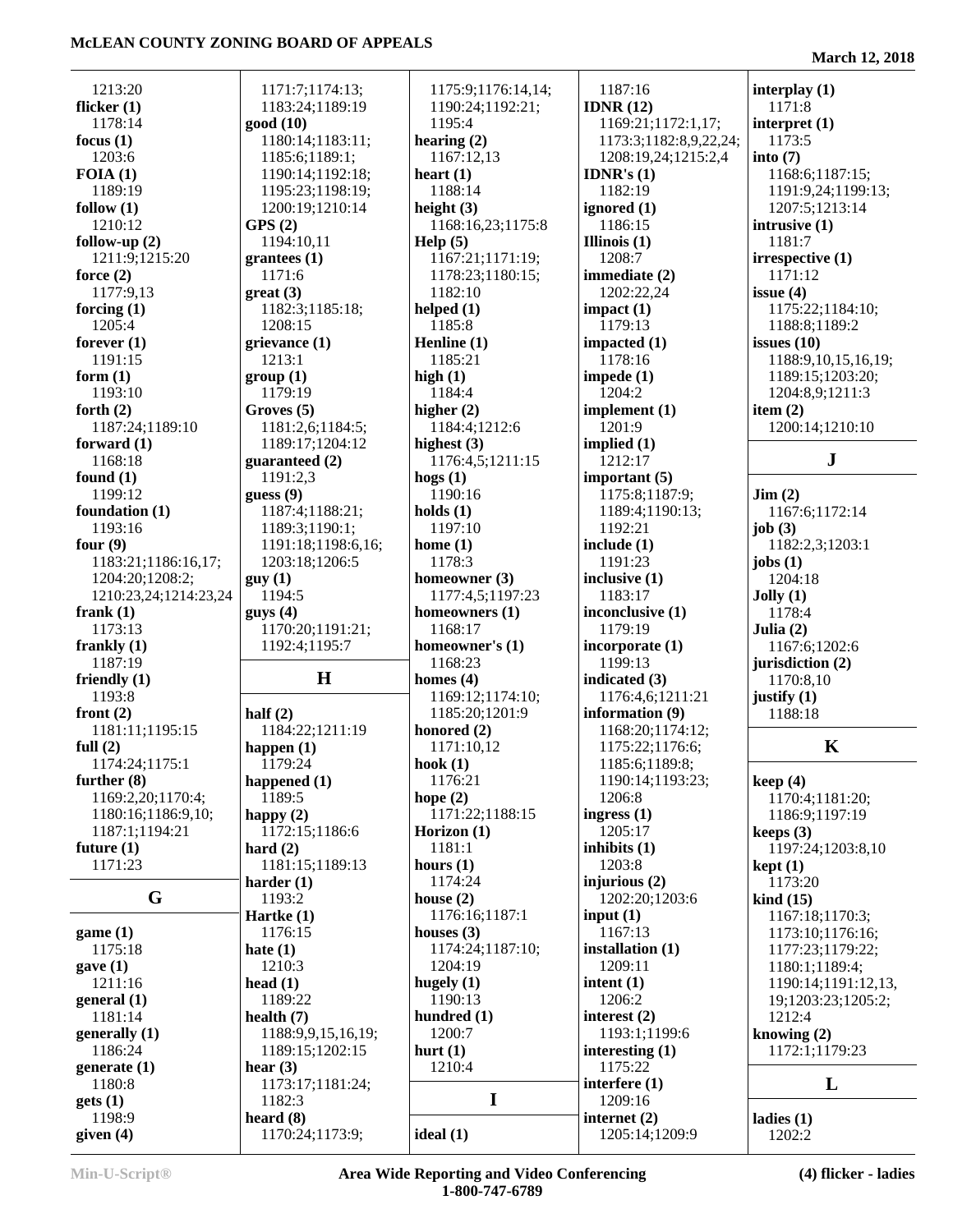÷

| land $(1)$                        | 1184:7                            | McLean (3)            | 1205:17                   | necessarily (3)         |
|-----------------------------------|-----------------------------------|-----------------------|---------------------------|-------------------------|
| 1189:14                           | long(2)                           | 1167:3;1188:22;       | minimum(1)                | 1169:7;1190:12;         |
| landowner $(2)$                   | 1181:3;1201:1                     | 1189:3                | 1175:14                   | 1191:9                  |
| 1197:24;1198:12                   | long-term $(3)$                   | mean $(20)$           | missed(1)                 | necessary(1)            |
| landowners (3)                    | 1179:12,13;1182:6                 | 1176:13,24;1177:1,    | 1194:18                   | 1204:21                 |
| 1169:6,9;1190:9                   | look $(7)$                        | 4;1179:21;1181:12;    | mitigate $(2)$            | need $(30)$             |
| last(5)                           | 1170:21;1184:20;                  | 1187:11;1189:3,4;     | 1212:12;1215:23           | 1168:18;1169:2;         |
| 1167:22;1173:14;                  | 1194:20;1195:9;                   | 1190:5;1192:21;       | mitigated $(1)$           | 1170:10;1172:14,19,     |
| 1178:3;1190:11;                   | 1204:11;1207:3,5                  | 1194:4,10;1195:24;    | 1215:8                    | 22;1175:1;1179:2;       |
| 1196:6                            | looked $(3)$                      | 1196:1;1197:23;       | <b>Mitigation (2)</b>     | 1182:12;1187:4,6;       |
| lay(1)                            | 1177:23;1183:4;                   | 1199:10;1200:24;      | 1208:7,21                 | 1190:18,20;1191:23,     |
| 1209:15                           | 1188:10                           |                       | mitigations (1)           | 24;1192:2,7,13;         |
|                                   |                                   | 1204:15;1212:8        |                           |                         |
| least $(1)$                       | looking $(5)$                     | means $(1)$           | 1204:10                   | 1193:22;1195:3;         |
| 1178:14                           | 1182:14,14;1184:1,                | 1172:21               | modifications (1)         | 1199:13;1200:13;        |
| leave $(1)$                       | 2;1211:17                         | measure $(5)$         | 1183:11                   | 1206:19;1208:8;         |
| 1207:19                           | looks $(1)$                       | 1174:9;1175:16;       | $\text{modify}(1)$        | 1209:20,21,24;          |
| lessened $(1)$                    | 1196:3                            | 1176:1,3,22           | 1183:19                   | 1212:13,18;1213:13      |
| 1176:16                           | lot(11)                           | measured $(1)$        | modifying (1)             | needs(1)                |
| letter $(1)$                      | 1170:24;1174:2;                   | 1215:19               | 1183:9                    | 1198:18                 |
| 1197:15                           | 1175:11;1181:11,14;               | measures $(2)$        | money $(1)$               | neighbor(2)             |
| level $(2)$                       | 1185:9,20;1189:7;                 | 1184:16;1205:16       | 1198:9                    | 1180:15,19              |
| 1173:20;1176:5                    | 1190:24;1191:5;                   | meet $(4)$            | months $(3)$              | neighbors (2)           |
| levels $(1)$                      | 1193:2                            | 1168:3;1175:17;       | 1211:12;1215:18,20        | 1191:4,6                |
| 1174:23                           | low(1)                            | 1183:9;1201:10        | morals $(1)$              | Neutral (2)             |
| levies $(1)$                      | 1201:3                            | meeting $(1)$         | 1202:15                   | 1182:14,16              |
| 1171:2                            | lower $(4)$                       | 1217:2                | more (21)                 | new(2)                  |
| liability $(1)$                   | 1179:11;1181:19,21,               | meets $(1)$           | 1167:12,13;1168:10;       | 1191:13,14              |
| 1197:13                           | 23                                | 1194:9                | 1173:14;1180:7,8,9,19;    | nice(2)                 |
| life $(1)$                        |                                   | megahertz $(4)$       | 1181:7;1183:16;           | 1187:3,11               |
| 1191:15                           | $\mathbf{M}$                      | 1211:16,22,22;        | 1185:24;1187:9;           | night(1)                |
| lifeline $(1)$                    |                                   | 1215:23               | 1191:10;1197:14;          | 1189:20                 |
|                                   |                                   |                       |                           |                         |
|                                   |                                   |                       |                           |                         |
| 1193:4                            | maintenance (1)                   | megawatts(1)          | 1198:16;1204:15,15;       | nine(2)                 |
| likely $(1)$                      | 1206:1                            | 1209:5                | 1211:23,23;1213:15;       | 1209:8;1215:6           |
| 1197:14                           | major(1)                          | Members (2)           | 1216:24                   | $\textbf{Nods}$ (1)     |
| $\lim$ its (1)                    | 1172:14                           | 1167:5,8              | mortality $(2)$           | 1189:22                 |
| 1175:14                           | makes $(2)$                       | mention $(1)$         | 1184:4,4                  | noise $(16)$            |
| lined $(2)$                       | 1180:7;1186:23                    | 1185:24               | most(1)                   | 1167:19;1172:21;        |
| 1192:16,20                        | making (1)                        | mentioned (1)         | 1178:18                   | 1173:6,7,9,20;1176:5;   |
| list $(4)$                        | 1198:16                           | 1185:21               | motion (5)                | 1177:2,19;1178:24;      |
| 1173:2;1192:4,5;                  | man(2)                            | met(10)               | 1206:19;1214:17;          | 1179:2;1201:3,11;       |
| 1202:7                            | 1198:15;1216:24                   | 1202:18,24;1203:1;    | 1216:1,7,23               | 1211:9,15;1215:18       |
| listed $(4)$                      | $management (1)$                  | 1204:6,23;1205:19,20, | move $(6)$                | nonparticipating (6)    |
| 1209:14;1211:15;                  | 1184:6                            | 23;1206:4,16          | 1179:3;1186:10;           | 1169:12;1201:13;        |
| 1213:24;1214:1                    | many(4)                           | meteorological (1)    | 1209:21;1210:3,9;         | 1210:2,17;1211:14;      |
| listen $(1)$                      | 1178:5;1180:24;                   | 1194:16               | 1215:9                    | 1215:11                 |
| 1181:13                           | 1204:19;1211:23                   | meters $(1)$          | moved $(2)$               | Nope $(1)$              |
| lists $(1)$                       | March $(1)$                       | 1186:18               | 1177:24;1194:23           | 1172:16                 |
| 1190:17                           | 1217:2                            | mic(1)                | moving $(3)$              | notes $(3)$             |
| little $(6)$                      | Mary $(3)$                        | 1173:22               | 1168:17;1178:1;           | 1194:20;1200:22;        |
| 1169:20;1171:8;                   | 1167:7;1171:20;                   | microbeam (3)         | 1204:17                   | 1201:24                 |
| 1173:10,22;1179:13;               | 1202:3                            | 1209:16;1215:6,7      | much(2)                   | nuisance $(5)$          |
| 1214:19                           | matter (1)                        | microwave (4)         | 1172:4;1204:18            | 1190:2,3,4,7,17         |
| live $(4)$                        | 1190:22                           | 1192:8;1205:14;       | mussels $(2)$             | number $(28)$           |
| 1175:12;1190:15;                  | max(1)                            | 1209:13,13            | 1174:7;1184:24            | 1182:13,23;1183:19,     |
| 1191:2,3                          | 1175:8                            | might $(4)$           |                           | 20, 24; 1184: 16, 20;   |
| load $(1)$                        | may(4)                            | 1186:12;1198:19;      | N                         | 1186:16,17;1202:14,     |
| 1174:24                           | 1171:8;1199:2,18;                 | 1207:3;1213:2         |                           | 18, 19; 1204: 1, 20;    |
| located $(3)$                     | 1200:16                           | mile $(1)$            | name $(1)$                | 1205:15;1206:12;        |
| 1168:14;1194:9;                   | maybe $(8)$                       | 1184:22               | 1201:7                    | 1208:2,15,22;1209:4,7;  |
| 1206:3                            | 1167:17;1174:7;                   | mind(3)               | near(1)                   | 1210:11;1213:6;         |
| locations(3)                      | 1175:15;1179:24;                  | 1177:12;1181:20;      | 1191:7                    | 1214:22;1215:6,10,13;   |
| 1174:9,10;1194:7<br>logical $(1)$ | 1188:11;1193:6;<br>1207:1;1214:20 | 1188:9<br>minimize(1) | nearest $(2)$<br>1210:6,6 | 1216:3<br>numbers $(3)$ |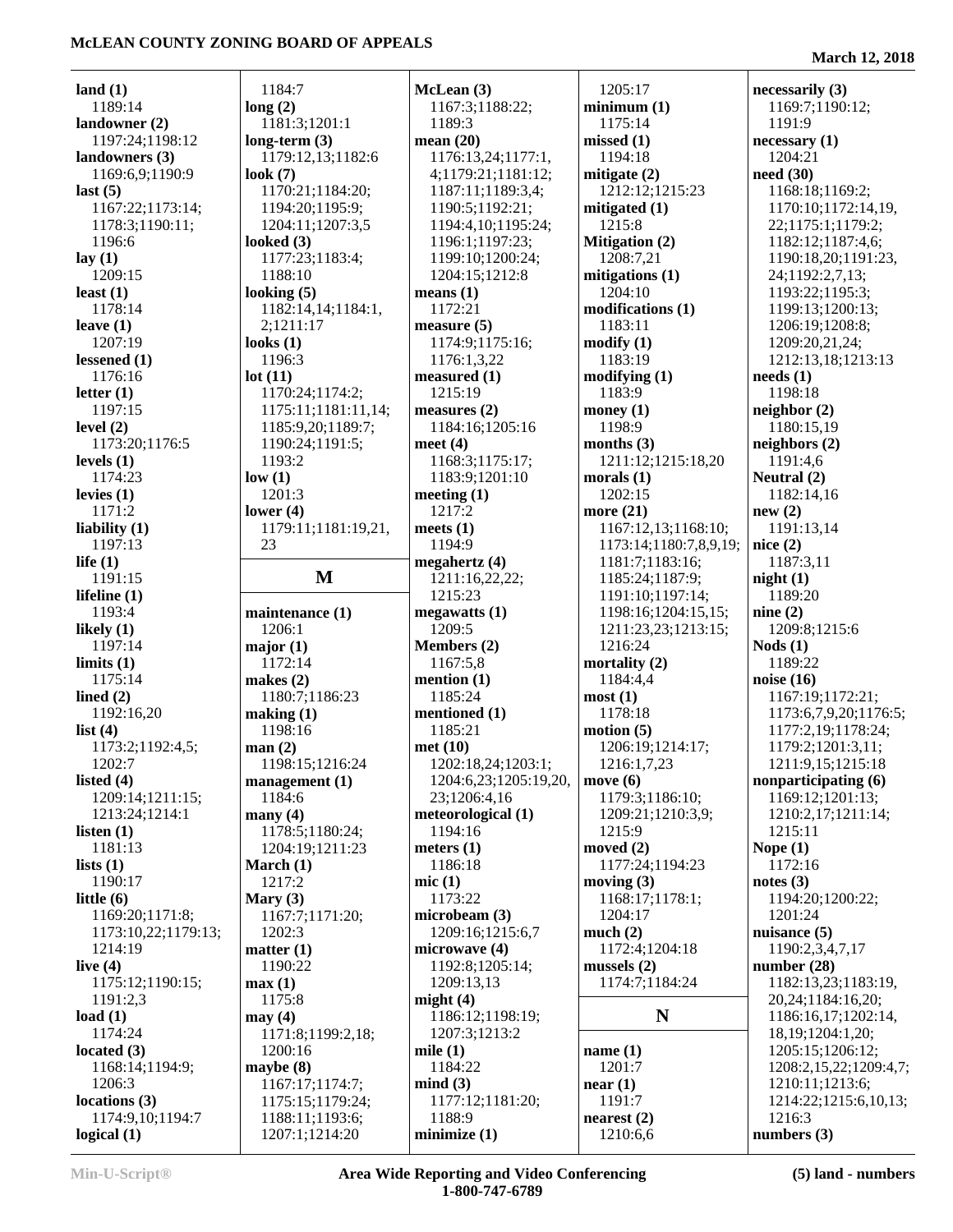| 1175:18;1178:21;       | 1204:2                | 1209:13,13,16;      | Portion (1)                            | 1198:7,8;1202:21,23;  |
|------------------------|-----------------------|---------------------|----------------------------------------|-----------------------|
| 1211:4                 | originally (1)        | 1215:7              | 1182:21                                | 1204:3;1215:11        |
|                        | 1206:24               | people $(13)$       | positive (1)                           | proposed $(6)$        |
| $\mathbf 0$            | others $(1)$          | 1176:12,17;1177:9;  | 1172:7                                 | 1202:14,20;1204:1;    |
|                        | 1169:19               | 1181:11;1186:4;     | positives (1)                          | 1206:3,13;1208:18     |
| obliged $(1)$          | otherwise (2)         | 1187:9;1189:18;     | 1182:6                                 | proposing $(2)$       |
| 1198:2                 | 1182:1,4              | 1190:10,14;1192:23; | possible (5)                           | 1184:23;1215:3        |
|                        |                       |                     |                                        |                       |
| obstruction (1)        | ought $(2)$           | 1193:5;1203:10;     | 1171:24;1172:4;                        | $\text{protect}(2)$   |
| 1192:6                 | 1188:11;1199:11       | 1204:17             | 1186:13;1203:9,10                      | 1190:8;1198:17        |
| obtained (1)           | out (15)              | perceive (1)        | potential (3)                          | prove(3)              |
| 1207:12                | 1170:3;1174:7;        | 1202:17             | 1179:10;1188:19;                       | 1181:18;1189:12,13    |
| off(1)                 | 1180:24;1181:1;       | percent(7)          | 1213:1                                 | proven(1)             |
| 1176:21                | 1183:8;1189:9;1190:6; | 1176:2,2,8;1196:16, | power $(1)$                            | 1181:21               |
| often $(1)$            | 1191:12;1192:16,20;   | 23;1197:4;1200:7    | 1174:24                                | provide(5)            |
| 1186:1                 | 1193:5;1194:14;       | perennial $(1)$     | prefers (1)                            | 1196:15,21;1197:3;    |
| omitted (1)            | 1201:15;1203:3;       | 1169:17             | 1197:15                                | 1205:17;1212:24       |
| 1186:20                | 1207:18               | perhaps (1)         | present(1)                             | provided (8)          |
| once $(2)$             | outside (1)           | 1178:1              | 1167:7                                 | 1170:20;1179:7,12;    |
| 1193:2;1206:10         | 1181:13               | permit(3)           | presentations (1)                      | 1188:17;1196:18;      |
| one (50)               | over(6)               | 1193:15;1195:16;    | 1179:16                                | 1197:7;1204:22;       |
| 1168:14;1171:15;       | 1170:10;1182:10;      | 1196:19             | presented (1)                          | 1206:9                |
| 1172:24;1176:11;       | 1184:5;1187:13;       | permitted (2)       | 1172:20                                | providers (1)         |
| 1177:24;1178:4,17;     | 1211:21;1214:18       | 1202:22;1204:3      | pretty(8)                              | 1209:10               |
| 1180:20;1181:4,15;     | overall (5)           | person(1)           | 1174:20;1179:8;                        | provides (1)          |
| 1182:10,10;1183:21;    | 1169:17;1171:21;      | 1213:10             | 1188:13,24;1189:1;                     | 1206:9                |
| 1185:19,23,24;1186:2,  | 1172:3,21;1181:23     | Phil $(5)$          | 1204:12,13:1205:1                      | public (7)            |
| 3,23;1187:6,8,14;      | overly $(1)$          | 1168:13;1185:2;     | previous(3)                            | 1167:13,13;1174:13;   |
| 1188:3,13,23,24;       | 1189:8                | 1195:8;1213:6;      | 1213:9,19;1214:3                       | 1202:16;1205:18;      |
| 1190:5;1192:24;        | own(1)                | 1216:23             | pristine(1)                            | 1212:20,21            |
| 1196:6,12;1198:8;      | 1214:6                | pick $(2)$          | 1187:11                                | Pull $(1)$            |
| 1202:13,14,18;         | owner $(7)$           | 1172:15,24          | private(1)                             | 1173:22               |
| 1204:11;1205:12,22;    | 1185:22;1195:17;      | piece $(2)$         | 1198:7                                 | pulling $(1)$         |
|                        | 1196:14,21;1197:3;    | 1183:14;1190:14     | proactive (2)                          | 1189:7                |
| 1206:6,7;1207:3,13,15, |                       |                     | 1180:19;1206:11                        | Punch (2)             |
| 17,23;1209:14;1210:4;  | 1198:7;1215:11        | place $(7)$         |                                        |                       |
| 1212:20;1213:15,19;    | ${\bf P}$             | 1168:19;1169:1;     | probability(6)                         | 1188:11;1189:7        |
| 1216:1                 |                       | 1171:11;1200:12;    | 1179:10;1180:21;                       | $p$ urposes $(1)$     |
| ones $(5)$             |                       | 1205:5;1210:15;     | 1181:22;1182:18;                       | 1202:22               |
| 1175:10;1183:8,9;      | page $(2)$            | 1212:24             | 1211:23;1214:5                         | put (29)              |
| 1194:4;1204:15         | 1170:23;1195:16       | plan(7)             | problem(1)                             | 1174:7;1180:6;        |
| only $(3)$             | paragnch(1)           | 1195:18,19;1196:18; | 1175:6                                 | 1187:21,24;1190:2,12, |
| 1174:5;1175:12;        | 1193:13               | 1197:7;1208:6,10;   | problems $(3)$                         | 18,21;1191:20;        |
| 1191:11                | part $(12)$           | 1213:4              | 1209:11;1213:1,2                       | 1192:19,23;1194:17;   |
| onto $(1)$             | 1171:4;1175:14;       | plans $(2)$         | procedures (1)                         | 1196:11;1200:7,12;    |
| 1171:4                 | 1187:1;1191:15,18;    | 1193:20;1210:12     | 1184:6                                 | 1203:20;1207:4;       |
| OO2a(2)                | 1192:8;1193:15;       | play(1)             | $\boldsymbol{proceed}\boldsymbol{(1)}$ | 1208:8;1209:15,20;    |
| 1170:23;1171:3         | 1199:17;1209:6;       | 1168:6              | 1205:6                                 | 1210:10,15,19;1212:5, |
| operate $(1)$          | 1213:3;1215:9,10      | playing $(1)$       | process(2)                             | 7,23;1213:6,18;1214:5 |
| 1190:10                | participate (1)       | 1175:18             | 1195:16;1196:19                        | putting (6)           |
| operation (8)          | 1176:22               | please(1)           | professional (3)                       | 1172:23;1175:14;      |
| 1195:21;1196:13,20;    | participating (2)     | 1178:21             | 1193:14,17,18                          | 1189:9,10;1193:3;     |
| 1197:2,8;1206:1;       | 1169:6,9              | pm(2)               | prohibiting $(1)$                      | 1213:22               |
| 1211:11;1215:21        | particular (4)        | 1167:1;1217:4       | 1171:5                                 |                       |
| operations (1)         | 1167:18;1177:19;      | point (20)          | project(3)                             | Q                     |
| 1213:2                 | 1185:11;1193:7        | 1167:11,14,16,18;   | 1169:19;1172:22;                       |                       |
| opponents $(1)$        | Particularly (2)      | 1170:3;1174:12;     | 1185:11                                | quality $(1)$         |
| 1181:17                | 1168:8;1169:23        | 1177:9;1180:5,21;   | properties $(1)$                       | 1206:8                |
| opposition $(1)$       | passes $(1)$          | 1181:15;1185:15;    | 1180:14                                | quite $(1)$           |
| 1177:22                | 1216:23               | 1186:3;1191:12;     | property $(24)$                        | 1187:19               |
| oppressive $(1)$       | past(1)               | 1195:4;1196:2;      | 1169:8,10;1172:19;                     | quorum $(1)$          |
| 1173:16                | 1204:15               | 1200:11;1203:19,21; | 1173:4;1176:12;                        | 1167:9                |
| order(2)               | path(1)               | 1207:7;1212:20      | 1178:14,18;1179:4,6,                   |                       |
| 1167:3;1172:15         | 1215:6                | pointed $(2)$       | 11,14,16;1180:7;                       | $\bf R$               |
| orderly $(1)$          | paths(4)              | 1201:15;1203:3      |                                        |                       |
|                        |                       |                     | 1181:10,16,19,21,23;                   |                       |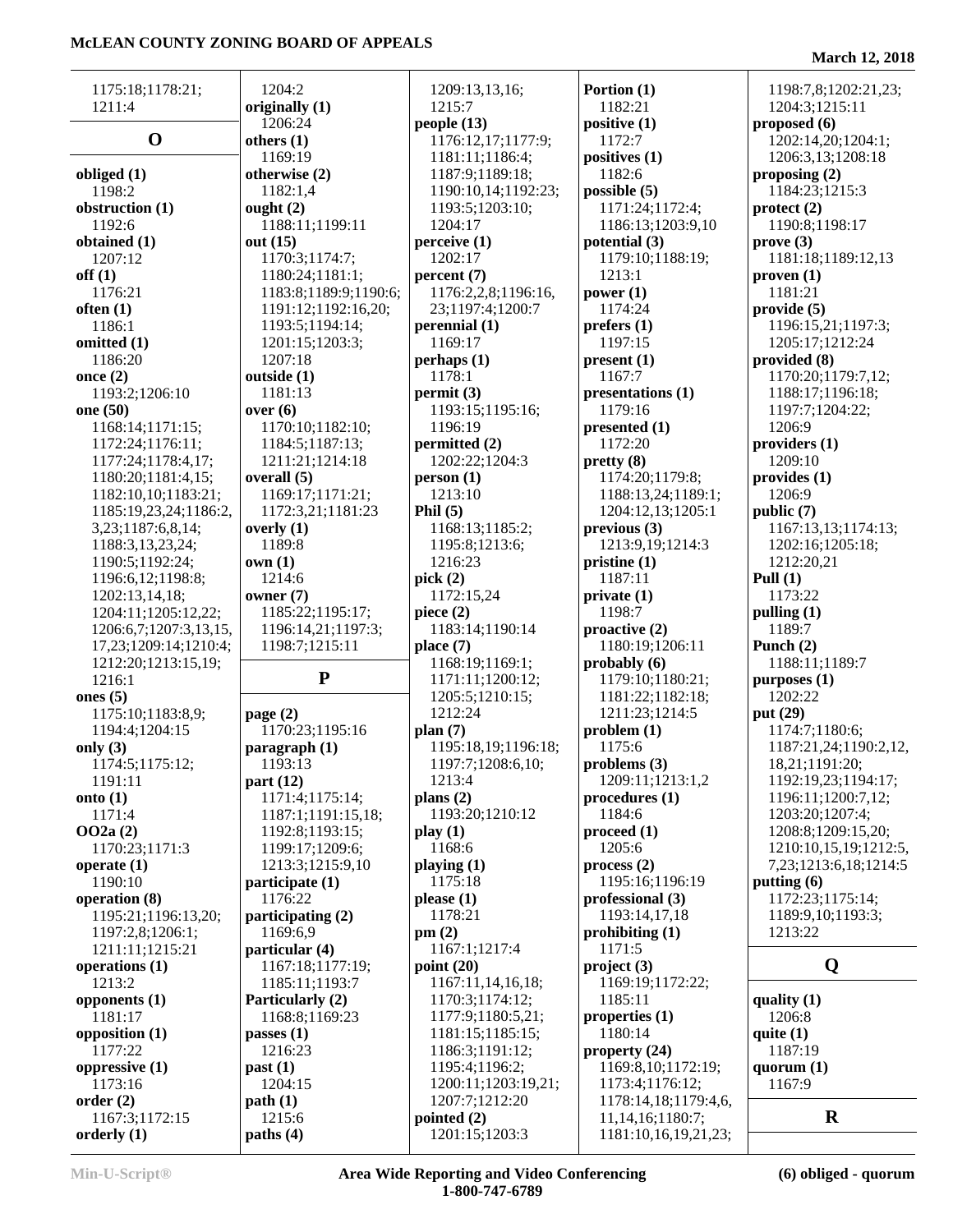| rate $(2)$                                 | rejecting $(1)$                       | 1180:10;1184:13,14;         | 1169:18;1170:1;                   | six(7)                  |
|--------------------------------------------|---------------------------------------|-----------------------------|-----------------------------------|-------------------------|
| 1184:4,4                                   | 1188:18                               | 1185:20;1186:22;            | 1178:19;1186:3;                   | 1167:8;1183:20;         |
| rather $(5)$                               | related $(1)$                         | 1189:21;1192:22;            | 1211:24                           | 1184:20;1208:16;        |
| 1168:21,22;1172:1;                         | 1203:16                               | 1201:6,7;1207:22;           | sell $(1)$                        | 1215:1,1;1216:22        |
| 1184:9,10                                  | remedy $(2)$                          | 1208:20;1209:24;            | 1180:9                            | sixth $(1)$             |
| reaching $(1)$                             | 1175:6;1212:6                         | 1210:18;1212:1              | sense $(1)$                       | 1196:19                 |
| 1175:8                                     | remind $(1)$                          | risk(1)                     | 1171:13                           | size $(1)$              |
| read $(4)$                                 | 1190:14                               | 1175:13                     | sensitive $(1)$                   | 1181:6                  |
| 1199:18;1203:22;                           | reminder $(3)$                        | road $(2)$                  | 1190:10                           | somebody (6)            |
| 1211:4;1213:14                             | 1192:20;1193:4,8                      | 1207:11,14                  | sent $(1)$                        | 1167:16;1177:11;        |
| reading $(1)$                              | reminding $(1)$                       | roads $(2)$                 | 1194:14                           | 1189:2;1202:1;1210:4;   |
| 1202:12                                    | 1205:12                               | 1204:21;1213:17             | Serrated (1)                      | 1216:1                  |
| readings $(1)$                             | remove(1)                             | role(1)                     | 1201:8                            | Somewhere (1)           |
| 1174:15                                    | 1199:16                               | 1167:4                      | set $(1)$                         | 1211:7                  |
| reads $(2)$                                | removed $(1)$                         | Roll $(2)$                  | 1178:7                            | sorry $(2)$             |
| 1195:10;1200:4                             | 1198:11                               | 1167:5;1216:8               | setback $(2)$                     | 1194:19;1210:24         |
| ready $(1)$                                | repeaters $(2)$                       | Rooks $(5)$                 | 1168:17;1194:9                    | sorts $(1)$             |
| 1215:24                                    | 1192:10,11                            | 1169:24;1186:1,19;          | seven $(3)$                       | 1171:3                  |
| really $(10)$                              | report $(3)$                          | 1188:4;1205:9               | 1206:12;1209:4;                   | sound $(2)$             |
| 1168:6;1173:15;                            | 1168:13;1174:10;                      | Roughly $(1)$               | 1215:13                           | 1174:9;1176:1           |
| 1175:11;1180:3,5;                          | 1205:19                               | 1176:10                     | shadow $(1)$                      | sounds $(3)$            |
| 1188:14;1190:19,22;                        | request $(1)$                         | running $(1)$               | 1178:14                           | 1187:22,23;1200:19      |
| 1191:14;1192:1                             | 1195:13                               | 1184:2                      | shall $(12)$                      | special $(6)$           |
| reason $(4)$                               | requested $(1)$                       | rural $(4)$                 | 1171:4;1193:14;                   | 1202:14,20;1204:1;      |
| 1170:4;1181:12;                            | 1183:9                                | 1204:12,13,16;              | 1195:17,19,22;                    | 1206:1,3,13             |
| 1187:13;1191:19                            | require $(3)$                         | 1206:11                     | 1196:14,21;1197:3;                | specific $(1)$          |
| reasonable (2)                             | 1177:1,4;1208:9                       | rush(1)                     | 1200:15;1208:4;                   | 1211:3                  |
| 1178:19;1185:14                            | required $(3)$                        | 1202:9                      | 1209:8;1210:12                    | specifically $(2)$      |
| recall $(1)$                               | 1199:2,5,18                           |                             | Shank $(1)$                       | 1210:1;1211:1           |
| 1201:8                                     | requirement $(1)$                     | S                           | 1185:9                            | spelled $(1)$           |
| received $(1)$                             | 1169:22                               |                             | short $(3)$                       | 1183:8                  |
| 1170:24                                    |                                       |                             |                                   |                         |
|                                            |                                       |                             |                                   |                         |
|                                            | requirements $(1)$                    | safety $(1)$                | 1197:22;1198:4,20                 | staff $(5)$             |
| recommend $(2)$                            | 1194:9                                | 1202:15                     | short-term $(2)$                  | 1167:20;1168:13;        |
| 1213:20;1216:2                             | residence $(6)$                       | Samantha (1)                | 1179:9,23                         | 1189:16,20;1193:21      |
| recommendation (8)                         | 1168:23;1170:5;<br>1210:1,2,6,6       | 1206:21                     | show $(1)$<br>1175:20             | stand $(1)$<br>1183:22  |
| 1169:20,22;1183:19;<br>1184:16;1185:11,13, | residences $(4)$                      | same $(4)$                  | showed $(1)$                      | standard $(9)$          |
| 17;1186:17                                 | 1168:14;1186:10,12;                   | 1181:5,6;1189:18;<br>1194:5 | 1189:21                           | 1202:13,18,19,24;       |
| recommendations (6)                        | 1201:13                               | saying $(4)$                | showing $(1)$                     | 1203:5;1204:23;         |
| 1171:24;1172:1,18;                         | residents $(1)$                       | 1173:1,4;1186:17;           | 1182:2                            | 1205:19,20;1206:4       |
| 1173:3;1182:9;1215:2                       | 1176:5                                | 1203:19                     | shown $(1)$                       | standards (10)          |
| recommends (1)                             | respects $(1)$                        | school $(1)$                | 1173:19                           | 1167:19,24;1168:1,      |
| 1184:21                                    | 1206:13                               | 1193:5                      | side $(3)$                        | 6;1170:22;1193:17;      |
| record $(2)$                               | response $(2)$                        | science $(1)$               | 1182:4;1189:14;                   | 1201:11;1202:11;        |
| 1206:7;1213:14                             | 1182:22;1208:18                       | 1188:17                     | 1213:21                           | 1209:14;1213:20         |
| recorded (2)                               | responsibility $(2)$                  | screen $(1)$                | sides $(3)$                       | start $(9)$             |
| 1171:5,11                                  | 1197:18;1198:15                       | 1207:10                     | 1176:19;1179:7;                   | 1167:14,17,19;          |
| rectify $(2)$                              | responsible (3)                       | second $(5)$                | 1180:11                           | 1173:8;1190:6;          |
| 1209:8,18                                  | 1197:23;1198:5,8                      | 1195:18;1207:13,23;         | sigma $(1)$                       | 1191:16;1201:18;        |
| reevaluate (2)                             | restate $(1)$                         | 1216:6,8                    | 1173:9                            | 1202:10,12              |
| 1199:2;1208:14                             | 1182:5                                | second-guessing $(1)$       | signed $(1)$                      | start-up $(1)$          |
| reevaluated (2)                            | revenue $(1)$                         | 1175:17                     | 1168:3                            | 1215:21                 |
| 1198:22;1199:19                            | 1180:8                                | secretary $(1)$             | significant $(1)$                 | state $(6)$             |
| reference $(2)$                            | review $(1)$                          | 1167:4                      | 1179:13                           | 1169:23;1185:7;         |
| 1209:13;1215:1                             | 1206:23                               | section $(2)$               | similar $(3)$                     | 1208:16;1209:21;        |
| refused $(1)$                              | reviewed $(1)$                        | 1168:14;1199:1              | 1204:11;1213:8;                   | 1210:1,16               |
| 1176:21                                    | 1182:15                               | seeing $(2)$                | 1214:14                           | stated $(1)$            |
| regard $(3)$                               | Rick(3)                               | 1175:3;1181:24              | single $(1)$                      | 1214:14                 |
| 1168:24;1170:21;                           | 1167:6;1179:22;                       | seem $(1)$                  | 1192:12                           | statement (1)           |
| 1171:2                                     | 1194:19                               | 1180:1                      | $s$ it $(1)$                      | 1189:20                 |
| regulations (3)                            | right $(19)$                          | seemed $(1)$                | 1200:24                           | statements $(1)$        |
| 1172:2;1205:2;<br>1206:14                  | 1170:12;1172:11;<br>1175:3,4;1176:22; | 1178:17<br>seems $(5)$      | situation $(2)$<br>1205:14;1212:7 | 1174:22<br>states $(1)$ |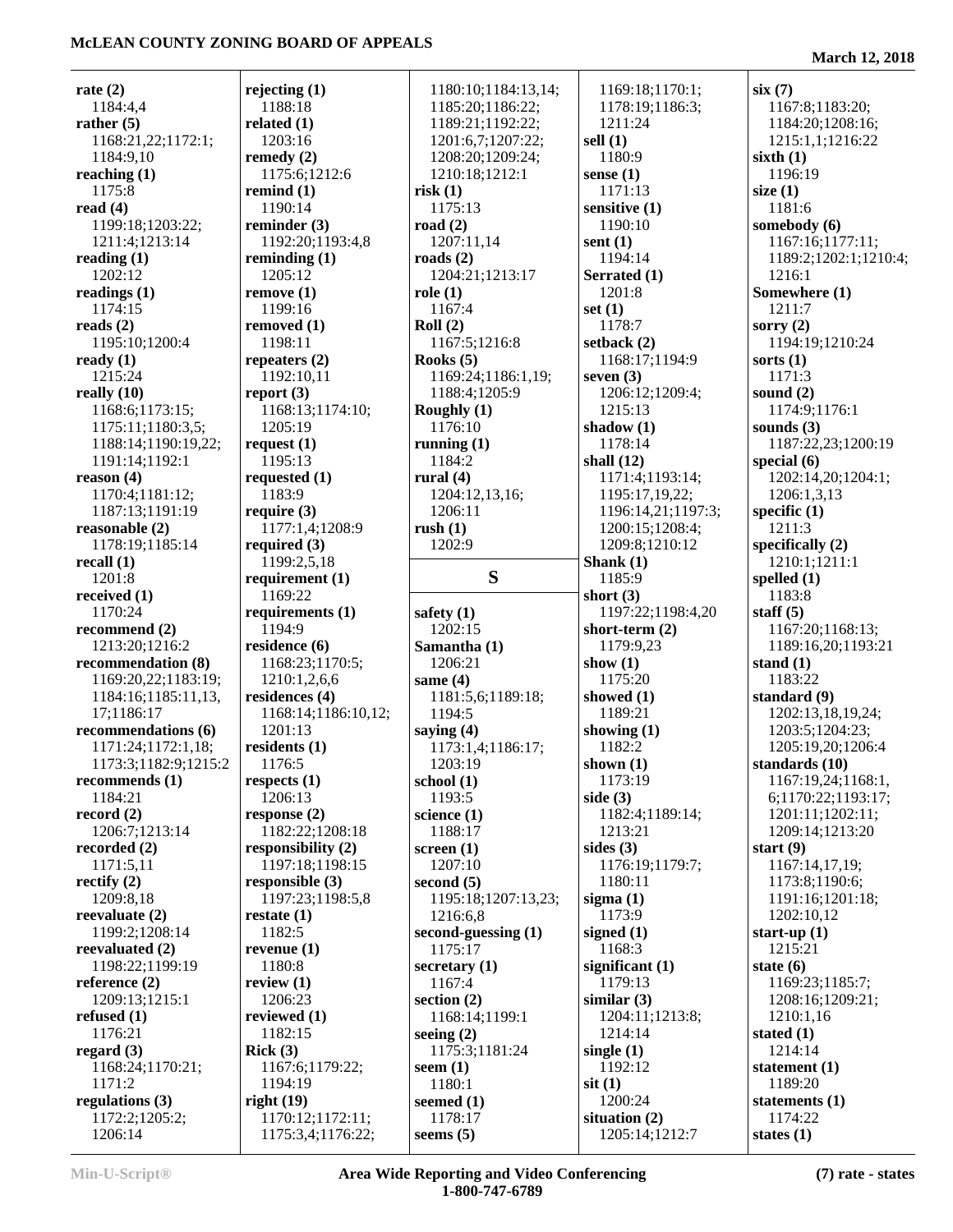| 1193:14               | submitted (4)         | Taylor's $(1)$        | 1170:22;1178:18;       | twice $(1)$                |
|-----------------------|-----------------------|-----------------------|------------------------|----------------------------|
| stay $(1)$            | 1206:24;1208:4,6;     | 1178:3                | 1180:4;1181:5;         | 1175:15                    |
| 1172:3                | 1210:12               | tear $(3)$            | 1188:22;1194:4,16;     | Twin $(5)$                 |
| sticking $(1)$        | substantially (1)     | 1198:2,3,5            | 1209:21                | 1181:1,6;1184:5;           |
| 1186:3                | 1202:23               | teeth $(1)$           | township $(1)$         | 1189:17;1204:12            |
| still $(4)$           | suggesting $(1)$      | 1212:4                | 1207:13                | two(7)                     |
| 1182:11;1186:12;      | 1175:24               | television (1)        | townships (1)          | 1172:7;1183:19,24;         |
| 1191:18;1198:4        | supplement $(1)$      | 1209:8                | 1205:5                 | 1184:16;1188:21;           |
| stipulate (8)         | 1207:1                | telling $(1)$         | track(1)               | 1202:20;1208:22            |
| 1168:9;1176:1;        | support $(1)$         | 1174:14               | 1197:19                | types $(1)$                |
| 1194:23;1195:3;       | 1175:2                | ten(5)                | traffic $(1)$          | 1172:22                    |
| 1200:14,17;1208:13;   | supposed $(1)$        | 1195:6,12;1196:7;     | 1205:18                | Typo(1)                    |
| 1214:13               | 1215:4                | 1198:18;1200:10       | trailing $(1)$         | 1209:7                     |
| stipulates $(1)$      | sure $(12)$           | tendency $(2)$        | 1201:3                 |                            |
| 1195:11               | 1175:16;1176:24;      | 1169:19;1171:22       | Travis (1)             | U                          |
| stipulating $(1)$     | 1177:6;1192:22,23;    | tenth(6)              | 1178:14                |                            |
| 1205:13               | 1193:12;1194:21;      | 1195:20;1197:7;       | tried $(1)$            | ultimately (4)             |
| stipulation (14)      | 1198:16;1204:7;       | 1199:4,21,23;1208:11  | 1181:20                | 1197:23;1198:8,12,         |
| 1174:16;1192:16;      | 1206:19;1213:5,10     | terribly $(1)$        | trigger $(1)$          | 14                         |
| 1193:11;1195:10;      | surface $(1)$         | 1180:12               | 1211:24                | uncomfortable (1)          |
| 1199:7,14,19;1203:19; | 1173:13               | testimony $(5)$       | trouble(2)             | 1186:24                    |
| 1210:11;1212:23;      | surrounding $(1)$     | 1173:17,18;1176:14;   | 1198:4;1199:10         | Under $(6)$                |
| 1213:9,18,23;1214:2   | 1204:3                | 1177:21;1180:12       | true(1)                | 1170:23;1209:14;           |
| stipulations (9)      | survey $(1)$          | theirs $(1)$          | 1180:10                | 1210:10;1212:11,12;        |
| 1203:15;1205:1;       | 1186:18               | 1180:6                | truly $(1)$            | 1214:23                    |
| 1206:20,24;1213:14;   | surveyor $(4)$        | thinking (3)          | 1203:9                 | underneath (1)             |
| 1214:1,19;1216:4,5    | 1194:5,6,7,8          | 1177:12;1182:19;      | try(4)                 | 1205:9                     |
| straw $(1)$           | system $(1)$          | 1210:5                | 1171:22,23;1186:23;    | unless $(4)$               |
| 1198:15               | 1192:8                | though $(4)$          | 1203:23                | 1171:6;1187:22;            |
| stream $(5)$          |                       | 1192:20;1196:12;      | trying $(2)$           | 1201:24;1202:11            |
| 1172:8,10;1185:1;     | T                     | 1203:15;1205:11       | 1172:3,3               | up(25)                     |
| 1187:10,15            |                       | thought $(7)$         | turbine $(6)$          | 1167:16;1169:12;           |
| streams $(4)$         | T83(1)                | 1167:17;1177:23,24;   | 1168:15;1169:10,24;    | 1174:8;1175:1;1180:4;      |
| 1169:17;1172:4;       | 1209:22               | 1178:23;1179:21;      | 1174:23;1178:2;        | 1181:18;1182:12;           |
| 1187:10,12            | talk $(16)$           | 1186:8;1198:14        | 1187:12                | 1185:9,11,24;1186:1,       |
| streets $(1)$         | 1170:24;1172:19;      | thoughts (2)          | turbines (14)          | 18, 18; 1189: 2; 1190: 23; |
| 1205:18               | 1173:17;1177:19;      | 1179:6;1200:24        | 1168:21;1169:8;        | 1191:21;1192:23;           |
| stricter $(1)$        | 1179:2;1180:3;1182:8; | three $(19)$          | 1175:23;1176:2;        | 1193:2,3;1194:17;          |
| 1168:2                | 1183:10;1188:3,11;    | 1168:14,15,21,22,24;  | 1177:20,22;1180:23,    | 1197:22;1198:20;           |
| stringent $(2)$       | 1190:3;1192:7;        | 1173:9;1178:3;1179:9; | 24;1184:22;1187:4;     | 1201:21;1202:1;            |
| 1168:11;1199:11       | 1200:24;1201:1,2;     | 1181:4;1182:18;       | 1210:10,22;1211:1,5    | 1204:13                    |
| strong $(1)$          | 1202:13               | 1183:21;1184:13;      | Turner $(67)$          | update $(2)$               |
| 1193:8                | talked $(3)$          | 1185:1,3;1204:1;      | 1167:6;1172:6,13,      | 1196:10;1198:19            |
| studies $(6)$         | 1185:5;1206:20;       | 1210:10,11;1214:22;   | 17;1173:3;1174:4;      | updates $(1)$              |
| 1174:6;1184:13;       | 1210:22               | 1215:10               | 1175:7;1176:3,10;      | 1208:9                     |
| 1204:9;1208:16;       | talking $(10)$        | tie $(1)$             | 1177:3,15;1180:22;     | upheld $(1)$               |
| 1209:1;1215:4         | 1167:17;1177:18;      | 1215:3                | 1181:9;1182:16;        | 1170:18                    |
| study $(17)$          | 1180:5;1181:4;1188:2; | times $(4)$           | 1183:3,6,15,18,23;     | upstream $(1)$             |
| 1172:7,12;1173:5;     | 1190:20,23;1192:15,   | 1168:15,22,22;        | 1184:14;1185:18;       | 1213:21                    |
| 1175:2;1176:16;       | 22;1193:20            | 1191:5                | 1186:14;1187:19;       | use $(15)$                 |
| 1184:24;1185:19;      | Taylor (30)           | today $(1)$           | 1189:6;1190:19;        | 1171:5;1190:2;             |
| 1186:6,7,18;1189:3;   | 1167:7;1169:16;       | 1171:13               | 1192:19;1193:12;       | 1192:10;1202:14,20,        |
| 1208:21,22;1209:15;   | 1170:6,12;1171:21;    | told(1)               | 1195:3,13,22;1196:8;   | 21;1203:6,10,11;           |
| 1211:9;1212:8;        | 1172:11;1173:2,7;     | 1187:15               | 1200:1,13,17;1202:7;   | 1204:1;1206:1,3,13;        |
| 1215:18               | 1174:21;1175:21;      | tonight $(3)$         | 1203:2;1204:5;         | 1207:11;1208:12            |
| stuff $(1)$           | 1177:13,17;1178:5;    | 1167:10;1168:19;      | 1205:11;1206:16;       | used $(3)$                 |
| 1192:5                | 1179:15;1184:12,19;   | 1206:20               | 1207:11,17,20,22;      | 1173:24;1175:11;           |
| $SU-18-02(2)$         | 1186:22;1187:18;      | tough $(1)$           | 1208:2,15,20;1209:3,7, | 1193:6                     |
| 1167:11;1216:3        | 1188:1;1194:22;       | 1188:13               | 19,24;1210:8,14,18,23; | uses $(1)$                 |
| $SU-18-12[sic]$ (1)   | 1195:2;1202:4;        | tower $(3)$           | 1211:2,6,12,15,20;     | 1204:3                     |
| 1182:21               | 1203:14;1204:24;      | 1171:4;1180:6;        | 1212:1,10,15;1213:24;  | using $(1)$                |
| subjective (2)        | 1206:6;1211:18;       | 1198:11               | 1214:4;1215:17;        | 1173:12                    |
| 1203:4,4              | 1216:6,8,20,21        | towers $(8)$          | 1216:14,15             | Usually $(1)$              |
|                       |                       |                       |                        |                            |